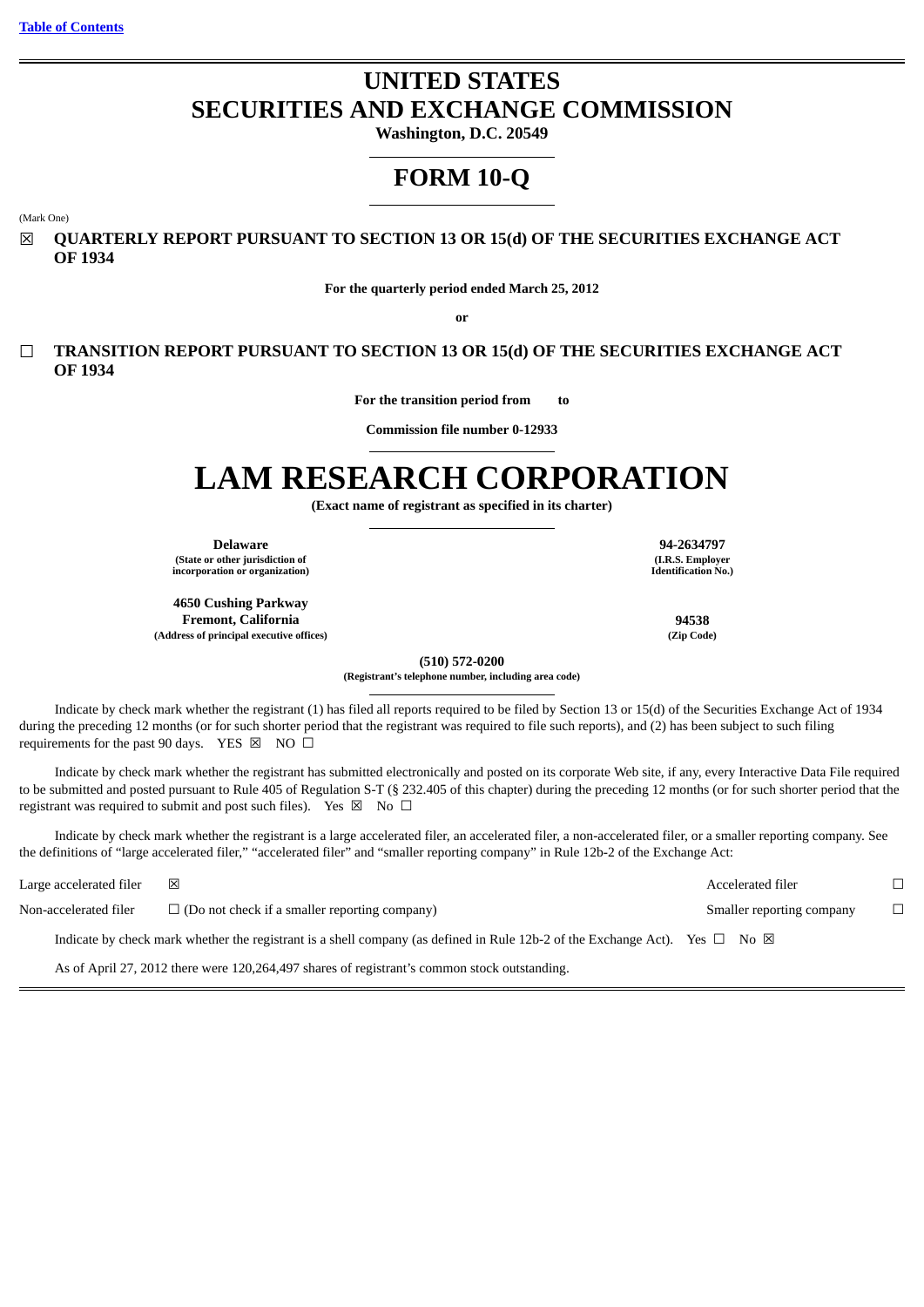L.

## <span id="page-1-0"></span>**LAM RESEARCH CORPORATION**

## **TABLE OF CONTENTS**

|                      |                                                                                                                       | Page No. |
|----------------------|-----------------------------------------------------------------------------------------------------------------------|----------|
|                      | <b>PART I. Financial Information</b>                                                                                  | 3        |
| Item 1.              | <b>Financial Statements (Unaudited):</b>                                                                              | 3        |
|                      | Consolidated Balance Sheets as of March 25, 2012 and June 26, 2011                                                    | 3        |
|                      | Condensed Consolidated Statements of Operations for the three and nine months ended March 25, 2012 and March 27, 2011 | 4        |
|                      | Condensed Consolidated Statements of Cash Flows for the nine months ended March 25, 2012 and March 27, 2011           | 5        |
|                      | <b>Notes to Condensed Consolidated Financial Statements</b>                                                           | 6        |
| Item 2.              | <b>Management's Discussion and Analysis of Financial Condition and Results of Operations</b>                          | 26       |
| Item 3.              | Quantitative and Qualitative Disclosures about Market Risk                                                            | 35       |
| Item 4.              | <b>Controls and Procedures</b>                                                                                        | 36       |
|                      | <b>PART II. Other Information</b>                                                                                     | 38       |
| Item 1.              | <b>Legal Proceedings</b>                                                                                              | 38       |
| Item 1A.             | <b>Risk Factors</b>                                                                                                   | 38       |
| Item 2.              | <b>Unregistered Sales of Equity Securities and Use of Proceeds</b>                                                    | 45       |
| Item 3.              | <b>Defaults Upon Senior Securities</b>                                                                                | 46       |
| Item 4.              | <b>Mine Safety Disclosures</b>                                                                                        | 46       |
| Item 5.              | <b>Other Information</b>                                                                                              | 46       |
| Item 6.              | <b>Exhibits</b>                                                                                                       | 46       |
| <b>Signatures</b>    |                                                                                                                       | 47       |
| <b>Exhibit Index</b> |                                                                                                                       | 48       |
|                      | EX-31.1                                                                                                               |          |
|                      | EX-31.2<br>EX-32.1                                                                                                    |          |
|                      | EX-32.2                                                                                                               |          |
|                      | <b>EX-101.INS</b>                                                                                                     |          |
|                      | <b>EX-101.SCH</b>                                                                                                     |          |
|                      | <b>EX-101.CAL</b>                                                                                                     |          |

2

EX-101.DEF EX-101.LAB EX-101.PRE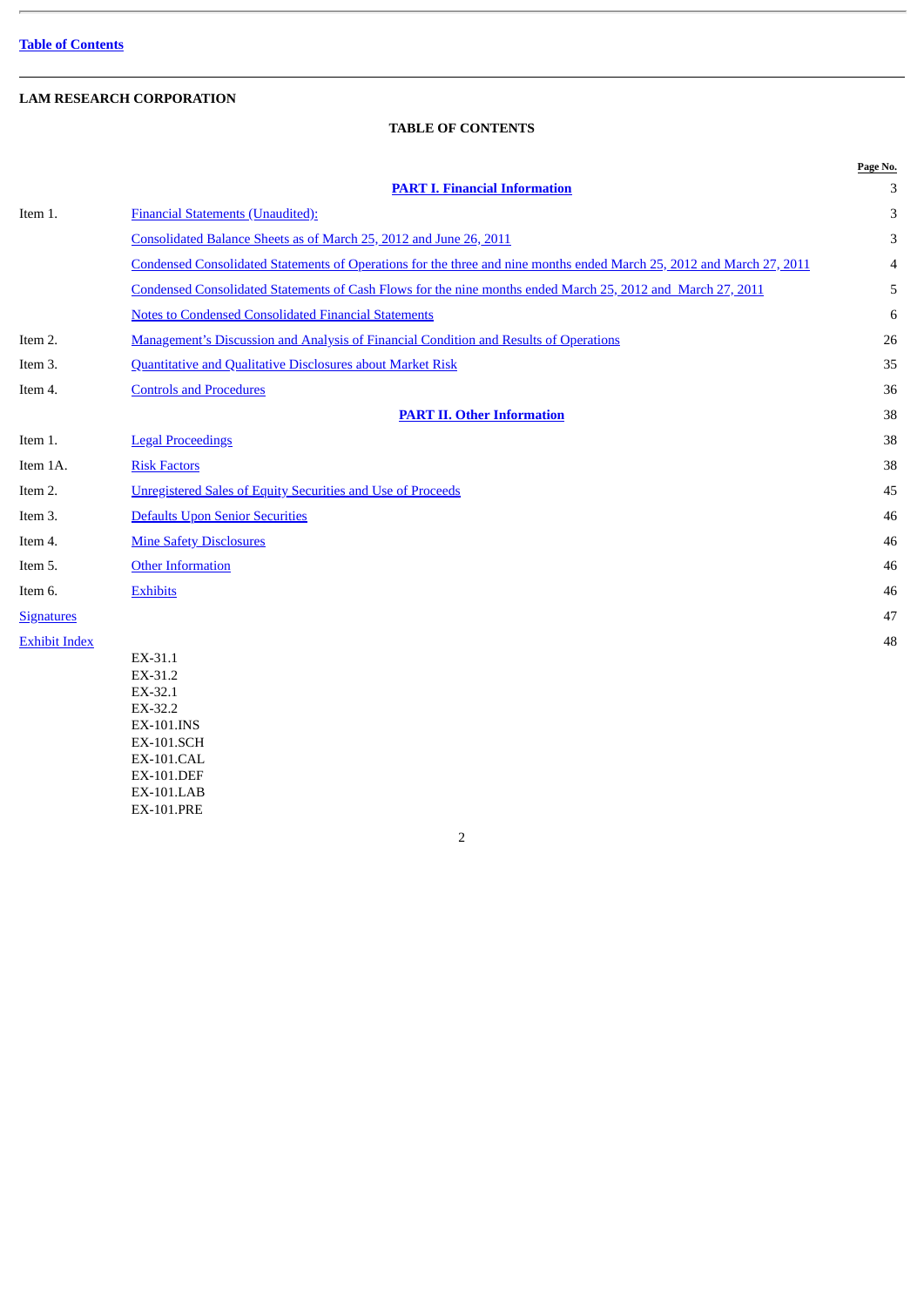#### <span id="page-2-2"></span><span id="page-2-1"></span><span id="page-2-0"></span>**ITEM 1. Financial Statements**

## **PART I. FINANCIAL INFORMATION**

## **LAM RESEARCH CORPORATION CONSOLIDATED BALANCE SHEETS (in thousands, except per share data)**

|                                                                                                                             | March 25,<br>2012<br>(unaudited) | <b>June 26,</b><br>2011<br>(1) |
|-----------------------------------------------------------------------------------------------------------------------------|----------------------------------|--------------------------------|
| <b>ASSETS</b>                                                                                                               |                                  |                                |
| Cash and cash equivalents                                                                                                   | \$1,410,267                      | \$1,492,132                    |
| Short-term investments                                                                                                      | 993,696                          | 630,115                        |
| Accounts receivable, less allowance for doubtful accounts of \$5,258 as of March 25, 2012 and \$4,720 as of June 26, 2011   | 471,776                          | 590,568                        |
| <b>Inventories</b>                                                                                                          | 376,126                          | 396,607                        |
| Deferred income taxes                                                                                                       | 78,719                           | 78,435                         |
| Prepaid expenses and other current assets                                                                                   | 93,325                           | 85,408                         |
| Total current assets                                                                                                        | 3,423,909                        | 3,273,265                      |
| Property and equipment, net                                                                                                 | 279,955                          | 270,458                        |
| Restricted cash and investments                                                                                             | 165,220                          | 165,256                        |
| Deferred income taxes                                                                                                       |                                  | 3,892                          |
| Goodwill                                                                                                                    | 169,182                          | 169,182                        |
| Intangible assets, net                                                                                                      | 34,094                           | 47,434                         |
| Other assets                                                                                                                | 120,903                          | 124,380                        |
| <b>Total assets</b>                                                                                                         | \$4,193,263                      | \$4,053,867                    |
| LIABILITIES AND STOCKHOLDERS' EQUITY                                                                                        |                                  |                                |
| Trade accounts payable                                                                                                      | \$<br>179,445                    | 163,541<br>\$                  |
| Accrued expenses and other current liabilities                                                                              | 330,103                          | 358,756                        |
| Deferred profit                                                                                                             | 139,607                          | 153,680                        |
| Current portion of long-term debt, convertible notes, and capital leases                                                    | 2,500                            | 4,782                          |
| <b>Total current liabilities</b>                                                                                            | 651,655                          | 680,759                        |
| Long-term debt, convertible notes, and capital leases                                                                       | 755,427                          | 738,488                        |
| Income taxes payable                                                                                                        | 115,570                          | 113,582                        |
| Other long-term liabilities                                                                                                 | 61,469                           | 51,193                         |
| <b>Total liabilities</b>                                                                                                    | 1,584,121                        | 1,584,022                      |
| Commitments and contingencies                                                                                               |                                  |                                |
| Stockholders' equity:                                                                                                       |                                  |                                |
| Preferred stock, at par value of \$0.001 per share; authorized - 5,000 shares; none outstanding                             |                                  |                                |
| Common stock, at par value of \$0.001 per share; authorized - 400,000 shares; issued and outstanding - 119,775 shares as of |                                  |                                |
| March 25, 2012 and 123,579 shares as of June 26, 2011                                                                       | 120                              | 124                            |
| Additional paid-in capital                                                                                                  | 1,747,025                        | 1,531,465                      |
| Treasury stock, at cost; 45,926 shares as of March 25, 2012 and 40,995 shares as of June 26, 2011                           | (1,962,555)                      | (1,761,591)                    |
| Accumulated other comprehensive income (loss)                                                                               | (16, 188)                        | 9,761                          |
| Retained earnings                                                                                                           | 2,840,740                        | 2,690,086                      |
| Total stockholders' equity                                                                                                  | 2,609,142                        | 2,469,845                      |
| Total liabilities and stockholders' equity                                                                                  | \$4,193,263                      | \$4,053,867                    |

(1) Derived from audited financial statements

See Notes to Condensed Consolidated Financial Statements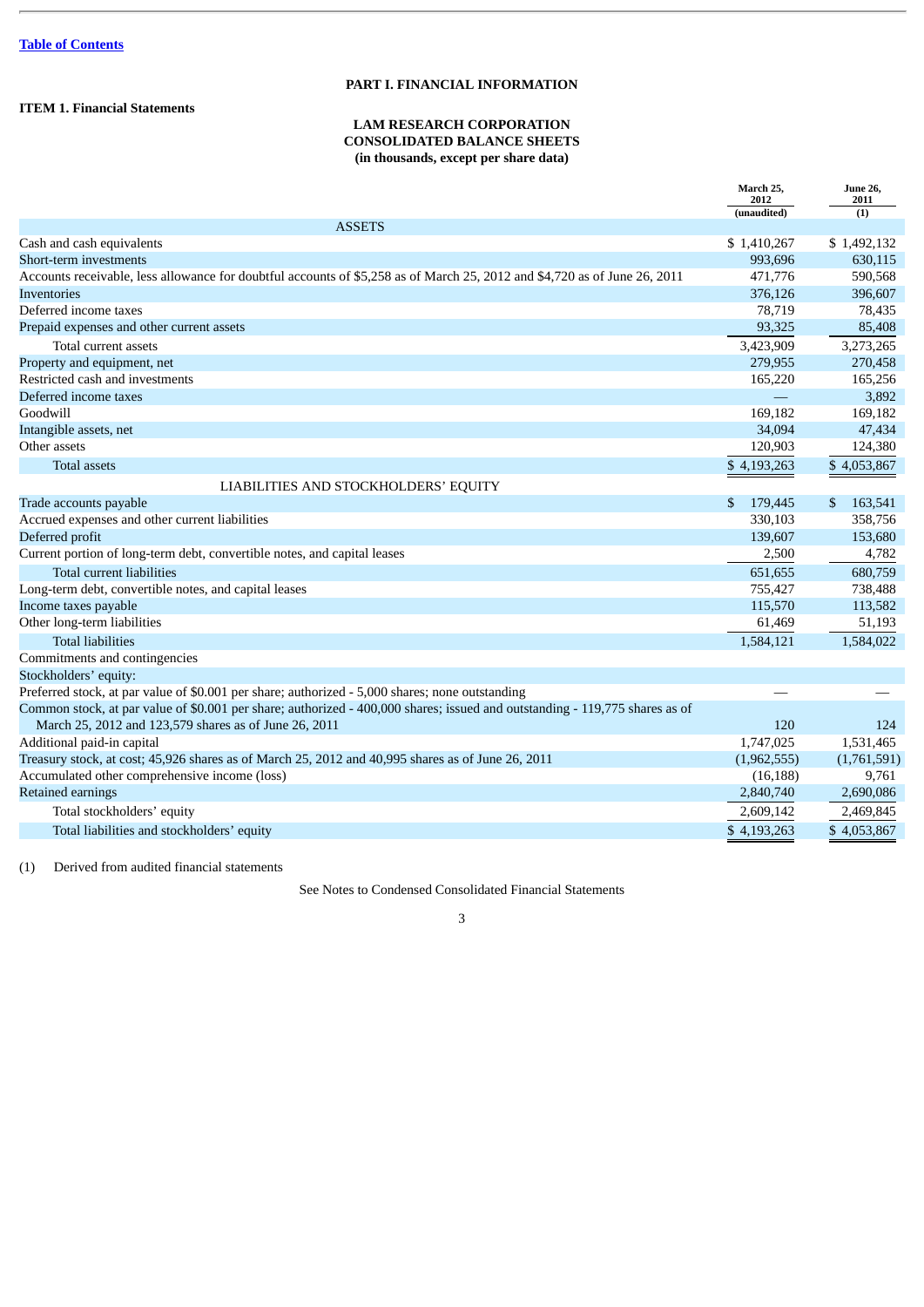## **LAM RESEARCH CORPORATION CONDENSED CONSOLIDATED STATEMENTS OF OPERATIONS (in thousands, except per share data) (unaudited)**

<span id="page-3-0"></span>

|                                                    | <b>Three Months Ended</b> |                   | <b>Nine Months Ended</b> |                   |  |
|----------------------------------------------------|---------------------------|-------------------|--------------------------|-------------------|--|
|                                                    | March 25.<br>2012         | March 27.<br>2011 | March 25,<br>2012        | March 27,<br>2011 |  |
| Revenue                                            | \$658,961                 | \$809,087         | \$1,923,378              | \$2,485,675       |  |
| Cost of goods sold                                 | 391,814                   | 435,068           | 1,138,381                | 1,326,897         |  |
| Cost of goods sold - restructuring and impairments |                           |                   | (859)                    |                   |  |
| Total costs of goods sold                          | 391,814                   | 435,068           | 1,137,522                | 1,326,897         |  |
| Gross margin                                       | 267,147                   | 374,019           | 785,856                  | 1,158,778         |  |
| Research and development                           | 113,448                   | 96,880            | 320,031                  | 273,710           |  |
| Selling, general and administrative                | 95,581                    | 80,143            | 259,037                  | 228,137           |  |
| Restructuring and impairments                      |                           |                   | 1,725                    | (5, 163)          |  |
| Total operating expenses                           | 209,029                   | 177,023           | 580,793                  | 496,684           |  |
| Operating income                                   | 58,118                    | 196,996           | 205,063                  | 662,094           |  |
| Other income (expense), net                        | (3,568)                   | 1,663             | (23, 426)                | 1,722             |  |
| Income before income taxes                         | 54,550                    | 198,659           | 181,637                  | 663,816           |  |
| Income tax expense                                 | 8,946                     | 16,419            | 30,983                   | 65,996            |  |
| Net income                                         | 45,604                    | \$182,240         | 150,654                  | 597,820           |  |
| Net income per share:                              |                           |                   |                          |                   |  |
| Basic net income per share                         | 0.38                      | 1.47<br>S.        | 1.25<br>S                | 4.84              |  |
| Diluted net income per share                       | 0.38                      | 1.45              | 1.24                     | 4.78              |  |
| Number of shares used in per share calculations:   |                           |                   |                          |                   |  |
| <b>Basic</b>                                       | 119,841                   | 123,674           | 120,904                  | 123,482           |  |
| Diluted                                            | 120,956                   | 125,293           | 121,830                  | 125,097           |  |

See Notes to Condensed Consolidated Financial Statements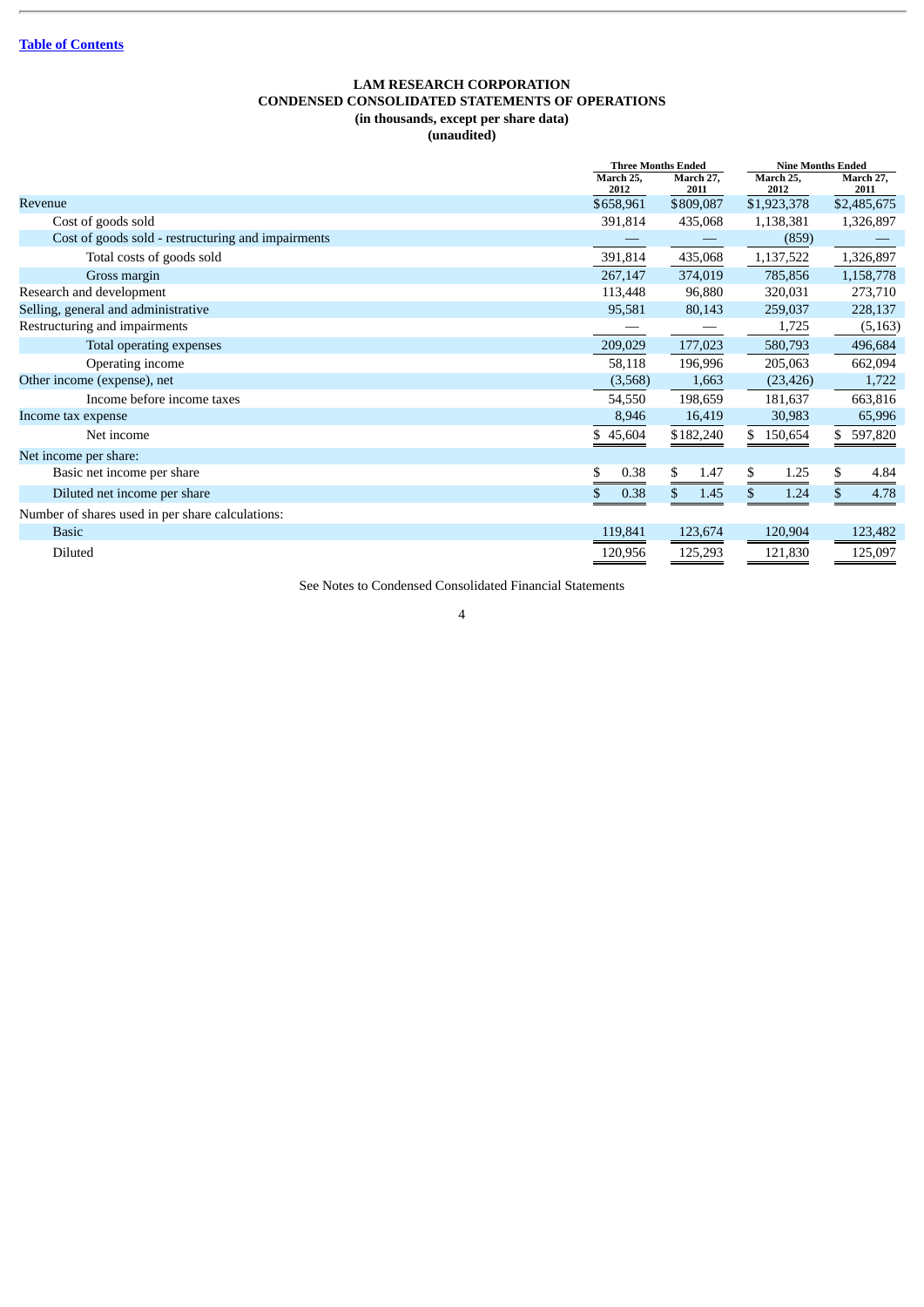## **LAM RESEARCH CORPORATION CONDENSED CONSOLIDATED STATEMENTS OF CASH FLOWS (in thousands) (unaudited)**

<span id="page-4-0"></span>

|                                                                                   | <b>Nine Months Ended</b><br>March 25, | March 27,  |
|-----------------------------------------------------------------------------------|---------------------------------------|------------|
|                                                                                   | 2012                                  | 2011       |
| <b>CASH FLOWS FROM OPERATING ACTIVITIES:</b>                                      |                                       |            |
| Net income                                                                        | \$150,654                             | \$597,820  |
| Adjustments to reconcile net income to net cash provided by operating activities: |                                       |            |
| Depreciation and amortization                                                     | 66,249                                | 54,787     |
| Deferred income taxes                                                             | 3,090                                 | (4, 555)   |
| Restructuring and impairment charges                                              | 866                                   | (5, 163)   |
| Impairment of investment                                                          | 1,724                                 |            |
| Equity-based compensation expense                                                 | 52,385                                | 38,224     |
| Income tax benefit on equity-based compensation plans                             | 81                                    | 19,492     |
| Excess tax benefit on equity-based compensation plans                             | (2,292)                               | (15, 106)  |
| Amortization of convertible note discount                                         | 20,014                                |            |
| Other, net                                                                        | 3,671                                 | (2,818)    |
| Changes in operating assets and liabilities                                       | 105,871                               | 239        |
| Net cash provided by operating activities                                         | 402,313                               | 682,920    |
| CASH FLOWS FROM INVESTING ACTIVITIES:                                             |                                       |            |
| Capital expenditures and intangible assets                                        | (70, 392)                             | (92, 924)  |
| Purchases of available-for-sale securities                                        | (638, 637)                            | (132, 662) |
| Sales and maturities of available-for-sale securities                             | 266,959                               | 95,928     |
| Purchase of equity method investment                                              | (10,740)                              |            |
| Receipt of loan payments                                                          | 8,375                                 |            |
| Proceeds from sale of assets                                                      | 2,677                                 | 1,544      |
| Purchase of other investments                                                     |                                       | (417)      |
| Transfer of restricted cash and investments                                       | 23                                    | (14)       |
| Net cash used for investing activities                                            | (441, 735)                            | (128, 545) |
| <b>CASH FLOWS FROM FINANCING ACTIVITIES:</b>                                      |                                       |            |
| Principal payments on long-term debt and capital lease obligations                | (4, 164)                              | (4, 449)   |
| Excess tax benefit on equity-based compensation plans                             | 2,292                                 | 15,106     |
| Net cash received in settlement (paid in advance for) stock repurchase contracts  | 55,194                                | (50,000)   |
| Treasury stock purchases                                                          | (111, 604)                            | (157, 563) |
| Reissuances of treasury stock related to employee stock purchase plan             | 16,760                                | 13,676     |
| Proceeds from issuance of common stock                                            | 1,776                                 | 10,222     |
| Net cash used for financing activities                                            | (39, 746)                             | (173,008)  |
| Effect of exchange rate changes on cash                                           | (2,697)                               | 15,576     |
| Net increase (decrease) in cash and cash equivalents                              | (81, 865)                             | 396,943    |
| Cash and cash equivalents at beginning of period                                  | 1,492,132                             | 545,767    |
| Cash and cash equivalents at end of period                                        | \$1,410,267                           | \$942,710  |

See Notes to Condensed Consolidated Financial Statements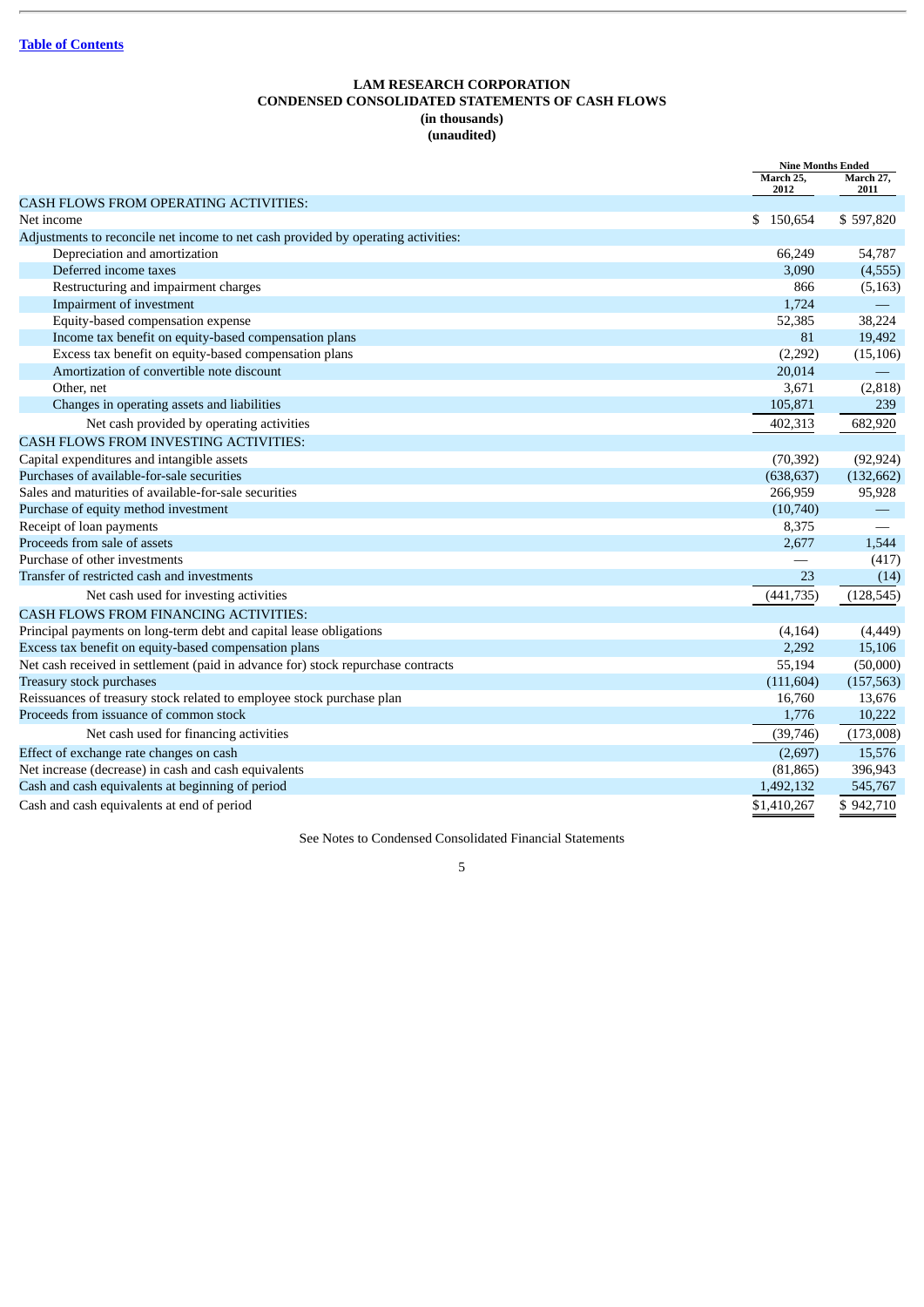#### **LAM RESEARCH CORPORATION NOTES TO CONDENSED CONSOLIDATED FINANCIAL STATEMENTS March 25, 2012 (Unaudited)**

## <span id="page-5-0"></span>**NOTE 1 — BASIS OF PRESENTATION**

The accompanying unaudited Condensed Consolidated Financial Statements have been prepared in accordance with U.S. generally accepted accounting principles ("GAAP") for interim financial information and the instructions to Article 10 of Regulation S-X. Accordingly, they do not include all of the information and footnotes required by GAAP for complete financial statements. In the opinion of management, all adjustments (consisting only of normal recurring adjustments) considered necessary for a fair presentation have been included. The accompanying unaudited Condensed Consolidated Financial Statements should be read in conjunction with the audited Consolidated Financial Statements of Lam Research Corporation ("Lam Research" or the "Company") for the fiscal year ended June 26, 2011, which are included in the Annual Report on Form 10-K as of and for the year ended June 26, 2011 (the "2011 Form 10- K"). The Company's Forms 10-K, Forms 10-Q and Forms 8-K are available online at the Securities and Exchange Commission website on the Internet. The address of that site is www.sec.gov. The Company also posts its Forms 10-K, Forms 10-Q and Forms 8-K on its corporate website at *http://investor.lamresearch.com* .

The consolidated financial statements include the accounts of Lam Research Corporation and its wholly owned subsidiaries. All intercompany accounts and transactions have been eliminated in consolidation. We use the equity method to account for equity investments in instances in which we own common stock or similar interests and have the ability to exercise significant influence, but not control, over the investee. The Company's reporting period is a 52/53-week fiscal year. The Company's current fiscal year will end June 24, 2012 and includes 52 weeks. The quarters ended March 25, 2012 (the "March 2012 quarter") and March 27, 2011 (the "March 2011 quarter") each included 13 weeks.

Certain amounts presented in the comparative financial statements for prior years have been reclassified to conform to the fiscal year 2012 presentation.

#### **NOTE 2 — RECENT ACCOUNTING PRONOUNCEMENTS**

In June 2011, the Financial Accounting Standards Board ("FASB") issued new authoritative guidance that increases the prominence of items reported in other comprehensive income ("OCI") by eliminating the option to present components of OCI as part of the statement of changes in stockholders' equity. The amendments in this standard require that all non-owner changes in stockholders' equity be presented either in a single continuous statement of comprehensive income or in two separate but consecutive statements. This guidance does not affect the underlying accounting for components of OCI, but will change the presentation of the Company's financial statements. The Company will adopt this authoritative guidance retrospectively in the first quarter of its fiscal year 2013.

In September 2011, the FASB issued revised guidance intended to simplify how an entity tests goodwill for impairment. The amendment will allow an entity to first assess qualitative factors to determine whether it is necessary to perform the two-step quantitative goodwill impairment test. An entity no longer will be required to calculate the fair value of a reporting unit unless the entity determines, based on a qualitative assessment, that it is more-likely-than-not that its fair value is less than its carrying amount. This accounting standard update will be effective for the Company beginning in the first quarter of fiscal 2013 and early adoption is permitted. The Company is currently evaluating this accounting standard update and does not expect it to have an impact on its Consolidated Financial Statements.

#### **NOTE 3 — EQUITY-BASED COMPENSATION PLANS**

The Company has stock plans that provide for grants of equity-based awards to eligible participants, including stock options and restricted stock units ("RSUs"), of Lam Research common stock ("Common Stock"). An option is a right to purchase the Company's stock at a set price. An RSU award is an agreement to issue shares of the Company's stock at the time of vesting. The Company's options and RSU awards typically vest over a period of two years or less. The Company also has an employee stock purchase plan that allows employees to purchase its Common Stock at a discount through payroll deductions.

The Company recognized the following equity-based compensation expense and related income tax benefit in the Condensed Consolidated Statements of Operations:

|                                                                 |                   | Three Months Ended |                   |               | <b>Nine Months Ended</b> |  |           |  |                   |
|-----------------------------------------------------------------|-------------------|--------------------|-------------------|---------------|--------------------------|--|-----------|--|-------------------|
|                                                                 | March 25.<br>2012 |                    | March 27.<br>2011 |               | 2012                     |  | March 25. |  | March 27.<br>2011 |
|                                                                 |                   |                    |                   | (in millions) |                          |  |           |  |                   |
| Equity-based compensation expense                               | 16.4              |                    |                   |               |                          |  | 38.2      |  |                   |
| Income tax benefit related to equity-based compensation expense | - - -             |                    |                   |               |                          |  |           |  |                   |

The estimated fair value of the Company's stock-based awards, less expected forfeitures, is amortized over the awards' vesting term on a straight-line basis.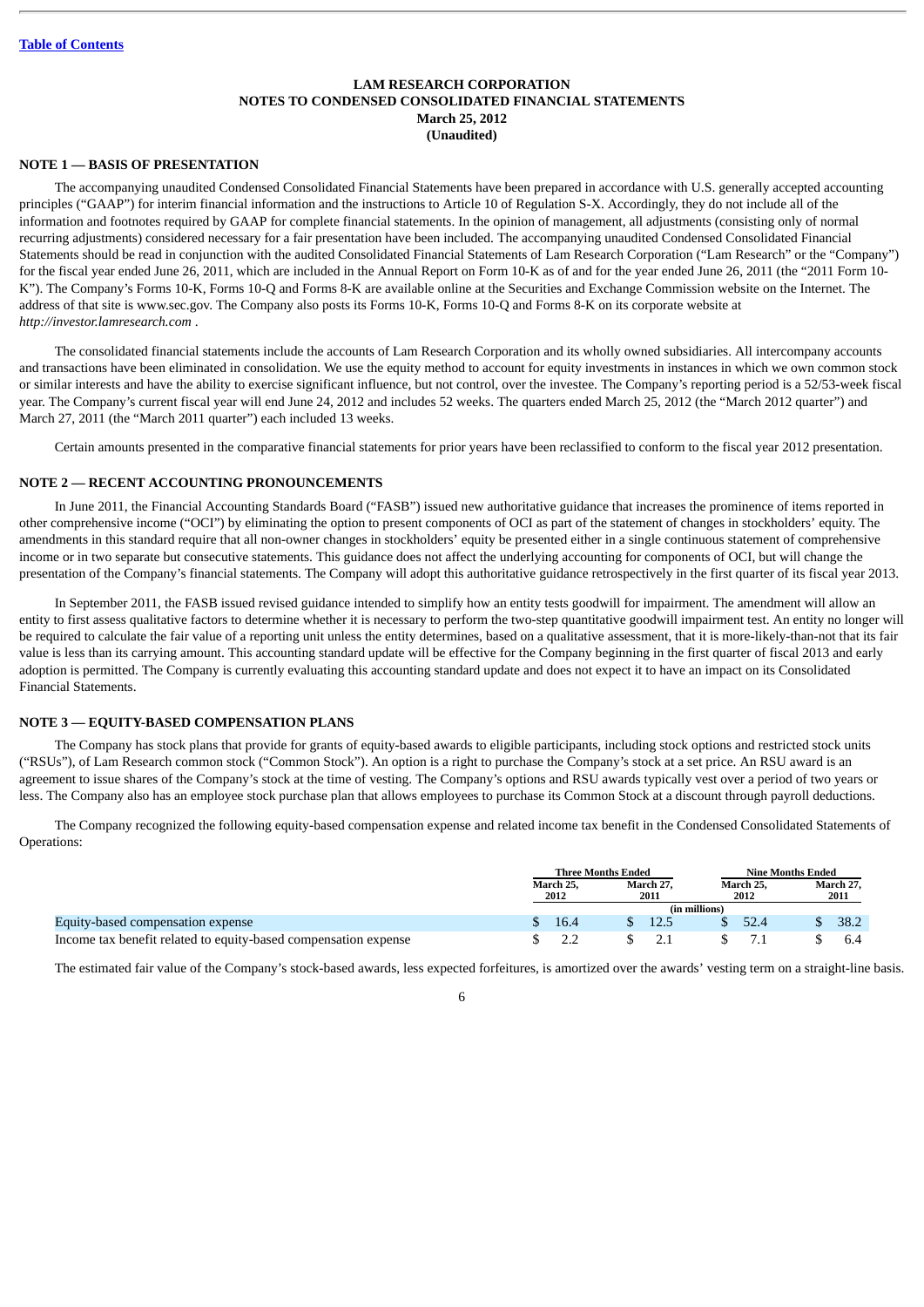#### *Stock Options and RSUs*

The 2007 Stock Incentive Plan provides for grants of equity-based awards to eligible participants. Additional shares are reserved for issuance under the Company's 1997 Stock Incentive Plan and its 1999 Stock Option Plan pursuant to awards previously granted under those plans (together with the 2007 Stock Incentive Plan, the "Plans"). As of March 25, 2012, there were a total of 2,593,779 shares reserved to cover options and RSUs issued and outstanding under the Plans. As of March 25, 2012, there were an additional 7,670,108 shares reserved and available for future equity-based awards under the 2007 Stock Incentive Plan.

A summary of stock option activity under the Plans as of March 25, 2012 and changes during the nine months then ended is presented below:

|                               |                                 |                                           |       | <b>Weighted-Average</b><br>Remaining | <b>Aggregate Intrinsic</b><br>Value as of |                                    |                                         |
|-------------------------------|---------------------------------|-------------------------------------------|-------|--------------------------------------|-------------------------------------------|------------------------------------|-----------------------------------------|
| <b>Options</b>                | <b>Shares</b><br>(in thousands) | Weighted-Average<br><b>Exercise Price</b> |       |                                      |                                           | <b>Contractual Term</b><br>(years) | <b>March 25, 2012</b><br>(in thousands) |
| Outstanding at June 26, 2011  | 310                             |                                           | 21.50 | 2.26                                 |                                           |                                    |                                         |
| Exercised                     | (75)                            |                                           | 23.70 |                                      |                                           |                                    |                                         |
| Forfeited or expired          | (4)                             | \$                                        | 21.60 |                                      |                                           |                                    |                                         |
| Outstanding at March 25, 2012 | 231                             |                                           | 20.78 | 1.98                                 | 5,320                                     |                                    |                                         |
| Exercisable at March 25, 2012 | 231                             |                                           | 20.78 | 1.98                                 | 5,320                                     |                                    |                                         |

The total intrinsic value of options exercised during the three months ended March 25, 2012 and March 27, 2011 was \$0.1 million and \$9.2 million, respectively. The total intrinsic value of options exercised during the nine months ended March 25, 2012 and March 27, 2011 was \$1.3 million and \$14.0 million, respectively.

As of March 25, 2012, all stock options outstanding were fully vested and all related compensation expense has been recognized.

A summary of the Company's RSUs as of March 25, 2012 and changes during the nine months then ended is presented below:

| Unvested Restricted Stock Units | <b>Shares</b><br>(in<br>thousands) |    | <b>Average Grant-</b><br>Date Fair<br>Value |
|---------------------------------|------------------------------------|----|---------------------------------------------|
| Unvested at June 26, 2011       | 2,331                              | Φ  | 39.90                                       |
| Granted                         | 1.136                              | S  | 40.46                                       |
| <b>Vested</b>                   | (1,052)                            | \$ | 34.78                                       |
| Forfeited                       | (52)                               | S  | 39.78                                       |
| Unvested at March 25, 2012      | 2,363                              | S  | 42.55                                       |

The fair value of the Company's RSUs was calculated based upon the fair market value of the Company's stock at the date of grant. As of March 25, 2012, there was \$55.9 million of total unrecognized compensation expense related to unvested RSUs granted; that expense is expected to be recognized over a weighted average remaining period of 1.2 years.

#### *ESPP*

The 1999 Employee Stock Purchase Plan (as amended and restated, the "1999 ESPP") allows employees to designate a portion of their base compensation to be withheld through payroll deductions and used to purchase the Company's Common Stock at a purchase price per share equal to the lower of 85% of the fair market value of the Company's Common Stock on the first or last day of the applicable purchase period. Each offering period generally lasts up to 12 months and includes up to three interim purchase dates. As of March 25, 2012, there were a total of 10,928,473 shares available for issuance under the 1999 ESPP.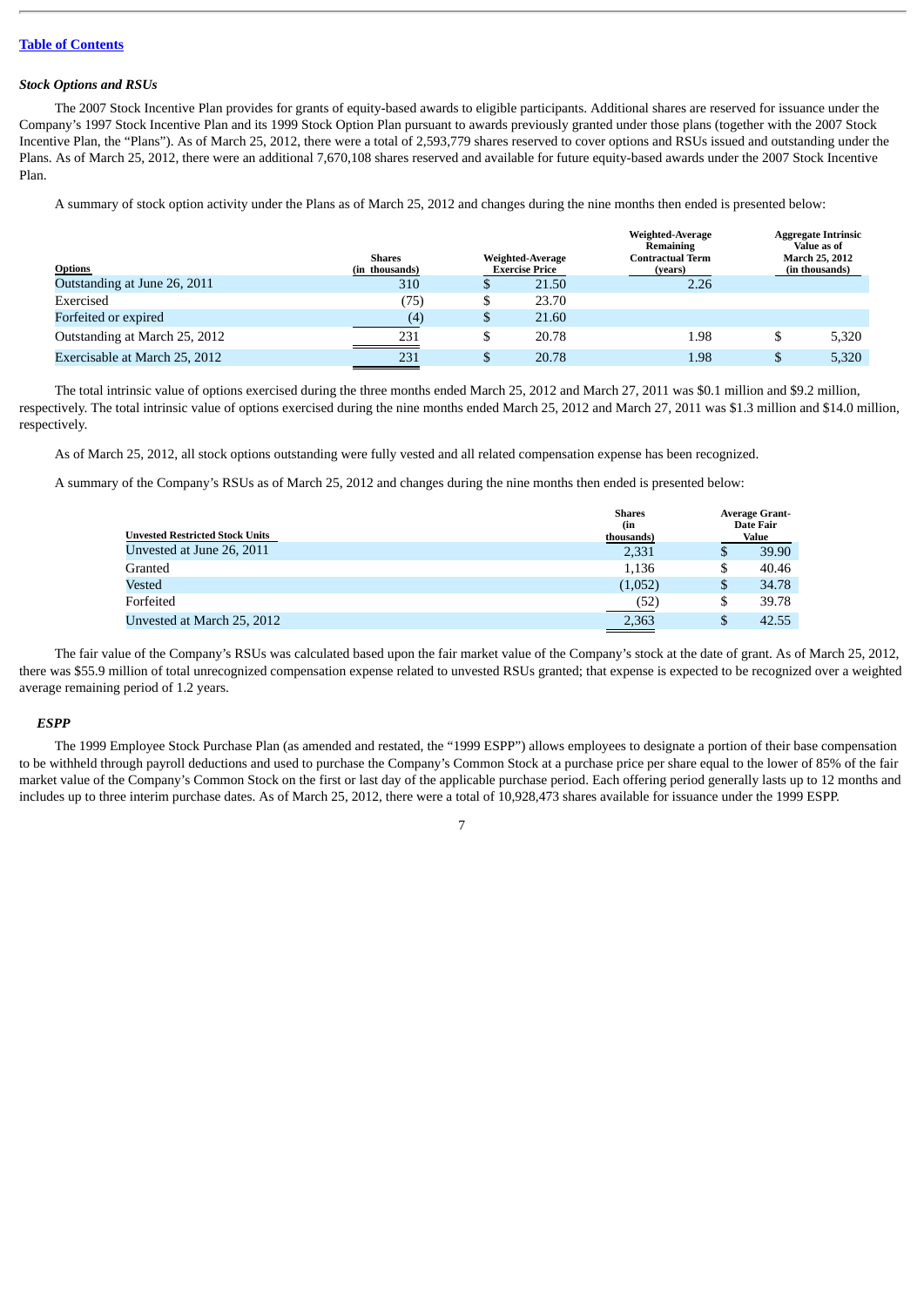Purchase rights under the 1999 ESPP were valued using the Black-Scholes model assuming no expected dividends and the following weighted-average assumptions for the three and nine months ended March 25, 2012:

|                                 | <b>Three Months Ended</b><br>March 25.<br>2012 | <b>Nine Months Ended</b><br>March 25.<br>2012 |
|---------------------------------|------------------------------------------------|-----------------------------------------------|
| Expected term (years)           | 0.68                                           | 0.73                                          |
| Expected stock price volatility | 44.39%                                         | 44.33%                                        |
| Risk-free interest rate         | $0.10\%$                                       | $0.11\%$                                      |

As of March 25, 2012, there was \$4.1 million of unrecognized compensation expense related to the 1999 ESPP, which is expected to be recognized over the next 0.4 years.

#### **NOTE 4 — FINANCIAL INSTRUMENTS**

The Company maintains an investment portfolio of various holdings, types, and maturities. The Company's mutual funds, which are related to the Company's obligations under the deferred compensation plan, are classified as trading securities. Investments classified as trading securities are recorded at fair value based upon quoted market prices. Differences between the cost and fair value of trading securities are recognized as "Other income (expense)" in the Consolidated Statements of Operations. All of the Company's other short-term investments are classified as available-for-sale and consequently are recorded in the Consolidated Balance Sheets at fair value with unrealized gains or losses reported as a separate component of accumulated other comprehensive income (loss), net of tax.

#### *Fair Value*

The Company defines fair value as the price that would be received from selling an asset or paid to transfer a liability in an orderly transaction between market participants at the measurement date. When determining the fair value measurements for assets and liabilities required or permitted to be recorded at fair value, the Company considers the principal or most advantageous market in which it would transact, and it considers assumptions that market participants would use when pricing the asset or liability.

A fair value hierarchy has been established that prioritizes the inputs to valuation techniques used to measure fair value. The level of an asset or liability in the hierarchy is based on the lowest level of input that is significant to the fair value measurement. Assets and liabilities carried at fair value are classified and disclosed in one of the following three categories:

Level 1: Valuations based on quoted prices in active markets for identical assets or liabilities with sufficient volume and frequency of transactions.

Level 2: Valuations based on observable inputs other than Level 1 prices such as quoted prices for similar assets or liabilities, quoted prices in markets that are not active, or model-derived valuations techniques for which all significant inputs are observable in the market or can be corroborated by, observable market data for substantially the full term of the assets or liabilities.

Level 3: Valuations based on unobservable inputs to the valuation methodology that are significant to the measurement of fair value of assets or liabilities and based on non-binding, broker-provided price quotes and may not have been corroborated by observable market data.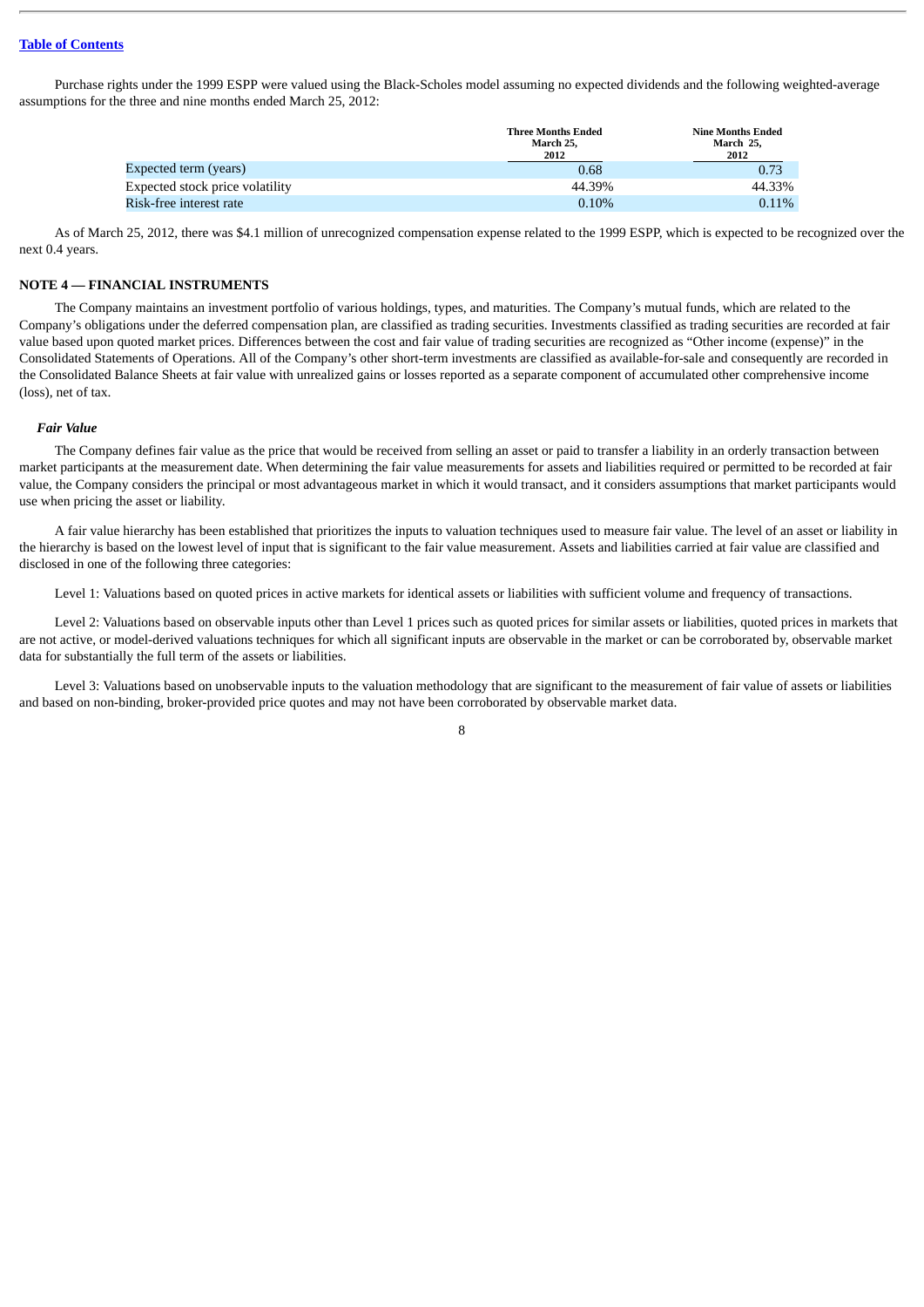The following table sets forth the Company's financial assets and liabilities measured at fair value on a recurring basis:

|                                          |              | Fair Value Measurement at March 25, 2012 |                                                                                              |                |                                                                   |    |                                                                  |
|------------------------------------------|--------------|------------------------------------------|----------------------------------------------------------------------------------------------|----------------|-------------------------------------------------------------------|----|------------------------------------------------------------------|
|                                          | <b>Total</b> |                                          | <b>Ouoted Prices in</b><br><b>Active Markets for</b><br><b>Identical Assets</b><br>(Level 1) |                | <b>Significant Other</b><br><b>Observable Inputs</b><br>(Level 2) |    | Significant<br><b>Unobservable</b><br><b>Inputs</b><br>(Level 3) |
|                                          |              |                                          |                                                                                              | (In thousands) |                                                                   |    |                                                                  |
| <b>Assets</b>                            |              |                                          |                                                                                              |                |                                                                   |    |                                                                  |
| <b>Short-Term Investments</b>            |              |                                          |                                                                                              |                |                                                                   |    |                                                                  |
| <b>Money Market Funds</b>                | \$1,285,652  | \$                                       | 1,285,652                                                                                    | \$             |                                                                   | \$ |                                                                  |
| Municipal Notes and Bonds                | 360,464      |                                          |                                                                                              |                | 360,464                                                           |    |                                                                  |
| <b>US Treasury and Agencies</b>          | 77,523       |                                          | 77,523                                                                                       |                |                                                                   |    |                                                                  |
| Government-Sponsored Enterprises         | 48,935       |                                          |                                                                                              |                | 48,935                                                            |    |                                                                  |
| <b>Foreign Government Bonds</b>          | 2,544        |                                          |                                                                                              |                | 2,544                                                             |    |                                                                  |
| Corporate Notes and Bonds                | 597,183      |                                          | 164,885                                                                                      |                | 432,298                                                           |    |                                                                  |
| Mortgage Backed Securities - Residential | 11,562       |                                          |                                                                                              |                | 11,562                                                            |    |                                                                  |
| Mortgage Backed Securities - Commercial  | 60,371       |                                          |                                                                                              |                | 60,371                                                            |    |                                                                  |
| <b>Total Short-Term Investments</b>      | \$2,444,234  | \$                                       | 1,528,060                                                                                    | \$             | 916,174                                                           |    |                                                                  |
| <b>Equities</b>                          | 7,301        |                                          | 7,301                                                                                        |                |                                                                   |    |                                                                  |
| <b>Mutual Funds</b>                      | 24,639       |                                          | 24,639                                                                                       |                |                                                                   |    |                                                                  |
| <b>Derivative Assets</b>                 | 8,850        |                                          |                                                                                              |                | 8,850                                                             |    |                                                                  |
| <b>Total</b>                             | \$2,485,024  |                                          | 1,560,000                                                                                    |                | 925,024                                                           |    |                                                                  |
| <b>Liabilities</b>                       |              |                                          |                                                                                              |                |                                                                   |    |                                                                  |
| Derivative Liabilities                   | 2,914<br>\$  | \$                                       |                                                                                              | \$             | 2,914                                                             | \$ |                                                                  |

The amounts in the table above are reported in the Consolidated Balance Sheet as of March 25, 2012 as follows:

| <b>Reported As:</b>                            | <b>Total</b> | (Level 1)      | (Level 2) | (Level 3) |
|------------------------------------------------|--------------|----------------|-----------|-----------|
|                                                |              | (In thousands) |           |           |
| <b>Cash Equivalents</b>                        | \$1,285,653  | \$1,285,653    |           |           |
| Short-Term Investments                         | 993,696      | 77,522         | 916,174   |           |
| <b>Restricted Cash and Investments</b>         | 164,885      | 164,885        |           |           |
| Prepaid Expenses and Other Current Assets      | 31.940       | 31,940         |           |           |
| <b>Other Assets</b>                            | 8,850        |                | 8,850     |           |
| <b>Total</b>                                   | \$2,485,024  | \$1,560,000    | \$925,024 |           |
| Accrued Expenses and Other Current Liabilities | 2,914        |                | 2,914     |           |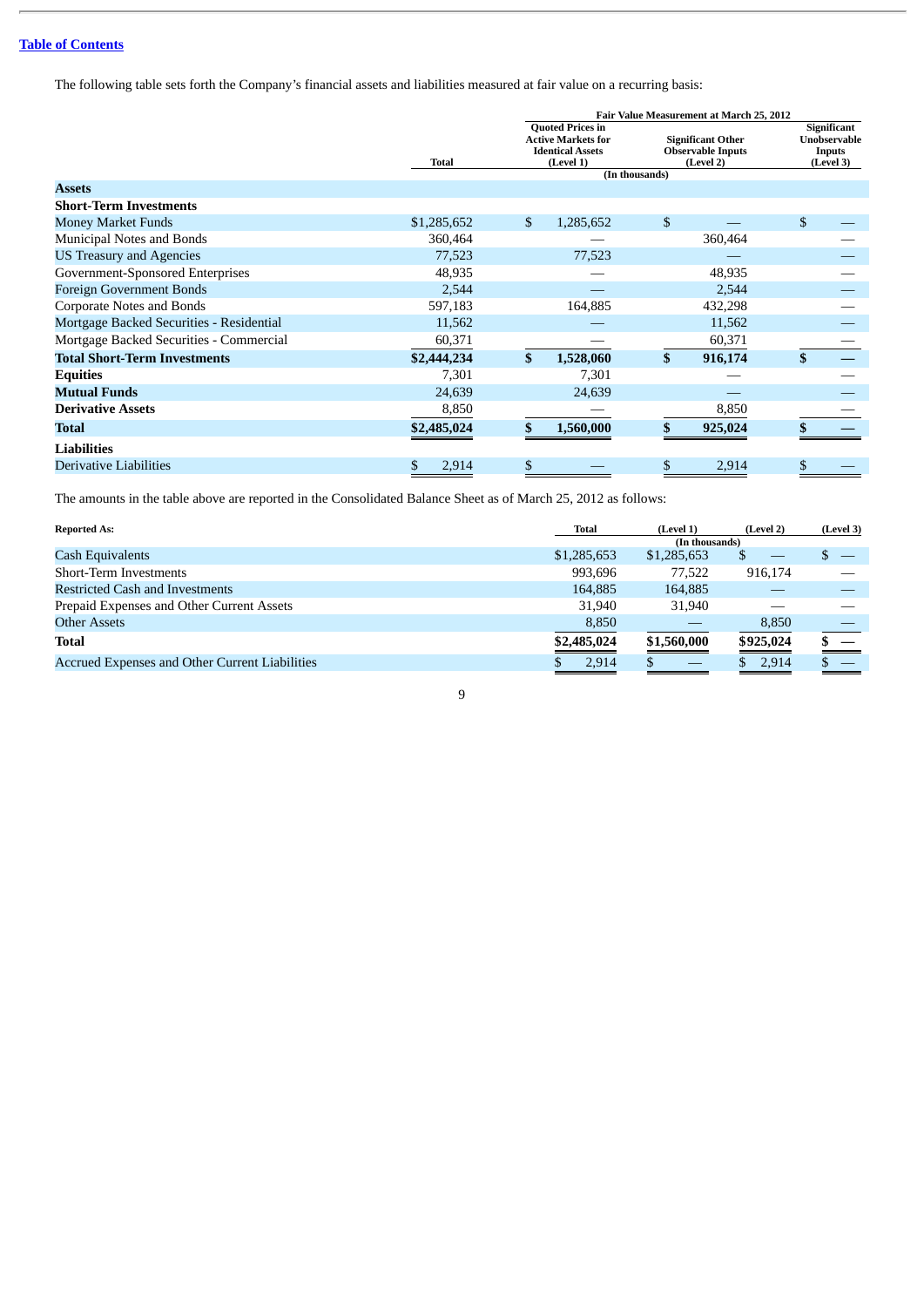The following table sets forth the Company's financial assets and liabilities measured at fair value on a recurring basis:

|                                                |              | Fair Value Measurement at June 26, 2011 |                                                                                              |                |                                                                   |    |                                                                  |
|------------------------------------------------|--------------|-----------------------------------------|----------------------------------------------------------------------------------------------|----------------|-------------------------------------------------------------------|----|------------------------------------------------------------------|
|                                                | <b>Total</b> |                                         | <b>Ouoted Prices in</b><br><b>Active Markets for</b><br><b>Identical Assets</b><br>(Level 1) |                | <b>Significant Other</b><br><b>Observable Inputs</b><br>(Level 2) |    | Significant<br><b>Unobservable</b><br><b>Inputs</b><br>(Level 3) |
|                                                |              |                                         |                                                                                              | (In thousands) |                                                                   |    |                                                                  |
| <b>Assets</b><br><b>Short-Term Investments</b> |              |                                         |                                                                                              |                |                                                                   |    |                                                                  |
|                                                |              |                                         |                                                                                              |                |                                                                   |    |                                                                  |
| <b>Money Market Funds</b>                      | \$1,300,098  | \$                                      | 1,300,098                                                                                    | \$             |                                                                   | \$ |                                                                  |
| Municipal Notes and Bonds                      | 321,339      |                                         |                                                                                              |                | 321,339                                                           |    |                                                                  |
| <b>US Treasury and Agencies</b>                | 8,496        |                                         | 8,496                                                                                        |                |                                                                   |    |                                                                  |
| Government-Sponsored Enterprises               | 19,868       |                                         |                                                                                              |                | 19,868                                                            |    |                                                                  |
| Foreign Government Bond                        | 1,005        |                                         |                                                                                              |                | 1,005                                                             |    |                                                                  |
| <b>Corporate Notes and Bonds</b>               | 382,432      |                                         | 164,885                                                                                      |                | 217,547                                                           |    |                                                                  |
| Mortgage Backed Securities - Residential       | 2,633        |                                         |                                                                                              |                | 2,633                                                             |    |                                                                  |
| Mortgage Backed Securities - Commercial        | 60,729       |                                         |                                                                                              |                | 60,729                                                            |    |                                                                  |
| <b>Total Short-Term Investments</b>            | \$2,096,600  | \$                                      | 1,473,479                                                                                    | \$             | 623,121                                                           |    |                                                                  |
| <b>Equities</b>                                | 7,443        |                                         | 7,443                                                                                        |                |                                                                   |    |                                                                  |
| <b>Mutual Funds</b>                            | 19,467       |                                         | 19,467                                                                                       |                |                                                                   |    |                                                                  |
| <b>Derivative Assets</b>                       | 1,994        |                                         |                                                                                              |                | 1,994                                                             |    |                                                                  |
| <b>Total</b>                                   | \$2,125,504  |                                         | 1,500,389                                                                                    |                | 625,115                                                           |    |                                                                  |
| <b>Liabilities</b>                             |              |                                         |                                                                                              |                |                                                                   |    |                                                                  |
| Derivative Liabilities                         | 1,924<br>\$  | \$                                      |                                                                                              | \$             | 1,924                                                             | \$ |                                                                  |

The amounts in the table above are reported in the Consolidated Balance Sheet as of June 26, 2011 as follows:

| <b>Reported As:</b>                            | Total       | (Level 1)      | (Level 2)   | (Level 3) |
|------------------------------------------------|-------------|----------------|-------------|-----------|
|                                                |             | (In thousands) |             |           |
| <b>Cash Equivalents</b>                        | \$1,301,600 | \$1,300,098    | 1,502<br>S. |           |
| Short-Term Investments                         | 630,115     | 8.496          | 621,619     |           |
| <b>Restricted Cash and Investments</b>         | 164,885     | 164,885        |             |           |
| Prepaid Expenses and Other Current Assets      | 26.910      | 26,910         |             |           |
| <b>Other Assets</b>                            | 1,994       |                | 1,994       |           |
| <b>Total</b>                                   | \$2,125,504 | \$1,500,389    | \$625,115   |           |
| Accrued Expenses and Other Current Liabilities | 1,924       |                | 1,924       |           |

The Company's primary financial instruments include its cash, cash equivalents, short-term investments, restricted cash and investments, long-term investments, accounts receivable, accounts payable, long-term debt and capital leases, and foreign currency related derivatives. The estimated fair value of cash, accounts receivable and accounts payable approximates their carrying value due to the short period of time to their maturities. The estimated fair values of longterm debt, excluding convertible notes, and capital lease obligations approximate their carrying value as the substantial majority of these obligations have interest rates that adjust to market rates on a periodic basis. Refer to Note 13 of the Notes to the Condensed Consolidated Financial Statements for additional information regarding the fair value of the Company's convertible notes.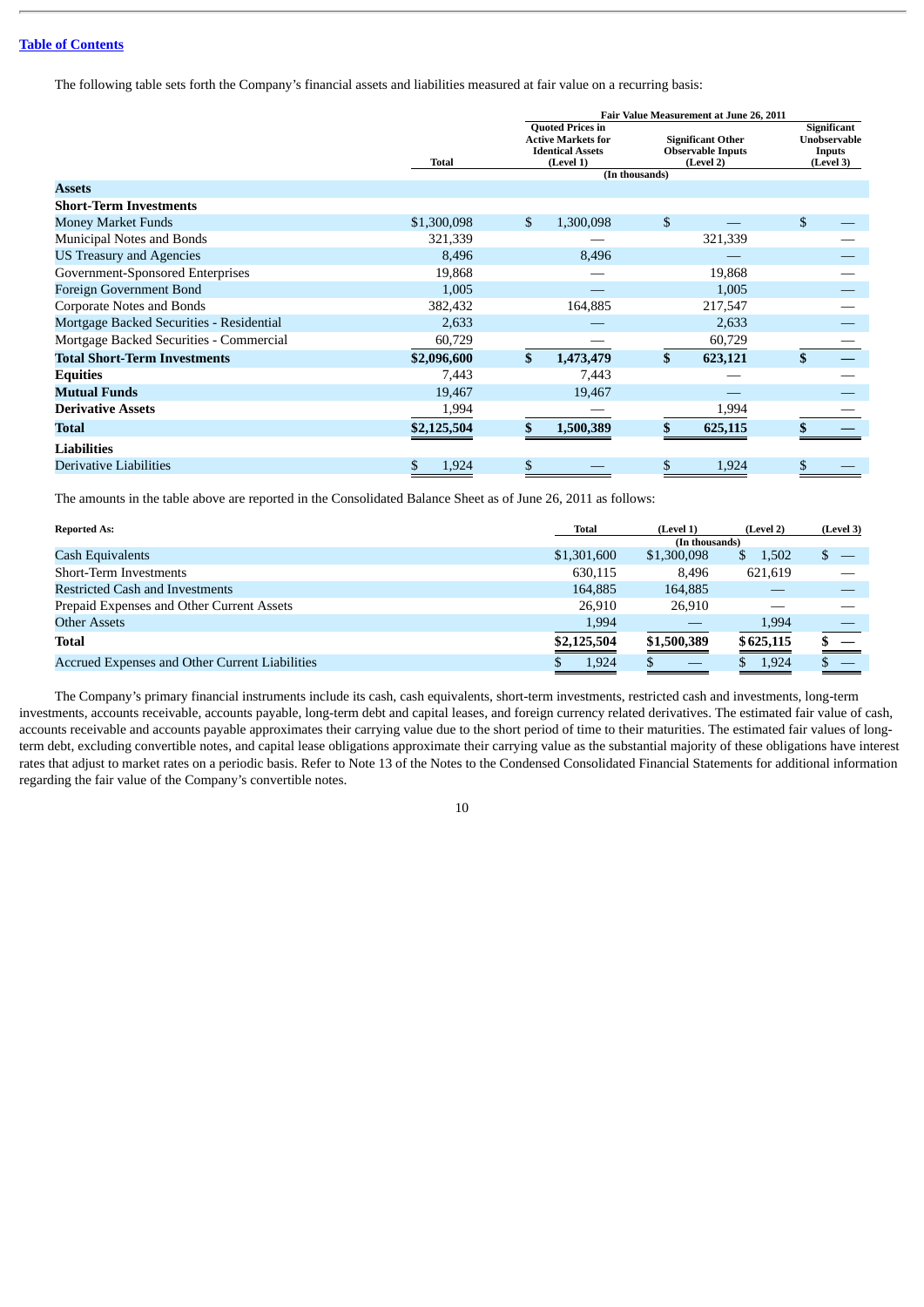#### *Investments*

The following tables summarize the Company's investments (in thousands):

|                                               |                                        |              | <b>March 25, 2012</b> |                                        | June 26, 2011 |       |               |                   |
|-----------------------------------------------|----------------------------------------|--------------|-----------------------|----------------------------------------|---------------|-------|---------------|-------------------|
|                                               | <b>Unrealized</b><br><b>Unrealized</b> |              |                       | <b>Unrealized</b><br><b>Unrealized</b> |               |       |               |                   |
|                                               | Cost                                   | Gain         | (Loss)                | <b>Fair Value</b>                      | Cost          | Gain  | (Loss)        | <b>Fair Value</b> |
| Cash                                          | 124,949                                | \$           |                       | 124,949                                | \$<br>190,903 | \$    | \$            | 190,903<br>\$     |
| <b>Fixed Income Money Market Funds</b>        | 1,285,652                              |              |                       | 1,285,652                              | 1,300,098     |       |               | 1,300,098         |
| Municipal Notes and Bonds                     | 358,776                                | 1,710        | (22)                  | 360,464                                | 319,913       | 1,510 | (84)          | 321,339           |
| US Treasury and Agencies                      | 77,609                                 | 20           | (106)                 | 77,523                                 | 8,462         | 34    |               | 8,496             |
| Government-Sponsored Enterprises              | 48,916                                 | 68           | (49)                  | 48,935                                 | 19,864        | 6     | (2)           | 19,868            |
| Foreign Government Bonds                      | 2,549                                  |              | (5)                   | 2,544                                  | 1,004         |       |               | 1,005             |
| <b>Corporate Notes and Bonds</b>              | 596,456                                | 1,220        | (493)                 | 597,183                                | 380,992       | 1,498 | (58)          | 382,432           |
| Mortgage Backed Securities - Residential      | 11,515                                 | 74           | (27)                  | 11,562                                 | 2,521         | 144   | (32)          | 2,633             |
| Mortgage Backed Securities - Commercial       | 59,857                                 | 694          | (180)                 | 60,371                                 | 60,639        | 277   | (187)         | 60,729            |
| <b>Total Cash and Short -Term Investments</b> | \$2,566,279                            | 3,786<br>\$. | (882)                 | \$2,569,183                            | \$2,284,396   | 3,470 | (363)         | \$2,287,503       |
| <b>Publicly Traded Equity Securities</b>      | 9,320                                  | \$           | \$(2,019)             | 7,301<br>\$.                           | 9,320         |       | \$(1,877)     | 7,443<br>\$       |
| <b>Mutual Funds</b>                           | 23,541                                 | 1,138        | (40)                  | 24,639                                 | 17,975        | 1,492 |               | 19,467            |
| <b>Total Financial Instruments</b>            | \$2,599,140                            | \$<br>4,924  | \$(2,941)             | \$2,601,123                            | \$2,311,691   | 4,962 | \$(2,240)     | \$2,314,413       |
| <b>As Reported</b>                            |                                        |              |                       |                                        |               |       |               |                   |
| Cash and Cash Equivalents                     | \$1,410,267                            | \$           |                       | \$1,410,267                            | \$1,492,132   | \$    | \$            | \$1,492,132       |
| <b>Short-Term Investments</b>                 | 990,792                                | 3,786        | (882)                 | 993,696                                | 627,008       | 3,470 | (363)         | 630,115           |
| <b>Restricted Cash and Investments</b>        | 165,220                                |              |                       | 165,220                                | 165,256       |       |               | 165,256           |
| Other assets                                  | 32,861                                 | 1,138        | (2,059)               | 31,940                                 | 27,295        | 1,492 | (1,877)       | 26,910            |
| <b>Total</b>                                  | \$2,599,140                            | 4,924<br>\$  | (2,941)               | \$2,601,123                            | \$2,311,691   | 4,962 | (2,240)<br>\$ | \$2,314,413       |

The Company accounts for its investment portfolio at fair value. Realized gains (losses) for investment sales and pay-downs are specifically identified. Management assesses the fair value of investments in debt securities that are not actively traded through consideration of interest rates and their impact on the present value of the cash flows to be received from the investments. The Company also considers whether changes in the credit ratings of the issuer could impact the assessment of fair value. The Company recognized a \$1.7 million other-than-temporary impairment of a strategic private equity investment during the nine months ended March 25, 2012. The Company did not recognize any losses on investments due to other-than-temporary impairments during the three months ended March 25, 2012 or the three or nine months ended March 27, 2011. Additionally, gross realized gains and losses from sales of investments were both less than \$0.6 million during the three and nine months ended March 25, 2012 and March 27, 2011.

The following is an analysis of the Company's fixed income securities in unrealized loss positions (in thousands):

|                                          |                   | <b>March 25, 2012</b>      |       |            |                             |    |      |                     |    |       |                     |
|------------------------------------------|-------------------|----------------------------|-------|------------|-----------------------------|----|------|---------------------|----|-------|---------------------|
|                                          |                   | <b>Unrealized Losses</b>   |       |            | <b>Unrealized Losses</b>    |    |      |                     |    |       |                     |
|                                          |                   | <b>Less Than 12 Months</b> |       |            | <b>12 Months or Greater</b> |    |      | <b>Total</b>        |    |       |                     |
|                                          |                   | Gross                      |       | Unrealized |                             |    |      | Gross<br>Unrealized |    |       | Gross<br>Unrealized |
|                                          | <b>Fair Value</b> |                            | Loss  |            | <b>Fair Value</b>           |    | Loss | <b>Fair Value</b>   |    | Loss  |                     |
| <b>Short-Term Investments</b>            |                   |                            |       |            |                             |    |      |                     |    |       |                     |
| Municipal Notes and Bonds                | \$19,896          | \$                         | (22)  | ъ.         |                             | \$ |      | \$19,896            | \$ | (22)  |                     |
| US Treasury and Agencies                 | 75,046            |                            | (106) |            |                             |    |      | 75,046              |    | (106) |                     |
| Government-Sponsored Enterprises         | 26,178            |                            | (49)  |            |                             |    |      | 26.178              |    | (49)  |                     |
| <b>Foreign Government Bonds</b>          | 1,543             |                            | (5)   |            |                             |    |      | 1,543               |    | (5)   |                     |
| Corporate Notes and Bonds                | 205.786           |                            | (493) |            | 56                          |    |      | 205,842             |    | (493) |                     |
| Mortgage Backed Securities - Residential | 10,422            |                            | (27)  |            |                             |    |      | 10,422              |    | (27)  |                     |
| Mortgage Backed Securities - Commercial  | 19,131            |                            | (144) |            | 896                         |    | (36) | 20,027              |    | (180) |                     |
| <b>Total Short-Term Investments</b>      | \$358,002         |                            | (846) |            | 952                         |    | (36) | \$358,954           |    | (882) |                     |
|                                          |                   |                            |       |            |                             |    |      |                     |    |       |                     |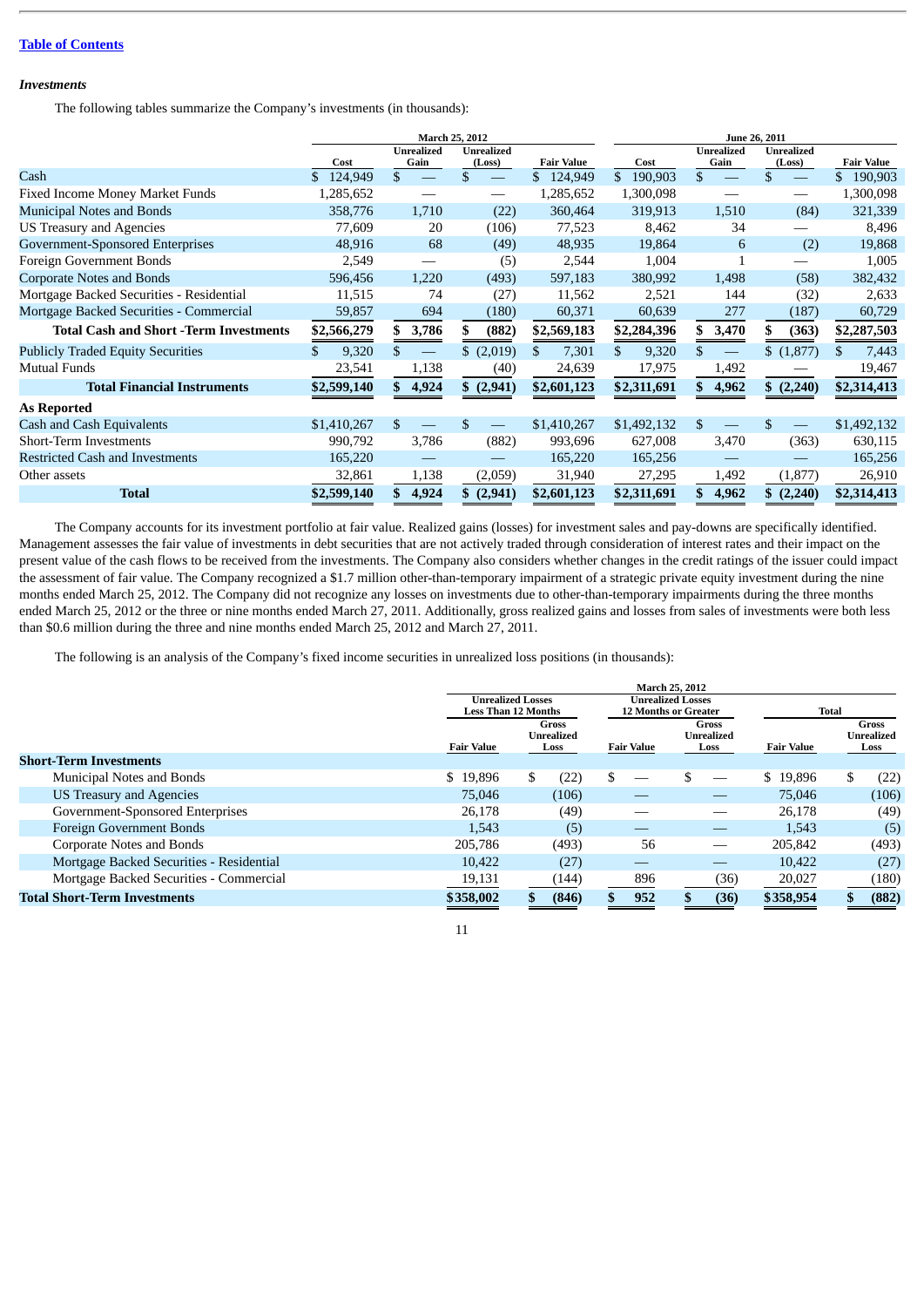The amortized cost and fair value of cash equivalents, short-term investments, and restricted cash and investments with contractual maturities are as follows:

|                           |             | <b>March 25, 2012</b>    |                | June 26, 2011 |  |
|---------------------------|-------------|--------------------------|----------------|---------------|--|
|                           |             | <b>Estimated</b><br>Fair |                |               |  |
|                           | Cost        | Value                    | Cost           | Value         |  |
|                           |             |                          | (in thousands) |               |  |
| Due in less than one year | \$1,686,799 | \$1,687,159              | \$1,606,390    | \$1,606,925   |  |
| Due in more than one year | 754,531     | 757,075                  | 487,103        | 489,675       |  |
|                           | \$2,441,330 | \$2,444,234              | \$2,093,493    | \$2,096,600   |  |

Management has the ability, if necessary, to liquidate any of its cash equivalents and short-term investments in order to meet the Company's liquidity needs in the next 12 months. Accordingly, those investments with contractual maturities greater than one year from the date of purchase nonetheless are classified as short-term on the accompanying Consolidated Balance Sheets.

#### *Derivative Instruments and Hedging*

The Company carries derivative financial instruments ("derivatives") on its Consolidated Balance Sheets at their fair values. The Company enters into foreign currency forward contracts with financial institutions with the primary objective of reducing volatility of earnings and cash flows related to foreign currency exchange rate fluctuations. The counterparties to these foreign currency forward contracts are large international financial institutions that the Company believes are creditworthy, and therefore, we do not consider the risk of counterparty nonperformance to be material.

#### *Cash Flow Hedges*

In the normal course of business, the Company's financial position is routinely subjected to market risk associated with foreign currency exchange rate fluctuations on non-US dollar transactions or cash flows, primarily from Japanese yen-denominated revenues and Euro-denominated expenses. The Company's policy is to mitigate the foreign exchange risk arising from the fluctuations in the value of these non-US dollar denominated transactions or cash flows through a foreign currency cash flow hedging program, using foreign currency forward contracts that generally expire within 12 months and no later than 24 months. These foreign currency forward contracts are designated as cash flow hedges and are carried on the Company's balance sheet at fair value with the effective portion of the contracts' gains or losses included in accumulated other comprehensive income (loss) and subsequently recognized in revenue in the same period the hedged revenue is recognized.

At inception and at each quarter end, hedges are tested prospectively and retrospectively for effectiveness using regression analysis. Changes in the fair value of foreign currency forward contracts due to changes in time value are excluded from the assessment of effectiveness and are recognized in revenue in the current period. The change in time value related to these contracts was not material for all reported periods. To qualify for hedge accounting, the hedge relationship must meet criteria relating both to the derivative instrument and the hedged item. These criteria include identification of the hedging instrument, the hedged item, the nature of the risk being hedged and how the hedging instrument's effectiveness in offsetting the exposure to changes in the hedged item's fair value or cash flows will be measured. There were no gains or losses during the three or nine months ended March 25, 2012 or March 27, 2011 associated with ineffectiveness or forecasted transactions that failed to occur.

To receive hedge accounting treatment, all hedging relationships are formally documented at the inception of the hedge and the hedges must be tested to demonstrate an expectation of providing highly effective offsetting changes to future cash flows on hedged transactions. When derivative instruments are designated and qualify as effective cash flow hedges, the Company recognizes effective changes in the fair value of the hedging instrument within accumulated other comprehensive income (loss) until the hedged exposure is realized. Consequently, with the exception of excluded time value and hedge ineffectiveness recognized, the Company's results of operations are not subject to fluctuation as a result of changes in the fair value of the derivative instruments. If hedges are not highly effective or if the Company does not believe that the underlying hedged forecasted transactions will occur, the Company may not be able to account for its derivative instruments as cash flow hedges. If this were to occur, future changes in the fair values of the Company's derivative instruments would be recognized in earnings. Additionally, related amounts previously recorded in "Other comprehensive income" would be reclassified to income immediately. At March 25, 2012, the Company had gains of \$3.8 million accumulated in Other Comprehensive Income, which it expects to reclassify from Other Comprehensive Income into earnings over the next 12 months.

#### *Balance Sheet Hedges*

The Company also enters into foreign currency forward contracts to hedge fluctuations associated with foreign currency denominated monetary assets and liabilities, primarily intercompany receivables and payables. These foreign currency forward contracts are not designated for hedge accounting treatment. Therefore, the change in fair value of these derivatives is recorded as a component of other income (expense) and offsets the change in fair value of the foreign currency denominated assets and liabilities, recorded in other income (expense).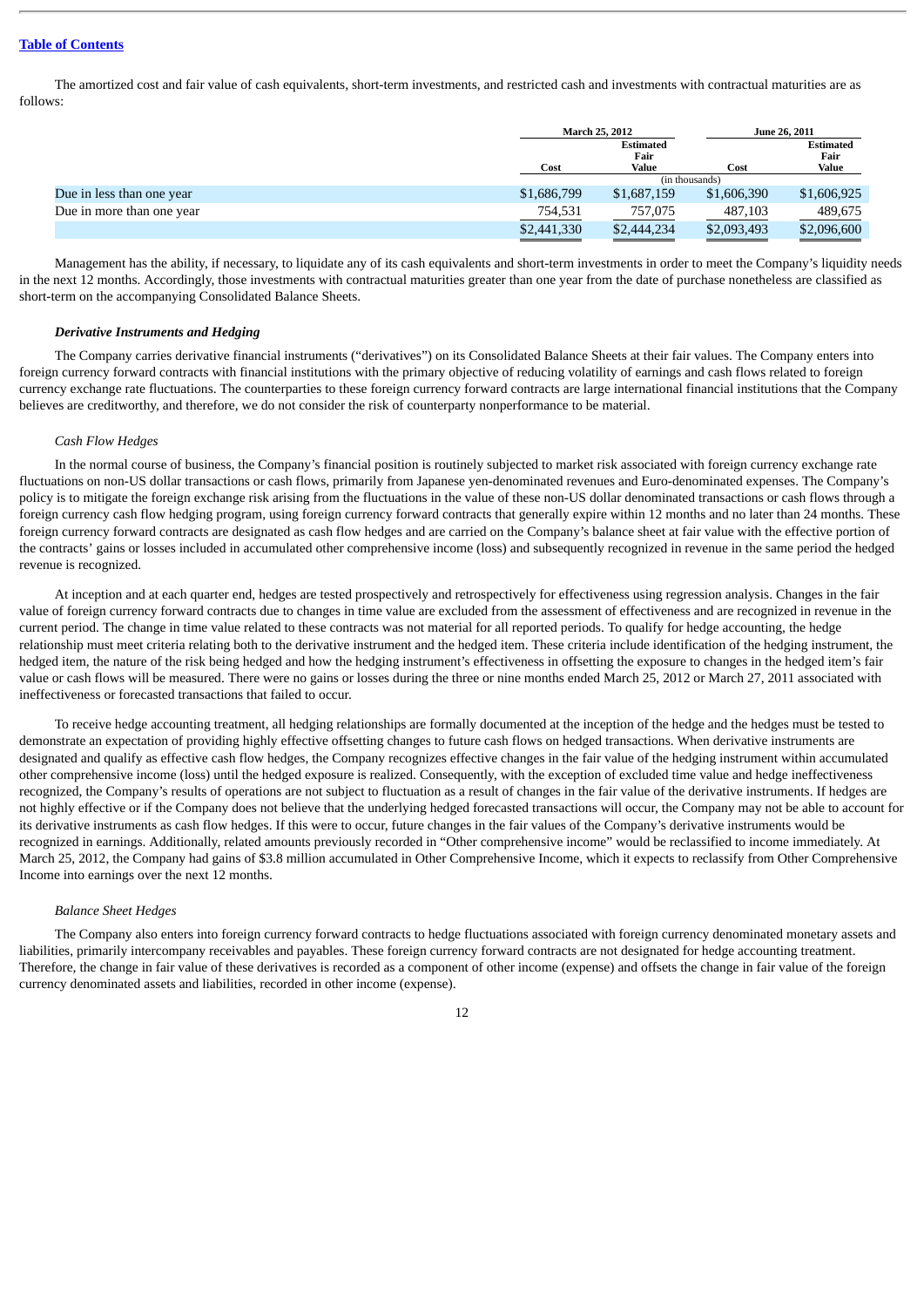As of March 25, 2012, the Company had the following outstanding foreign currency forward contracts that were entered into under its cash flow and balance sheet hedge program:

|                                           | <b>Derivatives Designated as</b><br><b>Hedging Instruments:</b> | <b>Derivatives Not Designated</b><br>as Hedging Instruments:<br>(in thousands) |         |  |
|-------------------------------------------|-----------------------------------------------------------------|--------------------------------------------------------------------------------|---------|--|
| <b>Foreign Currency Forward Contracts</b> |                                                                 |                                                                                |         |  |
| Sell JPY                                  | \$<br>52.223                                                    | D                                                                              | 4,183   |  |
| <b>Buy CHF</b>                            |                                                                 |                                                                                | 162,552 |  |
| Buy TWD                                   |                                                                 |                                                                                | 84,855  |  |
| Buy EUR                                   | 94,236                                                          |                                                                                | 40,012  |  |
|                                           | 146,459                                                         |                                                                                | 291,602 |  |

The fair value of derivatives instruments in the Company's Condensed Consolidated Balance Sheets as of March 25, 2012 was as follows:

|                                                    |                                  | Fair Value of Derivative Instruments |                                  |                   |  |  |
|----------------------------------------------------|----------------------------------|--------------------------------------|----------------------------------|-------------------|--|--|
|                                                    | <b>Asset Derivatives</b>         |                                      | <b>Liability Derivatives</b>     |                   |  |  |
|                                                    | <b>Balance Sheet</b><br>Location | <b>Fair Value</b>                    | <b>Balance Sheet</b><br>Location | <b>Fair Value</b> |  |  |
|                                                    |                                  |                                      | (in thousands)                   |                   |  |  |
| Derivatives designated as hedging instruments:     |                                  |                                      |                                  |                   |  |  |
| Foreign exchange forward contracts                 | Prepaid expense                  |                                      |                                  |                   |  |  |
|                                                    | and other assets                 | \$4.863                              | Accrued liabilities              | \$(1,615)         |  |  |
| Derivatives not designated as hedging instruments: |                                  |                                      |                                  |                   |  |  |
| Foreign exchange forward contracts                 | Prepaid expense                  |                                      |                                  |                   |  |  |
|                                                    | and other assets                 | \$ 3,987                             | Accrued liabilities              | \$ (1,299)        |  |  |
| <b>Total derivatives</b>                           |                                  | \$8,850                              |                                  | \$(2,914)         |  |  |

The fair value of derivatives instruments in the Company's Condensed Consolidated Balance Sheets as of June 26, 2011 was as follows:

|                                                    |                          | Fair Value of Derivative Instruments |                              |                   |  |  |
|----------------------------------------------------|--------------------------|--------------------------------------|------------------------------|-------------------|--|--|
|                                                    | <b>Asset Derivatives</b> |                                      | <b>Liability Derivatives</b> |                   |  |  |
|                                                    | <b>Balance Sheet</b>     |                                      | <b>Balance Sheet</b>         |                   |  |  |
|                                                    | Location                 | <b>Fair Value</b>                    | Location                     | <b>Fair Value</b> |  |  |
|                                                    |                          |                                      | (in thousands)               |                   |  |  |
| Derivatives designated as hedging instruments:     |                          |                                      |                              |                   |  |  |
| Foreign exchange forward contracts                 | Prepaid expense          |                                      |                              |                   |  |  |
|                                                    | and other assets         | \$1.881                              | Accrued liabilities          | \$(1,142)         |  |  |
|                                                    |                          |                                      |                              |                   |  |  |
| Derivatives not designated as hedging instruments: |                          |                                      |                              |                   |  |  |
| Foreign exchange forward contracts                 | Prepaid expense          |                                      |                              |                   |  |  |
|                                                    |                          |                                      |                              |                   |  |  |
|                                                    | and other assets         | 113                                  | Accrued liabilities          | S<br>(782)        |  |  |
|                                                    |                          |                                      |                              |                   |  |  |
| <b>Total derivatives</b>                           |                          | \$1,994                              |                              | \$(1,924)         |  |  |
|                                                    |                          |                                      |                              |                   |  |  |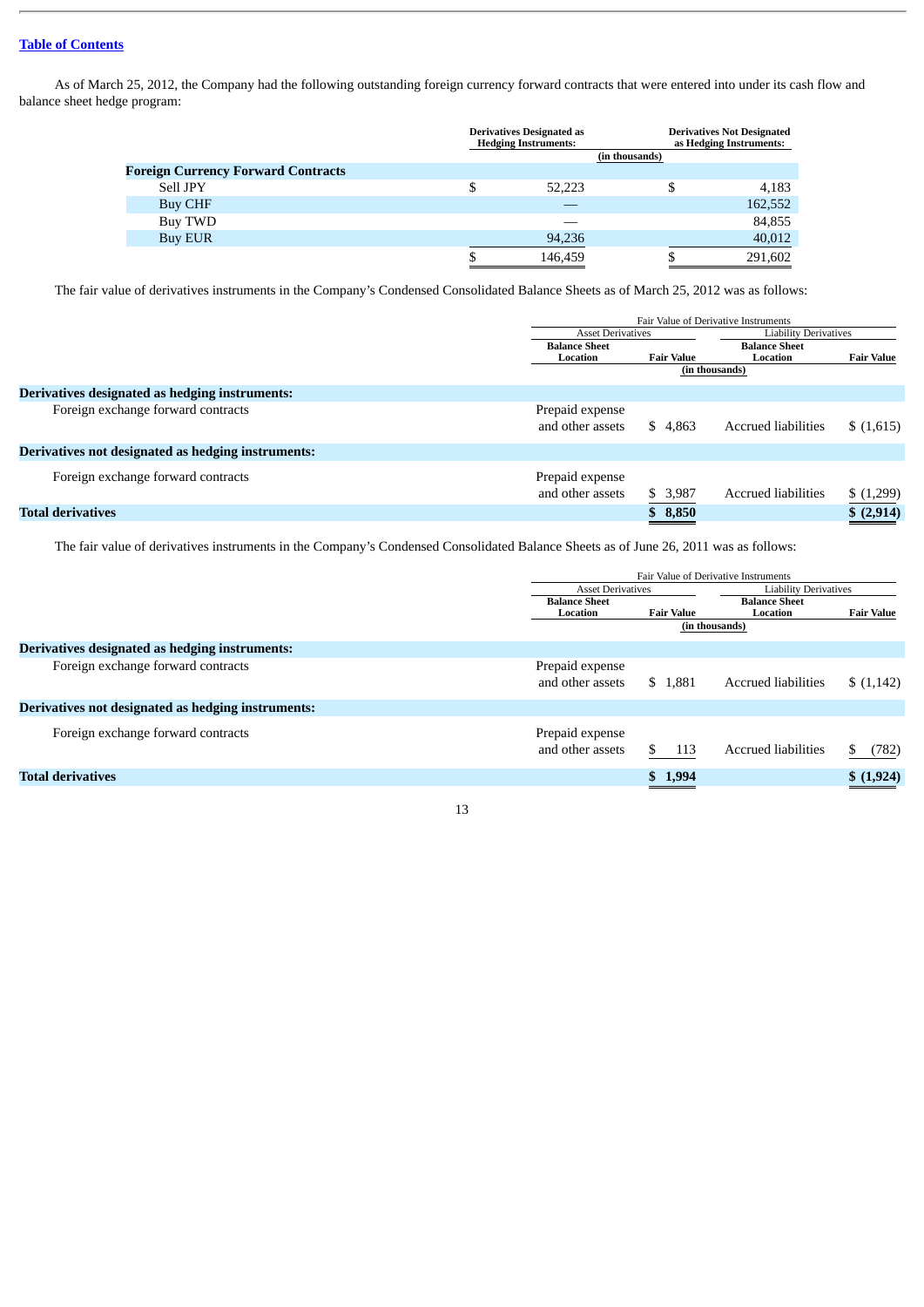The effect of derivative instruments designated as cash flow hedges on the Company's Condensed Consolidated Statements of Operations was as follows:

|                                                          |                                                          |         |                                                         |                                         | Three Months Ended March 25, 2012                         |                                            |                                                                                  |                                                                 |                                                         | Nine Months Ended March 25, 2012                                            |                                           |                                           |   |                                                                                  |
|----------------------------------------------------------|----------------------------------------------------------|---------|---------------------------------------------------------|-----------------------------------------|-----------------------------------------------------------|--------------------------------------------|----------------------------------------------------------------------------------|-----------------------------------------------------------------|---------------------------------------------------------|-----------------------------------------------------------------------------|-------------------------------------------|-------------------------------------------|---|----------------------------------------------------------------------------------|
| <b>Derivatives Designated as Hedging</b><br>Instruments: | Gain (Loss)<br>Recognized<br>(Effective<br>Portion $(1)$ |         | Gain (Loss)<br>Recognized<br>(Effective<br>Portion) (2) |                                         | Gain (Loss)<br>Recognized<br>(Ineffective<br>Portion) (3) |                                            | Gain (Loss)<br>Recognized<br>(Excluded<br>from<br>Effectiveness<br>Testing $(4)$ | (in thousands)                                                  | Gain (Loss)<br>Recognized<br>(Effective<br>Portion) (1) | Gain (Loss)<br>Recognized<br>(Effective<br>Portion) (2)                     | Gain (Loss)<br>Recognized<br>Portion) (3) | (Inefective)                              |   | Gain (Loss)<br>Recognized<br>(Excluded<br>from<br>Effectiveness<br>Testing $(4)$ |
| Foreign exchange forward contracts                       | $\mathbb{S}$                                             | 6,432   | \$ (3,140)                                              |                                         | S                                                         | 3                                          | \$                                                                               |                                                                 | \$ (5,361)                                              | \$ (8,652)                                                                  | \$                                        |                                           | S | 754                                                                              |
| Derivatives Designated as Hedging                        | Gain (Loss)<br>Recognized<br>(Effective                  |         |                                                         | Gain (Loss)<br>Recognized<br>(Effective | Three Months Ended March 27, 2011                         | Gain (Loss)<br>Recognized<br>(Ineffective) |                                                                                  | Gain (Loss)<br>Recognized<br>(Excluded<br>from<br>Effectiveness | Gain (Loss)<br>Recognized<br>(Effective                 | Nine Months Ended March 27, 2011<br>Gain (Loss)<br>Recognized<br>(Effective |                                           | Gain (Loss)<br>Recognized<br>(Ineffective |   | Gain (Loss)<br>Recognized<br>(Excluded<br>from<br>Effectiveness                  |
| Instruments:                                             | Portion) (1)                                             |         |                                                         | Portion) (2)                            |                                                           | Portion) (3)                               |                                                                                  | Testing $(4)$<br>(in thousands)                                 | Portion) (1)                                            | Portion) (2)                                                                |                                           | Portion) (3)                              |   | Testing $(4)$                                                                    |
| Foreign exchange forward contracts                       |                                                          | (3,570) |                                                         | (279)                                   |                                                           |                                            |                                                                                  | 59                                                              | \$ (8,347)                                              | \$ (6,081)                                                                  | \$                                        |                                           |   | 246                                                                              |

(1) Amount recognized in other comprehensive income (effective portion).

(2) Amount of gain (loss) reclassified from accumulated other comprehensive income into income (effective portion) located in revenue and operating expenses.

(3) Amount of gain (loss) recognized in income on derivative (ineffective portion) located in other income (expense), net.

(4) Amount of gain (loss) recognized in income on derivative (amount excluded from effectiveness testing) located in other income (expense), net.

The effect of derivative instruments not designated as cash flow hedges on the Company's Condensed Consolidated Statement of Operations was as follows:

|                                                           | <b>Three Months Ended</b>     |                               | <b>Nine Months Ended</b>      |                               |  |
|-----------------------------------------------------------|-------------------------------|-------------------------------|-------------------------------|-------------------------------|--|
|                                                           | March 25.<br>2012             | March 27.<br>2011             | March 25.<br>2012             | March 27,<br>2011             |  |
| <b>Derivatives Not Designated as Hedging Instruments:</b> | Gain (Loss)<br>Recognized (5) | Gain (Loss)<br>Recognized (5) | Gain (Loss)<br>Recognized (5) | Gain (Loss)<br>Recognized (5) |  |
|                                                           |                               | (in thousands)                |                               |                               |  |
| Foreign exchange forward contracts                        | (4.476)                       | 21.617                        | (47,299)                      | 35,795                        |  |

(5) Amount of gain (loss) recognized in income located in other income (expense), net.

#### *Concentrations of Credit Risk*

Financial instruments that potentially subject the Company to concentrations of credit risk consist principally of cash and cash equivalents, short term investments, restricted cash and investments, trade accounts receivable, and derivative financial instruments used in hedging activities. Cash is placed on deposit in large international financial institutions. Such deposits may be in excess of insured limits. Management believes that the financial institutions that hold the Company's cash are credit worthy and, accordingly, minimal credit risk exists with respect to these balances.

The Company's available-for-sale securities must have a minimum rating of A2 / A at the time of purchase, as rated by two of the following three rating agencies: Moody's, Standard & Poor's (S&P), or Fitch. To ensure diversification and minimize concentration, the Company's policy limits the amount of credit exposure with any one financial institution or commercial issuer.

The Company is exposed to credit losses in the event of nonperformance by counterparties on the foreign currency forward contracts that are used to mitigate the effect of exchange rate fluctuations and on contracts related to structured share repurchase agreements. These counterparties are large international financial institutions and to date, no such counterparty has failed to meet its financial obligations to the Company.

Credit risk evaluations, including trade references, bank references and Dun & Bradstreet ratings, are performed on all new customers and the Company monitors its customers' financial statements and payment performance. In general, the Company does not require collateral on sales.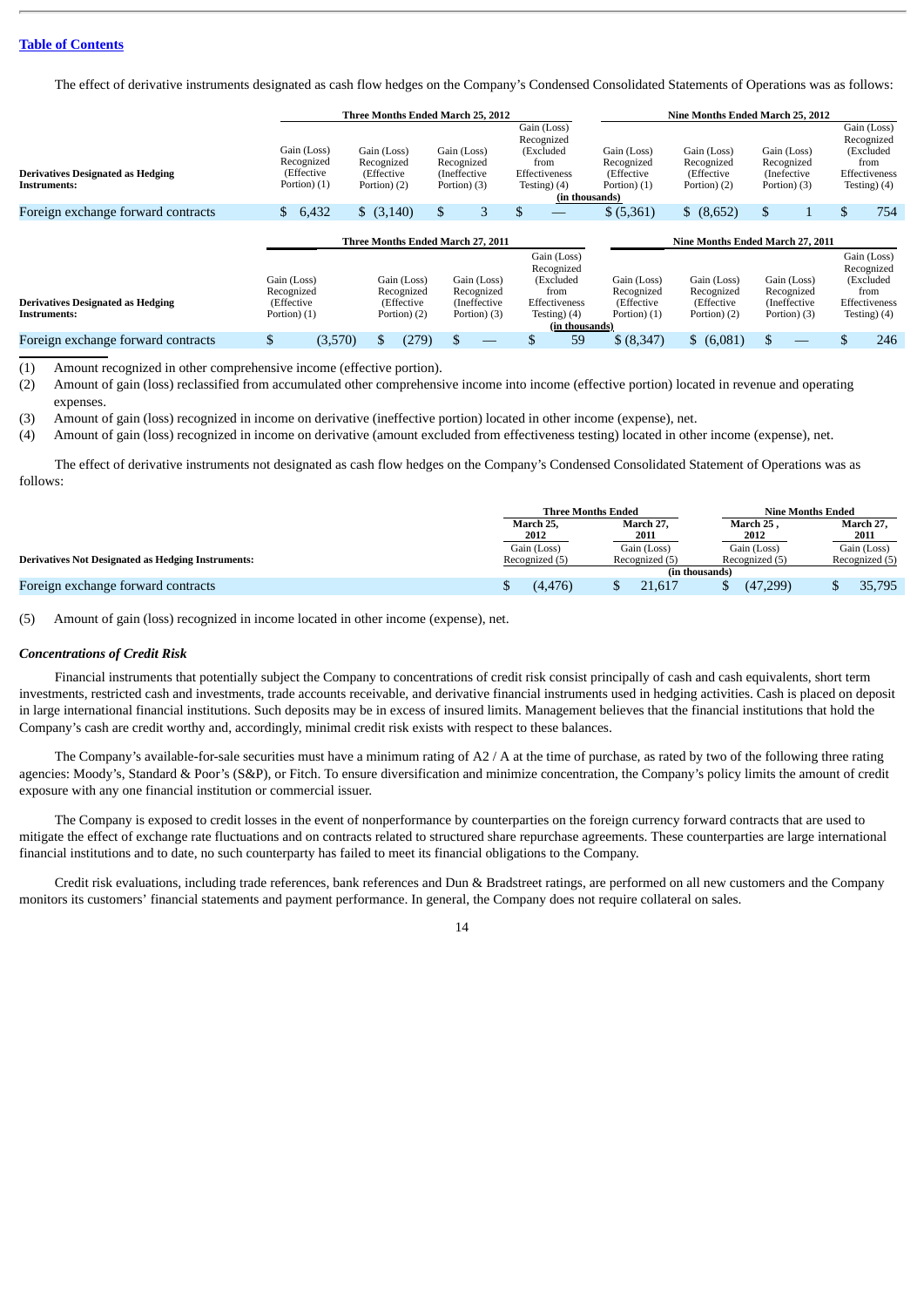## **NOTE 5 — INVENTORIES**

Inventories are stated at the lower of cost (first-in, first-out method) or market. Shipments to Japanese customers, to whom title does not transfer until customer acceptance, are classified as inventory and carried at cost until title transfers. Inventories consist of the following:

|                 | March 25,<br>2012 | <b>June 26,</b><br>2011 |
|-----------------|-------------------|-------------------------|
|                 |                   | (in thousands)          |
| Raw materials   | \$217,205         | \$212,979               |
| Work-in-process | 78.471            | 69.013                  |
| Finished goods  | 80,450            | 114,615                 |
|                 | \$376,126         | \$396,607               |

## **NOTE 6 — PROPERTY AND EQUIPMENT, NET**

Property and equipment, net, consists of the following:

|                                                 | March 25.<br>2012 | <b>June 26,</b><br>2011 |
|-------------------------------------------------|-------------------|-------------------------|
|                                                 |                   | (in thousands)          |
| Manufacturing, engineering and office equipment | \$383,816         | \$345,684               |
| Computer equipment and software                 | 104,111           | 95,770                  |
| Land                                            | 14,209            | 14,758                  |
| <b>Buildings</b>                                | 69.453            | 65,429                  |
| Leasehold improvements                          | 58,858            | 55,833                  |
| Furniture and fixtures                          | 15,698            | 15,258                  |
|                                                 | 646,145           | 592,732                 |
| Less: accumulated depreciation and amortization | (366,190)         | (322, 274)              |
|                                                 | \$279,955         | \$270,458               |

The Company's long lived assets held for use, including property, plant, and equipment and intangible assets, are measured at fair value when an impairment exists. Long lived assets held for use are assessed for impairment when events occur that indicate a potential impairment. The Company did not record impairments of long lived assets held for use during the nine months ended March 25, 2012 or March 27, 2011.

#### **NOTE 7 — GOODWILL AND INTANGIBLE ASSETS**

#### *Goodwill*

The balance of goodwill was \$169.2 million as of March 25, 2012 and June 26, 2011. Of this balance, \$104.2 million is not tax deductible due to applicable foreign law. The remaining goodwill balance of \$65.0 million is tax deductible.

The Company's goodwill is measured at fair value when an impairment exits. Goodwill is assessed at least annually for impairment. The Company did not record impairments of goodwill during the nine months ended March 25, 2012 or March 27, 2011.

#### *Intangible Assets*

The following table provides details of the Company's intangible assets subject to amortization as of March 25, 2012 (in thousands, except years):

|                               | Gross     | <b>Accumulated</b><br>Amortization | Net      | Weighted-<br>Average<br><b>Useful</b><br>Life<br>(years) |
|-------------------------------|-----------|------------------------------------|----------|----------------------------------------------------------|
| <b>Customer relationships</b> | \$35,226  | (27, 185)<br>\$                    | \$8,041  | 6.90                                                     |
| <b>Existing technology</b>    | 61,941    | (41,715)                           | 20,226   | 6.68                                                     |
| Patents                       | 20,870    | (16,658)                           | 4,212    | 6.08                                                     |
| Other intangible assets       | 35,216    | (33,601)                           | 1,615    | 4.10                                                     |
|                               | \$153,253 | \$(119, 159)                       | \$34,094 | 6.06                                                     |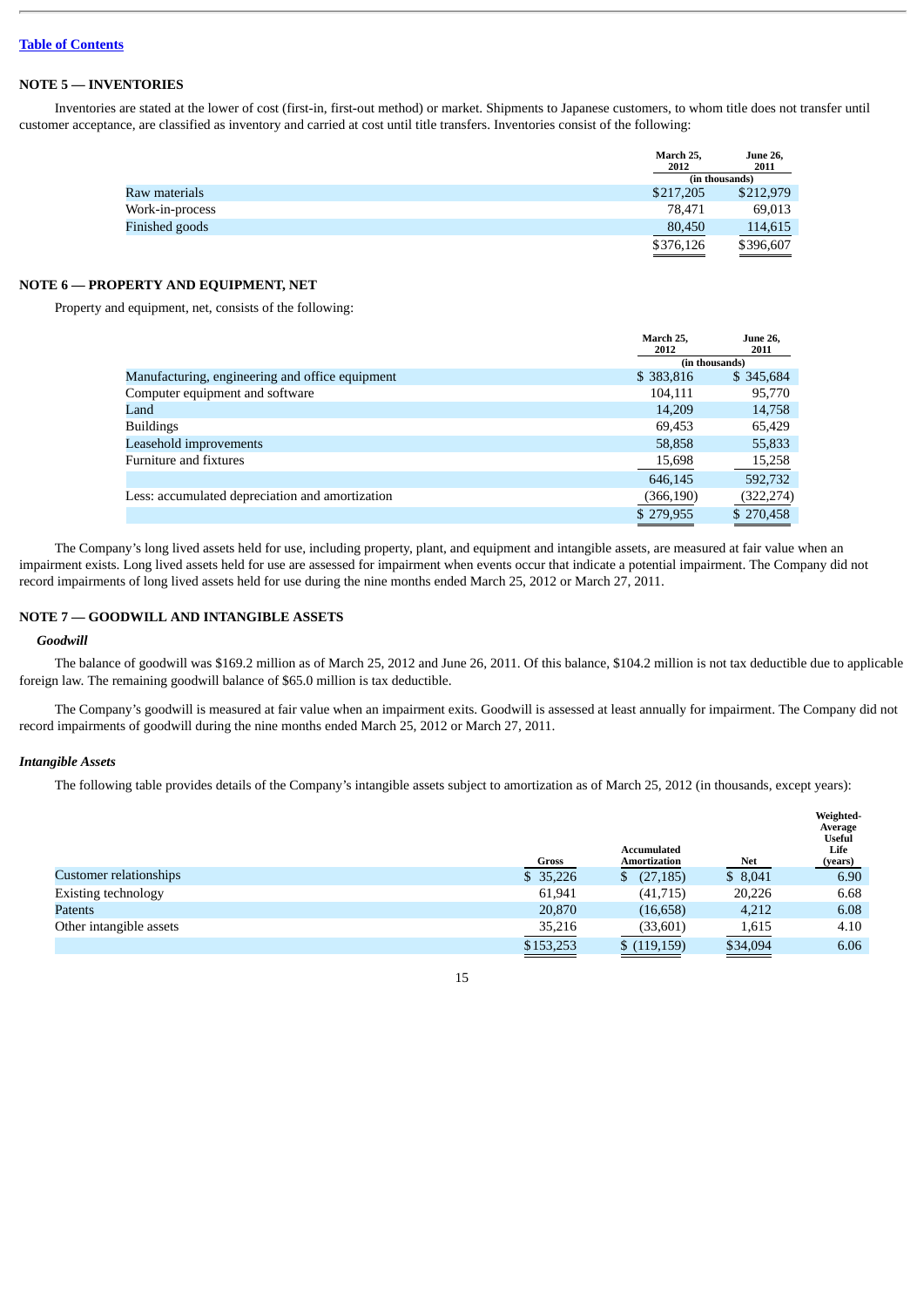The following table provides details of the Company's intangible assets subject to amortization as of June 26, 2011 (in thousands, except years):

|                            | Gross     | <b>Accumulated</b><br><b>Amortization</b> | Net      | Weighted-<br>Average<br><b>Useful Life</b><br>(years) |
|----------------------------|-----------|-------------------------------------------|----------|-------------------------------------------------------|
| Customer relationships     | \$35,226  | (23, 468)                                 | \$11,758 | 6.90                                                  |
| <b>Existing technology</b> | 61,941    | (35, 409)                                 | 26,532   | 6.68                                                  |
| Patents                    | 20,670    | (14, 323)                                 | 6,347    | 6.11                                                  |
| Other intangible assets    | 35,216    | (32,419)                                  | 2,797    | 4.10                                                  |
|                            | \$153,053 | \$(105,619)                               | \$47,434 | 6.06                                                  |

The Company recognized \$4.5 million and \$4.5 million in intangible asset amortization expense during the three months ended March 25, 2012 and March 27, 2011, respectively. The Company recognized \$13.5 million and \$16.5 million in intangible asset amortization expense during the nine months ended March 25, 2012 and March 27, 2011, respectively.

The estimated future amortization expense of purchased intangible assets as of March 25, 2012 is as follows (in thousands):

| <b>Fiscal Year</b> | <b>Amount</b>          |
|--------------------|------------------------|
| 2012 (3 months)    | \$4,497                |
| 2013               | 16,417                 |
| 2014               | 10,444                 |
| 2015               | 2,204                  |
| 2016               | 381                    |
| Thereafter         | $\frac{151}{\$34,094}$ |
|                    |                        |

## **NOTE 8 — ACCRUED EXPENSES AND OTHER CURRENT LIABILITIES**

Accrued expenses and other current liabilities consist of the following:

|                                | March 25.<br>2012 | <b>June 26,</b><br>2011 |
|--------------------------------|-------------------|-------------------------|
|                                |                   | (in thousands)          |
| <b>Accrued compensation</b>    | \$172,495         | \$206,313               |
| Warranty reserves              | 32.266            | 40,951                  |
| Income and other taxes payable | 47.138            | 51,183                  |
| Other                          | 78,204            | 60,309                  |
|                                | \$330,103         | \$358,756               |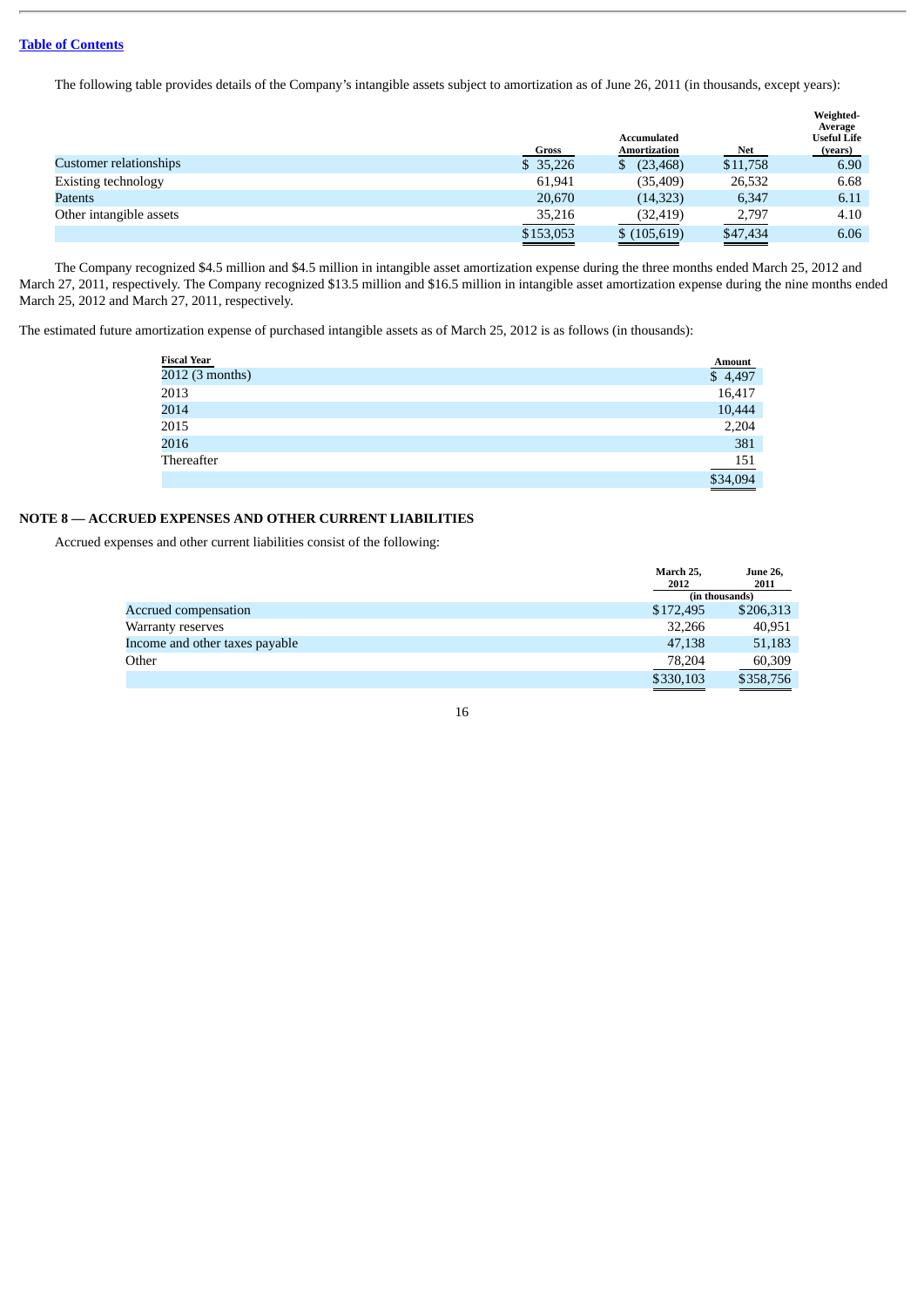## **NOTE 9 — OTHER INCOME (EXPENSE), NET**

The significant components of other income (expense), net, are as follows:

|                                                    | <b>Three Months Ended</b> |           |                |           | <b>Nine Months Ended</b> |  |
|----------------------------------------------------|---------------------------|-----------|----------------|-----------|--------------------------|--|
|                                                    | March 25.                 | March 27, | March 25,      | March 27, |                          |  |
|                                                    | 2012                      | 2011      | 2012           | 2011      |                          |  |
|                                                    |                           |           | (in thousands) |           |                          |  |
| Interest income                                    | \$2,959                   | \$2,237   | 8,020<br>S.    | \$7,283   |                          |  |
| Interest expense                                   | (9, 422)                  | (107)     | (28, 028)      | (318)     |                          |  |
| Gains on deferred compensation plan related assets | 2,717                     | 2,220     | 504            | 4,798     |                          |  |
| Foreign exchange losses                            | (126)                     | (1,982)   | (1,358)        | (8,269)   |                          |  |
| Other, net                                         | 304                       | (705)     | (2, 564)       | (1,772)   |                          |  |
|                                                    | $$$ $(3,568)$             | \$1,663   | \$(23,426)     | \$1,722   |                          |  |

#### **NOTE 10 — INCOME TAX EXPENSE**

The Company's effective tax rate for the three and nine months ended March 25, 2012 was approximately 16.4% and 17.1%, respectively.

The differences between the U.S. federal statutory tax rate of 35% and the Company's effective tax rate for the three and nine months ended March 25, 2012 were primarily due to the geographic mix of income and research and development tax credits partially offset by the tax effect of non-deductible stock-based compensation. The effective tax rates recorded during the three and nine months ended March 25, 2012 included the tax impact of discrete items, which were recorded during the quarter in which they occurred. During the three and nine months ended March 25, 2012, discrete items primarily consisted of: (1) a tax benefit of \$1.0 million and a tax expense of \$2.8 million, respectively, related to the filing of prior year U.S. federal and foreign tax returns and the associated provision to return adjustments, (2) a tax benefit of \$0.2 million and \$7.4 million respectively due to the recognition of previously unrecognized tax benefits and the reversal of the related interest accruals due to resolution of certain foreign uncertain tax positions, (3) a tax benefit of \$4.2 million and \$7.9 million, respectively, related to acquisition, integration, restructuring and asset impairment related expenses, and (4) a tax expense of \$0.9 million and \$2.6 million, respectively, of interest related to uncertain tax positions.

The total gross unrecognized tax benefits as of each date noted below were as follows:

|                                       | March 25.<br>2012     | June 26.<br>2011 |
|---------------------------------------|-----------------------|------------------|
|                                       |                       | (in millions)    |
| Total gross unrecognized tax benefits | 186.4<br><sup>S</sup> | \$181.5          |

If the gross unrecognized tax benefits were recognized in a future period, it would result in a net tax benefit of \$124.6 million and a reduction of the effective tax rate.

The Company recognizes interest expense and penalties related to the above unrecognized tax benefits within income tax expense. As of March 25, 2012, the Company had accrued approximately \$17.2 million for the payment of gross interest and penalties, relating to unrecognized tax benefits, compared to \$16.9 million as of June 26, 2011.

The Internal Revenue Service ("IRS") is examining the Company's U.S. income tax return for fiscal years 2008 and 2009. The Company is also under audit by the California Franchise Tax Board ("FTB") for fiscal years 2005 and 2006. As of March 25, 2012, no significant adjustments have been proposed by the IRS or FTB. The Company is unable to make a reasonable estimate as to when cash settlements, if any, with the relevant taxing authorities will occur. In addition, the Company is also subject to audits by foreign tax authorities.

The Company files U.S. federal, U.S. state, and foreign income tax returns. As of March 25, 2012, tax years 2003-2011 remain subject to examination in the jurisdictions where the Company operates.

The Company is in various stages of the examinations in connection with all of its tax audits worldwide, and it is difficult to determine when these examinations will be settled. It is reasonably possible that over the next twelve-month period the Company may experience an increase or decrease in its unrecognized tax benefits. It is not possible to determine either the magnitude or the range of any increase or decrease at this time.

Realization of the Company's net deferred tax assets is based upon the weight of available evidence, including such factors as the recent earnings history and expected future taxable income. The Company believes it is more likely than not that such assets will be realized with the exception of \$46.2 million related to certain California and foreign deferred tax assets. However, ultimate realization could be negatively impacted by market conditions and other variables not known or anticipated at this time. If the valuation allowance related to deferred tax assets were released as of March 25, 2012, approximately \$46.2 million would be credited to the statement of operations.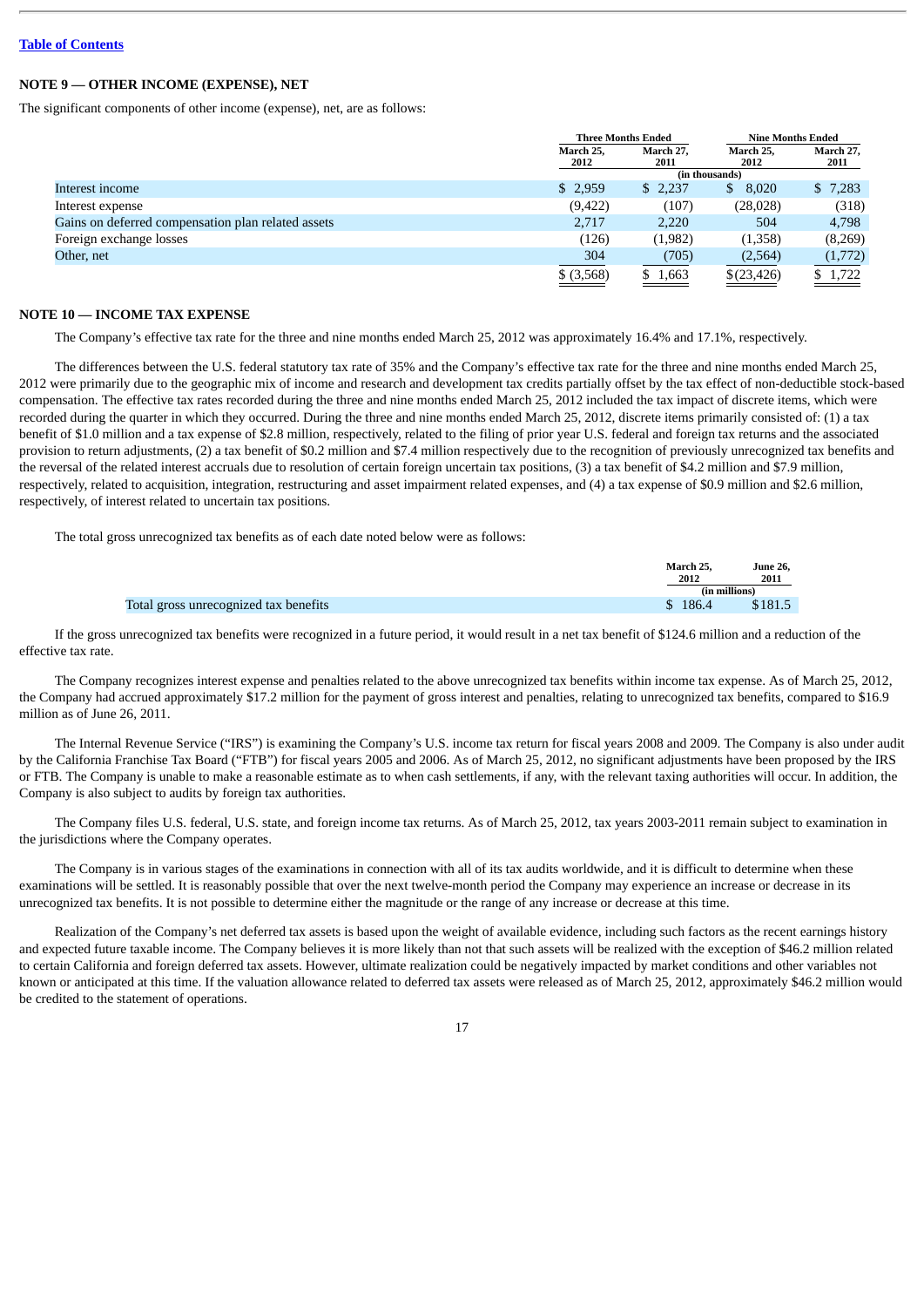## **NOTE 11 — NET INCOME PER SHARE**

Basic net income per share is computed by dividing net income by the weighted-average number of common shares outstanding during the period. Diluted net income per share is computed using the treasury stock method, for dilutive stock options and RSUs. The following table reconciles the numerators and denominators of the basic and diluted computations for net income per share.

|                                          | <b>Three Months Ended</b> |                                               | <b>Nine Months Ended</b> |           |
|------------------------------------------|---------------------------|-----------------------------------------------|--------------------------|-----------|
|                                          | March 25.                 | March 27.                                     | March 25.                | March 27, |
|                                          | 2012                      | 2011<br>(in thousands, except per share data) | 2012                     | 2011      |
| Numerator:                               |                           |                                               |                          |           |
| Net income                               | \$45,604                  | \$182,240                                     | \$150,654                | \$597,820 |
| Denominator:                             |                           |                                               |                          |           |
| Basic average shares outstanding         | 119.841                   | 123.674                                       | 120.904                  | 123,482   |
| Effect of potential dilutive securities: |                           |                                               |                          |           |
| Employee stock plans                     | 1,115                     | 1,619                                         | 926                      | 1,615     |
| Diluted average shares outstanding       | 120,956                   | 125,293                                       | 121,830                  | 125,097   |
| Net income per share-basic               | 0.38                      | 1.47                                          | 1.25                     | 4.84      |
| Net income per share-diluted             | 0.38                      | 1.45                                          | 1.24                     | 4.78      |

For purposes of computing diluted net income per share, weighted-average common shares do not include potentially dilutive securities that are anti-dilutive under the treasury stock method. The following potentially dilutive securities were excluded:

|                                                  |           | Three Months Ended | <b>Nine Months Ended</b> |           |
|--------------------------------------------------|-----------|--------------------|--------------------------|-----------|
|                                                  | March 25, | March 27.          | March 25.                | March 27, |
|                                                  | 2012      | 2011               | 2012                     | 2011      |
|                                                  |           |                    | (in thousands)           |           |
| Number of potential dilutive securities excluded | 148       | 107                | 264                      | 96        |

Diluted shares outstanding do not include any effect resulting from warrants, assumed conversion of the Notes, or note hedges (as described in Note 13) as their impact would have been anti-dilutive.

## **NOTE 12 — COMPREHENSIVE INCOME**

The components of comprehensive income, on an after-tax basis where applicable, are as follows:

|                                                                               |                   | <b>Three Months Ended</b> |                   |                   |  | <b>Nine Months Ended</b> |  |
|-------------------------------------------------------------------------------|-------------------|---------------------------|-------------------|-------------------|--|--------------------------|--|
|                                                                               | March 25.<br>2012 | March 27.<br>2011         | March 25.<br>2012 | March 27,<br>2011 |  |                          |  |
|                                                                               |                   |                           | (in thousands)    |                   |  |                          |  |
| Net income                                                                    | \$45,604          | \$182,240                 | \$150,654         | \$597,820         |  |                          |  |
| Foreign currency translation adjustment                                       | 7.118             | 26,629                    | (24,771)          | 70,724            |  |                          |  |
| Unrealized gain (loss) on fair value of derivative financial instruments, net | 12,593            | (3,012)                   | 11,130            | 3,849             |  |                          |  |
| Unrealized gain on financial instruments, net                                 | 552               | 1.441                     | 591               | 879               |  |                          |  |
| Reclassification adjustment for gain included in earnings                     | (3, 479)          | (558)                     | (8,688)           | (6,924)           |  |                          |  |
| Postretirement benefit plan adjustment                                        | 158               | (29)                      | (4,211)           | 1,123             |  |                          |  |
| Comprehensive income                                                          | \$62,546          | \$206,711                 | \$124,705         | \$667,471         |  |                          |  |
|                                                                               |                   |                           |                   | <u>—</u>          |  |                          |  |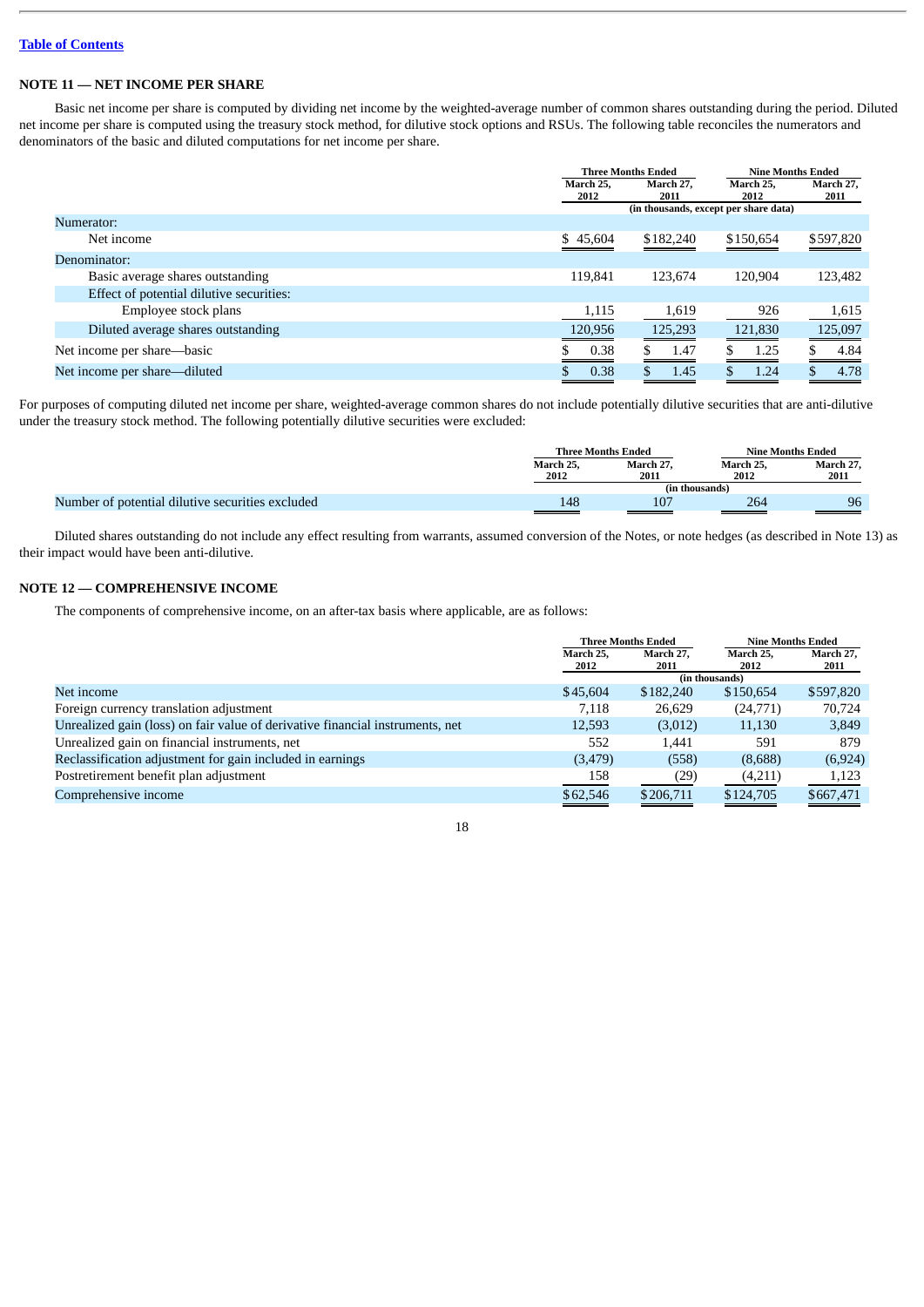The balance of accumulated other comprehensive loss, on an after-tax basis where applicable, is as follows:

|                                                                 | March 25.<br>2012 | <b>June 26,</b><br>2011 |
|-----------------------------------------------------------------|-------------------|-------------------------|
|                                                                 | (in thousands)    |                         |
| Accumulated foreign currency translation adjustment             | \$ (9,919)        | \$14,852                |
| Accumulated unrealized gain on derivative financial instruments | 3,813             | 581                     |
| Accumulated unrealized gain on financial instruments            | 545               | 744                     |
| Postretirement benefit plan adjustment                          | (10,627)          | (6, 416)                |
| Accumulated other comprehensive income (loss)                   | \$(16, 188)       | \$9,761                 |

## **NOTE 13 — LONG TERM DEBT**

The following table reflects the carrying value of the Company's convertible notes and other long-term debt as of March 25, 2012 and June 26, 2011:

|                                         | March 25.<br>2012 | <b>June 26.</b><br>2011 |
|-----------------------------------------|-------------------|-------------------------|
|                                         | (in millions)     |                         |
| 0.50% Notes due 2016                    | \$450.0           | \$450.0                 |
| Less: Unamortized interest discount     | (63.9)            | (74.4)                  |
| Net carrying amount of 0.50% Notes 2016 | 386.1             | 375.6                   |
| 1.25% Notes due 2018                    | 450.0             | 450.0                   |
| Less: Unamortized interest discount     | (93.7)            | (103.2)                 |
| Net carrying amount of 1.25% Notes 2018 | 356.3             | 346.8                   |
| Other long-term debt                    | 1.0               | 3.9                     |
| Total long-term debt                    | \$743.4           | \$726.3                 |

#### *Convertible Senior Notes*

In May 2011, the Company issued and sold \$450 million in aggregate principal amount of 0.5% Convertible Senior Notes due May 2016 (the "2016 Notes") at par. At the same time, the Company issued and sold \$450 million in aggregate principal amount of 1.25% Convertible Senior Notes due May 2018 (the "2018 Notes", and collectively with the 2016 Notes the "Notes") at par. The Notes may be converted, under certain circumstances, based on an initial conversion rate of 15.8687 shares of common stock per \$1,000 principal amount of notes (which represents an initial conversion price of approximately \$63.02 per share of common stock).

The net proceeds to the Company from the sale of the Notes were \$835.5 million. The Company pays cash interest at an annual rate of 0.5% and 1.25%, respectively, on the 2016 and 2018 Notes, payable semi-annually on May 15 and November 15 of each year, beginning November 15, 2011.

The Company separately accounts for the liability and equity components of the Notes. The initial debt components of the 2016 and 2018 Notes were valued at \$373.8 million and \$345.1 million, respectively, based on the present value of the future cash flows using discount rates of 4.29% and 5.27%, respectively, the Company's borrowing rate at the date of the issuance for similar debt instruments without the conversion feature. The carrying values of the equity components of the 2016 and 2018 Notes were \$76.2 million and \$104.9 million, respectively, as of March 25, 2012. The effective interest rates on the liability components of the 2016 Notes and 2018 Notes for the three months ended March 25, 2012 were 4.29% and 5.27%, respectively. The following table presents the amount of interest cost recognized relating to both the contractual interest coupon and amortization of the discount on the liability component of the Notes during the three and nine months ended March 25, 2012.

|                                   | <b>Three Months Ended</b><br>March 25,<br>2012 |               |      |  | <b>Nine Months Ended</b><br>March 25,<br>2012 |
|-----------------------------------|------------------------------------------------|---------------|------|--|-----------------------------------------------|
|                                   |                                                | (in millions) |      |  |                                               |
| Contractual interest coupon       | 2.0                                            |               | 5.9  |  |                                               |
| Amortization of interest discount | 6.7                                            |               | 20.0 |  |                                               |
| Total interest cost recognized    |                                                |               | 25.9 |  |                                               |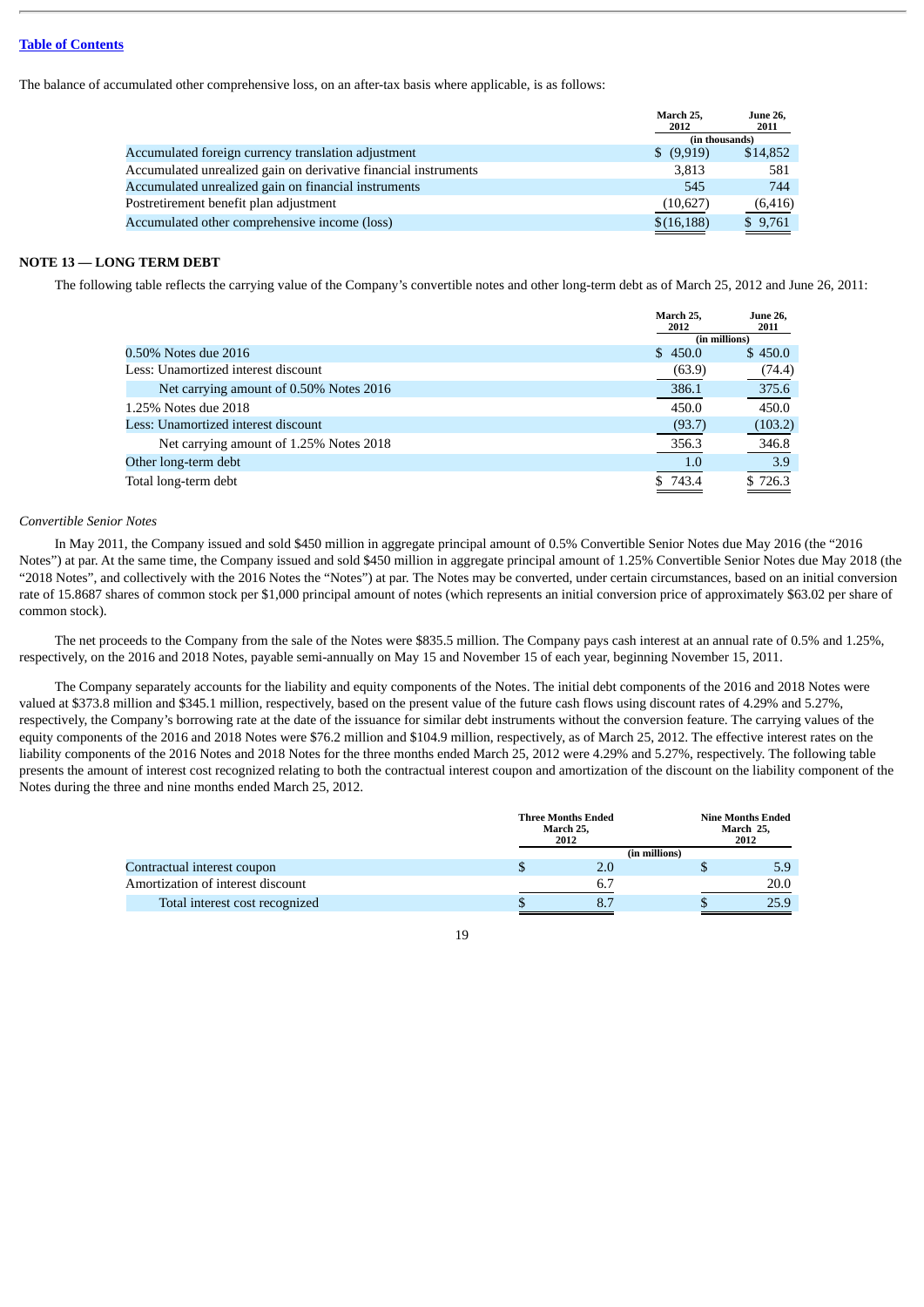The remaining bond discount of the 2016 Notes of \$63.9 million as of March 25, 2012 will be amortized over their remaining life, which is approximately 4.1 years. The remaining bond discount of the 2018 Notes of \$93.7 million as of March 25, 2012 will be amortized over their remaining life, which is approximately 6.1 years.

The 2016 Notes may be converted at any time prior to the close of business on the business day immediately preceding February 15, 2016, at the option of the holder, only under the following circumstances: 1) during the five business-day period after any ten consecutive trading-day period (the "measurement period") in which the trading price per \$1,000 principal amount of 2016 notes for each day of such measurement period was less than 98% of the product of the last reported sale price of the Company's common stock and the applicable conversion rate on each such trading day; 2) during any fiscal quarter commencing after the fiscal quarter ending September 25, 2011, if the last reported sale price of the Company's common stock for 20 or more trading days in a period of 30 consecutive trading days ending on the last trading day of the immediately preceding fiscal quarter is greater than or equal to 130% of the conversion price in effect on the last trading day of the immediately preceding fiscal quarter; or 3) upon the occurrence of specified corporate events. On and after February 15, 2016 until the close of business on the second scheduled trading day immediately preceding the maturity date of May 15, 2016, holders may convert their notes at any time, regardless of the foregoing circumstances.

Upon conversion, a holder will receive the conversion value of the 2016 Notes to be converted equal to the conversion rate multiplied by the volume weighted average price of the Company's common stock during a specified period following the conversion date. The conversion value of each 2016 Note will be paid in: 1) cash equal to the principal amount of the note and 2) to the extent the conversion value exceeds the principal amount of the note, common stock (plus cash in lieu of any fractional shares of common stock). The conversion price will be subject to adjustment in some events but will not be adjusted for accrued interest. Upon a "fundamental change" at any time, as defined, the Company will in some cases increase the conversion rate for a holder who elects to convert its 2016 Notes in connection with such fundamental change. In addition, the holders may require the Company to repurchase for cash all or a portion of their notes upon a "designated event" at a price equal to 100% of the principal amount of the notes being repurchased plus accrued and unpaid interest, if any.

Concurrently with the issuance of the 2016 Notes, the Company purchased a convertible note hedge and sold warrants. The separate convertible note hedge and warrant transactions are collectively structured to reduce the potential future economic dilution associated with the conversion of the 2016 Notes and to increase the effective initial conversion price to \$71.34 per share. Each of these components is discussed separately below:

*Convertible Note Hedge.* Counterparties agreed to sell to the Company up to approximately 7.1 million shares of the Company's common stock, which is the number of shares initially issuable upon conversion of the 2016 Notes in full, at a price of \$63.02 per share. The convertible note hedge transaction will be settled in net shares and will terminate upon the earlier of the maturity date of the 2016 Notes or the first day none of the 2016 Notes remains outstanding due to conversion or otherwise. Settlement of the convertible note hedge in net shares, based on the number of shares issued upon conversion of the 2016 Notes, on the expiration date would result in the Company receiving net shares equivalent to the number of shares issuable by the Company upon conversion of the 2016 Notes. Should there be an early unwind of the convertible note hedge transaction, the number of net shares potentially received by the Company will depend upon 1) the then existing overall market conditions, 2) the Company's stock price, 3) the volatility of the Company's stock, and 4) the amount of time remaining before expiration of the convertible note hedge. The convertible note hedge transaction cost of \$76.2 million has been accounted for as an equity transaction. The Company initially recorded approximately \$28.2 million in stockholders' equity from the net deferred tax liability related to the convertible note hedge at inception of the transaction.

*Sold Warrants.* The Company received \$57.6 million from the same counterparties from the sale of warrants to purchase up to approximately 7.1 million shares of the Company's common stock at an exercise price of \$71.34 per share. The warrants expire on a series of dates between August 15, 2016 and October 21, 2016. At expiration, the Company may, at its option, elect to settle the warrants on a net share basis. As of March 25, 2012, the warrants had not been exercised and remained outstanding. The value of the warrants was initially recorded in equity and continues to be classified as equity.

The 2018 Notes may be converted at any time prior to the close of business on the business day immediately preceding February 15, 2018, at the option of the holder only under the following circumstances: 1) during the five business-day period after any ten consecutive trading-day period (the "measurement period") in which the trading price per \$1,000 principal amount of 2018 notes for each day of such measurement period was less than 98% of the product of the last reported sale price of the Company's common stock and the applicable conversion rate on each such trading day; 2) during any fiscal quarter commencing after the fiscal quarter ending September 25, 2011, if the last reported sale price of the Company's common stock for 20 or more trading days in a period of 30 consecutive trading days ending on the last trading day of the immediately preceding fiscal quarter is greater than or equal to 130% of the conversion price in effect on the last trading day of the immediately preceding fiscal quarter; or 3) upon the occurrence of specified corporate events. On and after February 15, 2018 until the close of business on the second scheduled trading day immediately preceding the maturity date of May 15, 2018, holders may convert their notes at any time, regardless of the foregoing circumstances.

Upon conversion, a holder will receive the conversion value of the 2018 Notes to be converted equal to the conversion rate multiplied by the volume weighted average price of the Company's common stock during a specified period following the conversion date. The conversion value of each 2018 Notes will be paid in: 1) cash equal to the principal amount of the note and 2) to the extent the conversion value exceeds the principal amount of the note, common stock (plus cash in lieu of any fractional shares of common stock). The conversion price will be subject to adjustment in some events but will not be adjusted for accrued interest. Upon a "fundamental change" at any time, as defined, the Company will in some cases increase the conversion rate for a holder who elects to convert its 2018 Notes in connection with such fundamental change. In addition, the holders may require the Company to repurchase for cash all or a portion of their notes upon a "designated event" at a price equal to 100% of the principal amount of the notes being repurchased plus accrued and unpaid interest, if any.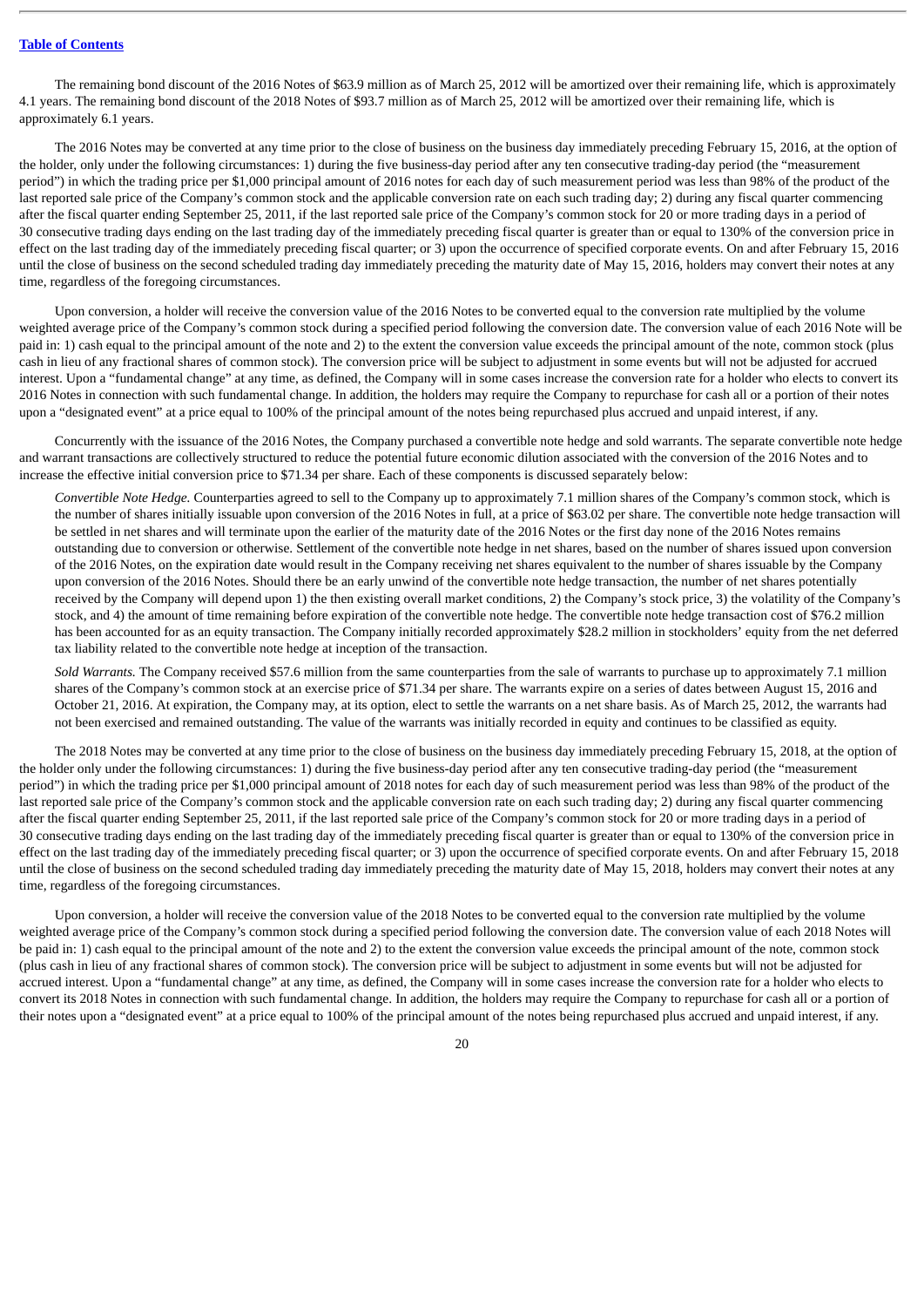Concurrently with the issuance of the 2018 Notes, the Company purchased a convertible note hedge and sold warrants. The separate convertible note hedge and warrant transactions are collectively structured to reduce the potential future economic dilution associated with the conversion of the 2018 Notes and to increase the effective initial conversion price to \$76.10 per share. Each of these components is discussed separately below:

*Convertible Note Hedge.* Counterparties agreed to sell to the Company up to approximately 7.1 million shares of the Company's common stock, which is the number of shares initially issuable upon conversion of the 2018 Notes in full, at a price of \$63.02 per share. The convertible note hedge transaction will be settled in net shares and will terminate upon the earlier of the maturity date of the 2018 Notes or the first day none of the 2018 Notes remains outstanding due to conversion or otherwise. Settlement of the convertible note hedge in net shares, based on the number of shares issued upon conversion of the 2018 Notes, on the expiration date would result in the Company receiving net shares equivalent to the number of shares issuable by the Company upon conversion of the 2018 Notes. Should there be an early unwind of the convertible note hedge transaction, the number of net shares potentially received by the Company will depend upon 1) the then existing overall market conditions, 2) the Company's stock price, 3) the volatility of the Company's stock, and 4) the amount of time remaining before expiration of the convertible note hedge. The convertible note hedge transaction cost of \$104.9 million has been accounted for as an equity transaction. The Company initially recorded approximately \$38.8 million in stockholders' equity from the net deferred tax liability related to the convertible note hedge at inception of the transaction.

*Sold Warrants* . The Company received \$76.3 million from the same counterparties from the sale of warrants to purchase up to approximately 7.1 million shares of the Company's common stock at an exercise price of \$76.10 per share. The warrants expire on a series of dates between August 15, 2018 and October 23, 2018. At expiration, the Company may, at its option, elect to settle the warrants on a net share basis. As of March 25, 2012, the warrants had not been exercised and remained outstanding. The value of the warrants was initially recorded in equity and continues to be classified as equity.

## *Fair Value of Notes*

As of March 25, 2012, the face values of the 2016 Notes and 2018 Notes were \$450.0 million and \$450.0 million, respectively. As of March 25, 2012, the fair values of the 2016 Notes and 2018 Notes, which includes the debt and equity components, were approximately \$461.4 million and \$472.1 million, respectively, based on quoted market prices (level 1 inputs within the fair value hierarchy).

#### *Other Long-term Debt*

The Company's remaining total long-term debt, excluding convertible notes, of \$1.0 million as of March 25, 2012 consists of various bank loans and government subsidized technology loans supporting operating needs.

#### *Contractual Obligations*

The Company's contractual cash obligations relating to its convertible notes and other long-term debt as of March 25, 2012 were as follows:

|                                   |    | Long-term<br>Debt<br>(in thousands) |
|-----------------------------------|----|-------------------------------------|
| Payments due by period:           |    |                                     |
| One year                          | \$ | 983                                 |
| Two years                         |    |                                     |
| Three years                       |    |                                     |
| Four years                        |    |                                     |
| Five years                        |    | 450,000                             |
| Over 5 years                      |    | 450,000                             |
| Total                             |    | 900,983                             |
| Current portion of long-term debt |    | 983                                 |
| Long-term debt                    | ፍ  | 900,000                             |

## **NOTE 14 — COMMITMENTS**

#### *Capital Leases*

Capital leases reflect building and office equipment leases. The amounts in the table below include the interest portion of payment obligations.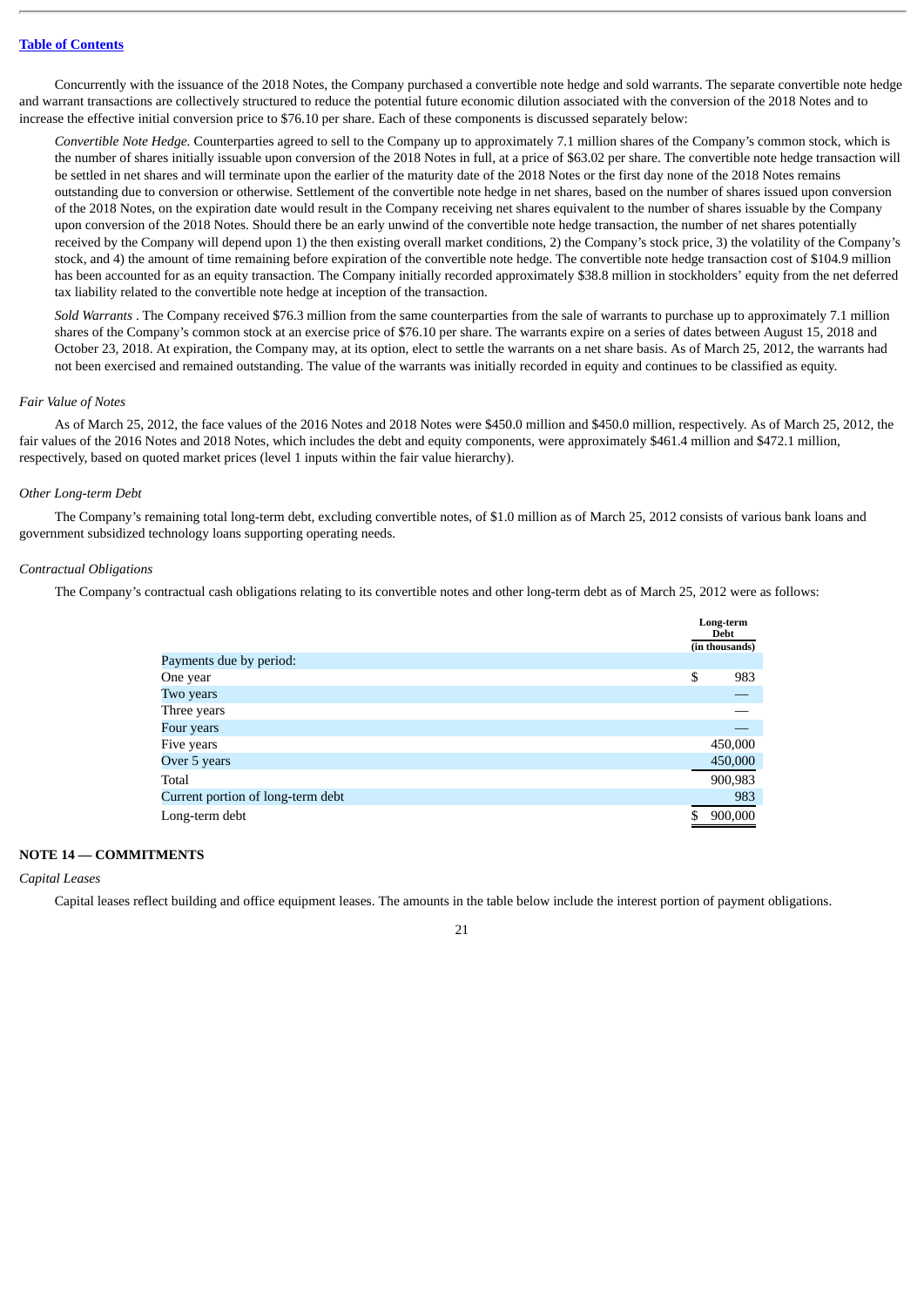The Company's contractual cash obligations relating to its existing capital leases, including interest, as of March 25, 2012 were as follows:

|                                         |    | <b>Capital Leases</b><br>(in thousands) |
|-----------------------------------------|----|-----------------------------------------|
| Payments due by period:                 |    |                                         |
| One year                                | \$ | 1,852                                   |
| Two years                               |    | 1,597                                   |
| Three years                             |    | 1,545                                   |
| Four years                              |    | 1,553                                   |
| Five years                              |    | 9,131                                   |
| Over 5 years                            |    |                                         |
| Total                                   |    | 15,678                                  |
| Less: Interest on capital leases        |    | 1,176                                   |
| Less: Current portion of capital leases |    | 1,517                                   |
| Capital leases                          | S  | 12,985                                  |

#### *Operating Leases and Related Guarantees*

The Company leases most of its administrative, R&D and manufacturing facilities, regional sales/service offices and certain equipment under noncancelable operating leases. Certain of the Company's facility leases for buildings located at its Fremont, California headquarters and certain other facility leases provide the Company with options to extend the leases for additional periods or to purchase the facilities. Certain of the Company's facility leases provide for periodic rent increases based on the general rate of inflation.

On December 18, 2007, the Company entered into two operating leases regarding certain improved properties in Livermore, California. These leases were amended on April 3, 2008 and July 9, 2008 (as so amended, the "Livermore Leases"). On December 21, 2007, the Company entered into a series of four amended and restated operating leases (the "New Fremont Leases," and collectively with the Livermore Leases, the "Operating Leases") with regard to certain improved properties at the Company's headquarters in Fremont, California.

The Operating Leases have a term of approximately seven years ending on the first business day in January 2015. The Company may, at its discretion and with 30 days' notice, elect to purchase the property that is the subject of the Operating Lease for an amount approximating the sum required to pay the amount of the lessor's investment in the property and any accrued but unpaid rent.

The Company is required, pursuant to the terms of the Operating Leases, to maintain collateral in an aggregate of approximately \$164.9 million in separate interest-bearing accounts as security for the Company's obligations under the Operating Leases. This amount is recorded as restricted cash in the Company's Consolidated Balance Sheet as of as of March 25, 2012.

When the terms of the Operating Leases expire, the property subject to that Operating Lease may be remarketed. The Company has guaranteed to the lessor that each property will have a certain minimum residual value. The aggregate guarantee made by the Company under the Operating Leases is generally no more than approximately \$141.7 million; however, under certain default circumstances, the guarantee with regard to an Operating Lease may be 100% of the lessor's aggregate investment in the applicable property, which in no case will exceed \$164.9 million, in the aggregate.

The Company recognized at lease inception \$0.6 million in estimated liabilities related to the Operating Leases, which represents the fair value guarantee premium that would be required had the guarantee been issued in a standalone transaction. These liabilities are recorded in other long-term liabilities with the offsetting entry recorded as prepaid rent in other assets. The balances in prepaid rent and the guarantee liability are amortized to the statement of operations on a straight line basis over the life of the leases. If it becomes probable that the Company will be required to make a payment under the residual guarantee, the Company will increase its liability with a corresponding increase to prepaid rent and amortize the increased prepaid rent over the remaining lease term with no corresponding reduction in the liability. As of March 25, 2012, the unamortized portion of the fair value of the residual value guarantees remaining in other longterm liabilities and prepaid rent was \$0.2 million.

#### *Other Guarantees*

The Company has issued certain indemnifications to its lessors for taxes and general liability under some of its agreements. The Company has entered into certain insurance contracts that may limit its exposure to such indemnifications. As of March 25, 2012, the Company had not recorded any liability on its Consolidated Financial Statements in connection with these indemnifications, as it does not believe, based on information available, that it is probable that any amounts will be paid under these guarantees.

Generally, the Company indemnifies, under pre-determined conditions and limitations, its customers for infringement of third-party intellectual property rights by the Company's products or services. The Company seeks to limit its liability for such indemnity to an amount not to exceed the sales price of the products or services subject to its indemnification obligations. The Company does not believe, based on information available, that it is probable that any material amounts will be paid under these guarantees.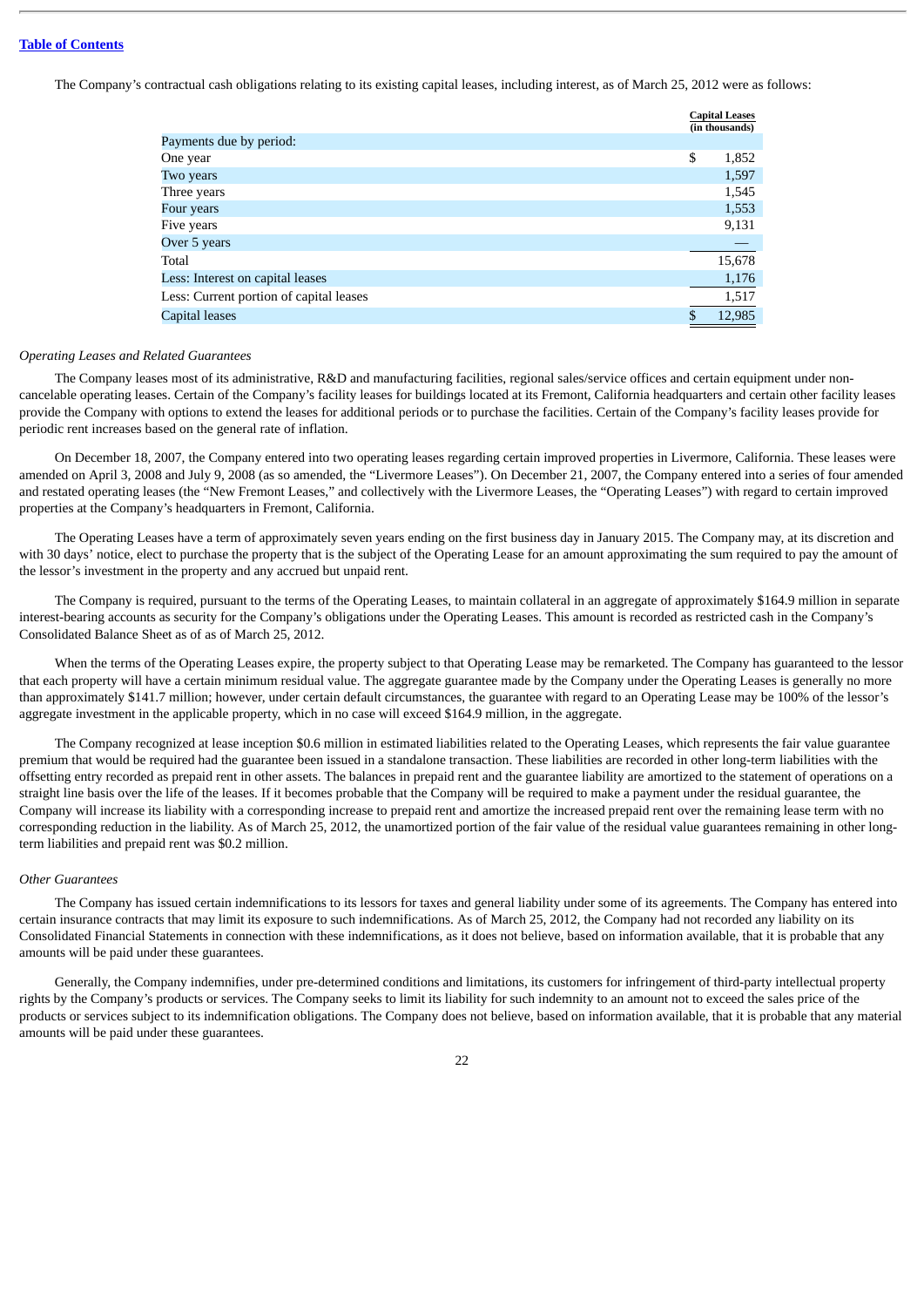#### *Warranties*

The Company provides standard warranties on its systems. The liability amount is based on actual historical warranty spending activity by type of system, customer, and geographic region, modified for any known differences such as the impact of system reliability improvements.

Changes in the Company's product warranty reserves were as follows:

|                                                                                   | <b>Three Months Ended</b> |                | <b>Nine Months Ended</b> |           |  |
|-----------------------------------------------------------------------------------|---------------------------|----------------|--------------------------|-----------|--|
|                                                                                   | March 27,<br>March 25,    |                | March 25,                | March 27, |  |
|                                                                                   | 2012                      | 2011           | 2012                     | 2011      |  |
|                                                                                   |                           | (in thousands) |                          |           |  |
| Balance at beginning of period                                                    | \$32,734                  | \$42,520       | \$40,951                 | \$ 31,756 |  |
| Warranties issued during the period                                               | 11,555                    | 13,027         | 27,908                   | 39,357    |  |
| Settlements made during the period                                                | (14, 692)                 | (12,063)       | (37, 838)                | (28,083)  |  |
| Expirations and change in liability for pre-existing warranties during the period | 2,669                     | (1, 564)       | 1,245                    | (1,798)   |  |
| Changes in foreign currency exchange rates                                        |                           |                |                          | 688       |  |
| Balance at end of period                                                          | \$ 32,266                 | \$41,920       | \$32,266                 | \$41,920  |  |

#### **NOTE 15 — RESTRUCTURING AND ASSET IMPAIRMENTS**

Prior to incurring charges under the restructuring plans discussed below, management approved and announced the specific actions to be taken under each plan. Severance packages were communicated to affected employees in sufficient detail that the employees could determine their type and amount of benefit. The termination of the affected employees occurred as soon as practical after the restructuring plans were announced. The amount of remaining future lease payments for facilities the Company ceased to use and included in the restructuring charges is based on management's estimates using known prevailing real estate market conditions at that time based, in part, on the opinions of independent real estate experts. Leasehold improvements relating to the vacated buildings were written off, as these items will have no future economic benefit to the Company and have been abandoned.

Accounting for restructuring activities, as compared to regular operating cost management activities, requires an evaluation of formally committed and approved plans. Restructuring activities have comparatively greater strategic significance and materiality and may involve exit activities, whereas regular cost containment activities are more tactical in nature and are rarely characterized by formal and integrated action plans or exiting a particular product, facility, or service.

There were no restructuring and asset impairment charges and reversals during the three months ended March 25, 2012 or March 27, 2011. The following table summarizes restructuring and asset impairment charges and reversals during the nine months ended March 25, 2012 and March 27, 2011. In addition to charges incurred under specific restructuring plans, the Company incurred asset impairment charges of \$1.7 million related to a decline in the market value of certain facilities.

|                                                                |                   | <b>Nine Months Ended</b> |
|----------------------------------------------------------------|-------------------|--------------------------|
|                                                                | March 25,<br>2012 | March 27.<br>2011        |
|                                                                |                   | (in thousands)           |
| June 2008 Plan                                                 | S<br>(859)        |                          |
| March 2009 Plan                                                |                   | (5, 163)                 |
| Asset impairments outside of specific restructuring plans      | 1,725             |                          |
| Total restructuring and assset impairment charges (recoveries) | 866               | \$ (5,163)               |

The amounts in the table above were recorded in the Consolidated Statements of Operations for the respective periods as follows:

|                                                                | <b>Nine Months Ended</b> |                   |
|----------------------------------------------------------------|--------------------------|-------------------|
|                                                                | March 25,<br>2012        | March 27,<br>2011 |
|                                                                | (in thousands)           |                   |
| Cost of goods sold                                             | (859)                    |                   |
| Operating expense                                              | 1,725                    | (5, 163)          |
| Total restructuring and assset impairment charges (recoveries) | 866                      | \$ (5,163)        |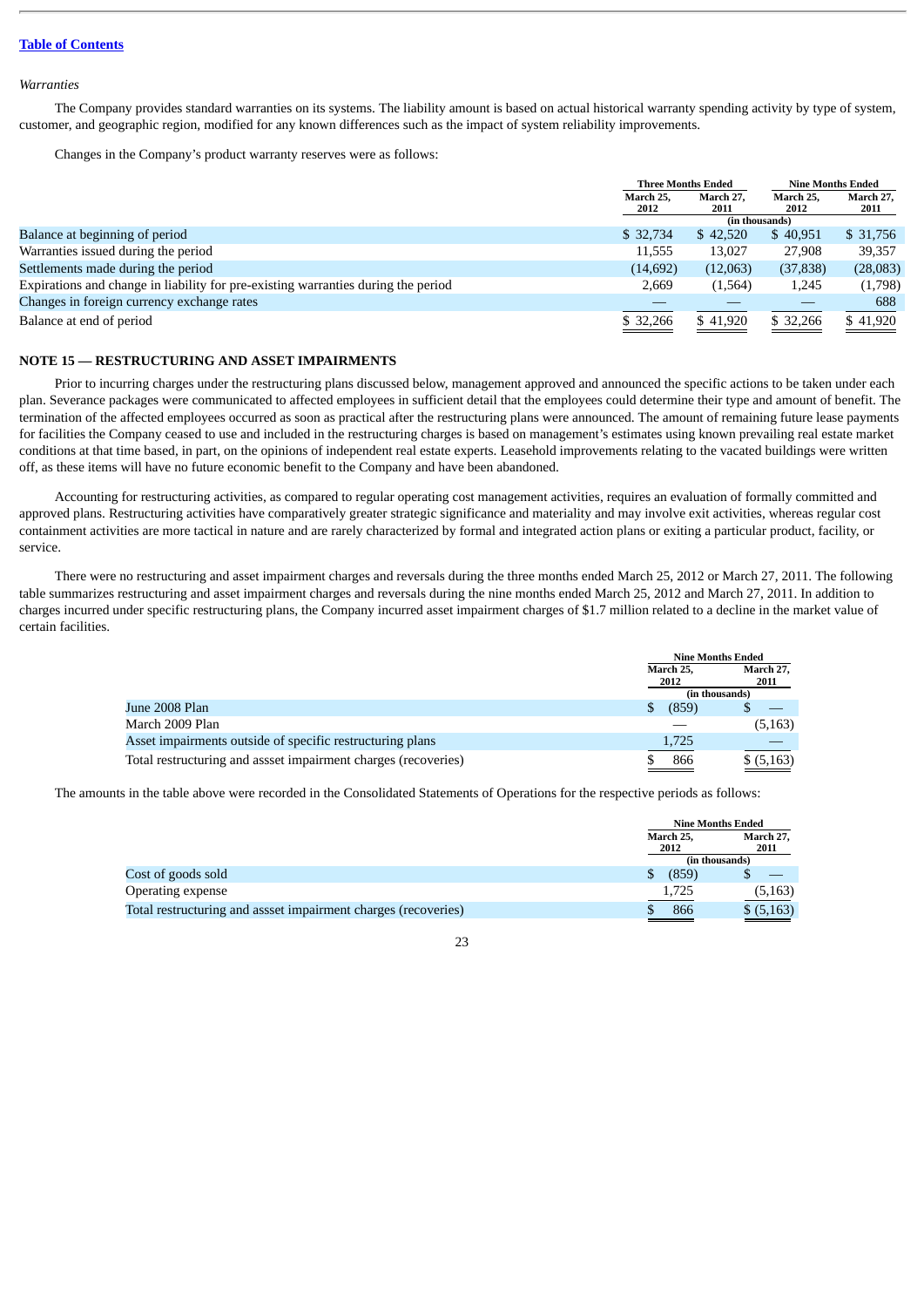#### *June 2008 Plan*

During the June 2008 quarter, the Company incurred restructuring expenses and asset impairment charges related to the integration of SEZ and overall streamlining of the Company's combined Clean Product Group ("June 2008 Plan"). During the three months ended December 25, 2011 the Company released \$0.9 million related to a recorded obligation not realized for a previously restructured product line. There were no restructuring and asset impairment charges (recoveries) under the June 2008 Plan during three months ended March 25, 2012 or the three or nine months ended March 27, 2011. There are no remaining liabilities related to the June 2008 Plan as of March 25, 2012.

#### *March 2009 Plan*

During the March 2009 quarter the Company incurred restructuring expenses and asset impairment charges designed to align the Company's cost structure with its outlook for the current economic environment and future business opportunities ("March 2009 Plan"). There were no charges incurred under the March 2009 Plan during the three or nine months ended March 25, 2012 or the three months March 27, 2011. During the nine months ended March 27, 2011 the Company reversed \$5.2 million in restructuring and asset impairment charges as a result of a decision to occupy previously restructured facilities.

Below is a table summarizing activity relating to the March 2009 Plan during the nine months ended March 25, 2012:

|                           | <b>Facilities</b> |
|---------------------------|-------------------|
|                           | (in thousands)    |
| Balance at June 26, 2011  | 28.106            |
| Cash payments             | (151,             |
| Balance at March 25, 2012 | 27,955            |

Total charges incurred through March 25, 2012 under the March 2009 Plan were \$61.3 million. The facilities balance consists primarily of lease payments, net of sublease income, on vacated buildings and is expected to be paid by the end of fiscal year 2015.

#### **NOTE 16 – BUSINESS COMBINATIONS**

On December 14, 2011, Lam Research entered into an Agreement and Plan of Merger with Novellus Systems, Inc. ("Novellus"), under which Novellus will become a wholly-owned subsidiary of Lam Research. The transaction is structured as an all stock deal that was estimated at the date of announcement to be valued at approximately \$3.3 billion, based on Lam's closing stock price on the date of the agreement. The ultimate transaction value will be based on Lam's stock price at the close of market on the date of the transaction close. Completion of the transaction is subject to certain closing conditions, including but not limited to approval of the transaction by the stockholders of Lam Research and Novellus, required regulatory approvals, and other customary conditions.

In addition, on the date of announcement, the Board of Directors authorized, in conjunction with the transaction, the repurchase of up to \$1.6 billion of Company common stock, which replaces the previous repurchase authorizations under the program.

#### **NOTE 17 — STOCK REPURCHASE PROGRAM**

On September 10, 2010, the Board of Directors authorized the repurchase of up to \$250 million of Company common stock and on September 1, 2011 the Board of Directors authorized the repurchase of up to an additional \$500 million of Company common stock. On December 14, 2011, the Board of Directors authorized the repurchase of up to \$1.6 billion of Company common stock, which replaces the previous repurchase authorizations under the program. These repurchases can be conducted on the open market or as private purchases and may include the use of derivative contracts with large financial institutions, in all cases subject to compliance with applicable law. Repurchases will be funded using the Company's available cash. This repurchase program has no termination date and may be suspended or discontinued at any time.

Repurchases under the repurchase program were as follows during the periods indicated:

| <b>Period</b>                                              | <b>Total Number of</b><br><b>Shares</b><br>Repurchased | <b>Total Cost of</b><br>Repurchase    | <b>Average Price Paid</b><br>Per Share |       | <b>Amount Available</b><br><b>Under Repurchase</b><br>Program |           |
|------------------------------------------------------------|--------------------------------------------------------|---------------------------------------|----------------------------------------|-------|---------------------------------------------------------------|-----------|
|                                                            |                                                        | (in thousands, except per share data) |                                        |       |                                                               |           |
| Available balance as of June 26, 2011                      |                                                        |                                       |                                        |       | S                                                             | 249,244   |
| Authorization of additional \$500 million - September 2011 |                                                        |                                       |                                        |       |                                                               | 749.244   |
| Quarter ended September 25, 2011                           | 1,977                                                  | 74.287<br>S.                          | \$                                     | 37.57 | \$                                                            | 674.957   |
| Quarter ended December 25, 2011                            | 2.860                                                  | \$110,637                             | \$                                     | 38.69 |                                                               | 564,320   |
| Authorization of new \$1.6 billion plan - December 2011    |                                                        |                                       |                                        |       |                                                               | 1,600,000 |
| Quarter ended March 25, 2012                               | 300                                                    | 12.513                                |                                        | 41.71 |                                                               | 1,587,487 |

In addition to shares repurchased under Board authorized repurchase program shown above, the Company acquired 152,000 shares at a total cost of \$6.4 million which the Company withheld through net share settlements to cover minimum tax withholding obligations upon the vesting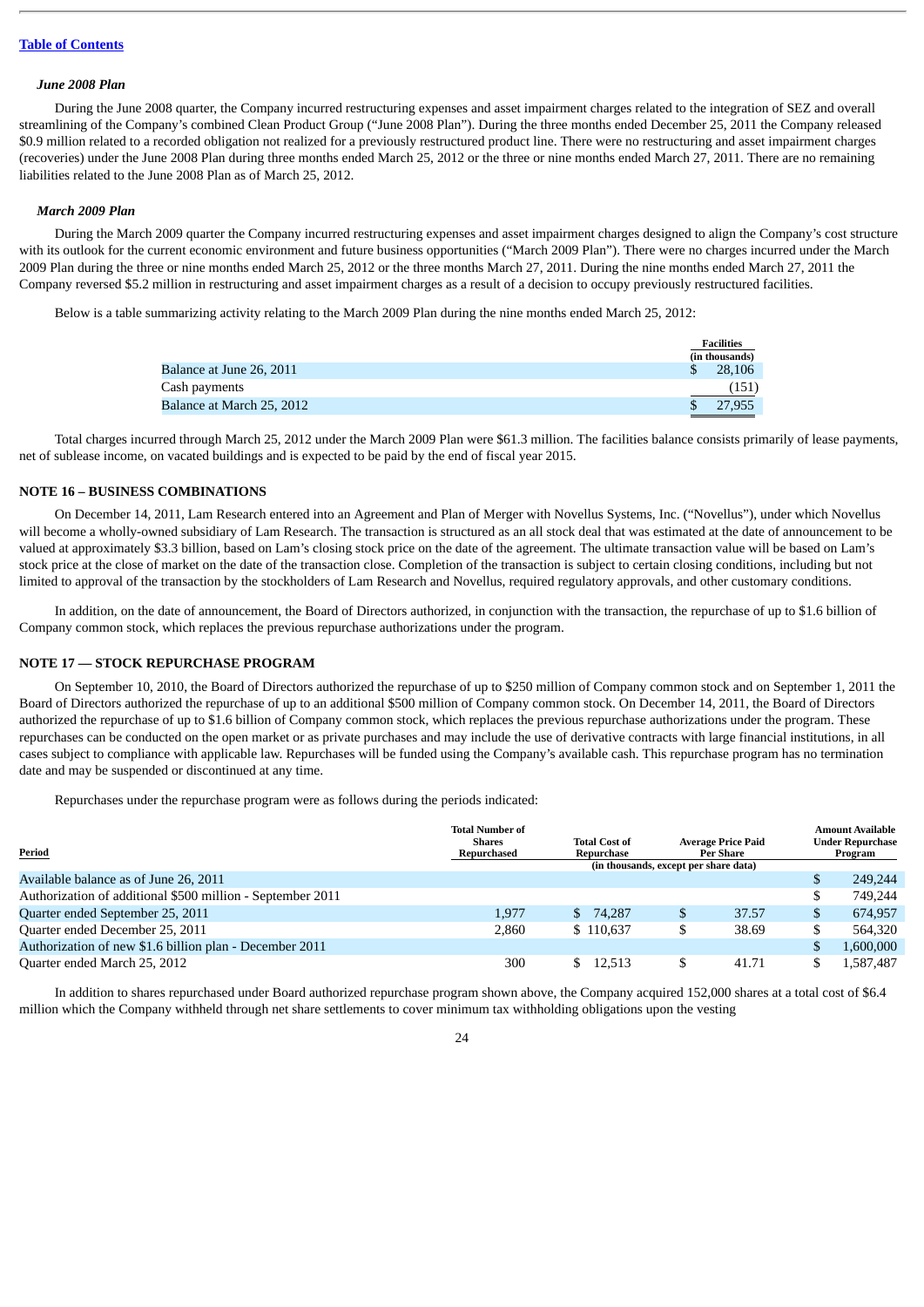of restricted stock unit awards granted under the Company's equity compensation plans. The shares retained by the Company through these net share settlements are not a part of the Board-authorized repurchase program but instead are authorized under the Company's equity compensation plans.

As part of its share repurchase program, the Company may from time-to-time enter into structured share repurchase arrangements with financial institutions using general corporate funds. Historically, these arrangements have required the Company to make an up-front cash payment in exchange for the right to receive shares of its common stock or cash at the expiration of the agreement, dependent upon the closing price of the Corporation's common stock at the settlement date. During the quarter ended March 25, 2012 one of these arrangements settled, resulting in the receipt of \$79.2 million. As of March 25, 2012 there are no outstanding prepayments under such arrangement. Under these arrangements, any prepayments or cash payments at settlement are recorded as a component of additional paid in capital in the Company's Consolidated Balance Sheet.

## **NOTE 18 — LEGAL PROCEEDINGS**

From time to time, the Company has received notices from third parties alleging infringement of such parties' patent or other intellectual property rights by the Company's products. In such cases, it is the Company's policy to defend the claims, or if considered appropriate, negotiate licenses on commercially reasonable terms. The Company does not believe any of these matters will have a material adverse effect on its consolidated financial condition or results of operations. However, no assurance can be given that the Company will be able in the future to negotiate necessary licenses on commercially reasonable terms, or at all, or that any litigation resulting from such claims would not have a material adverse effect on the Company's consolidated financial position or operating results.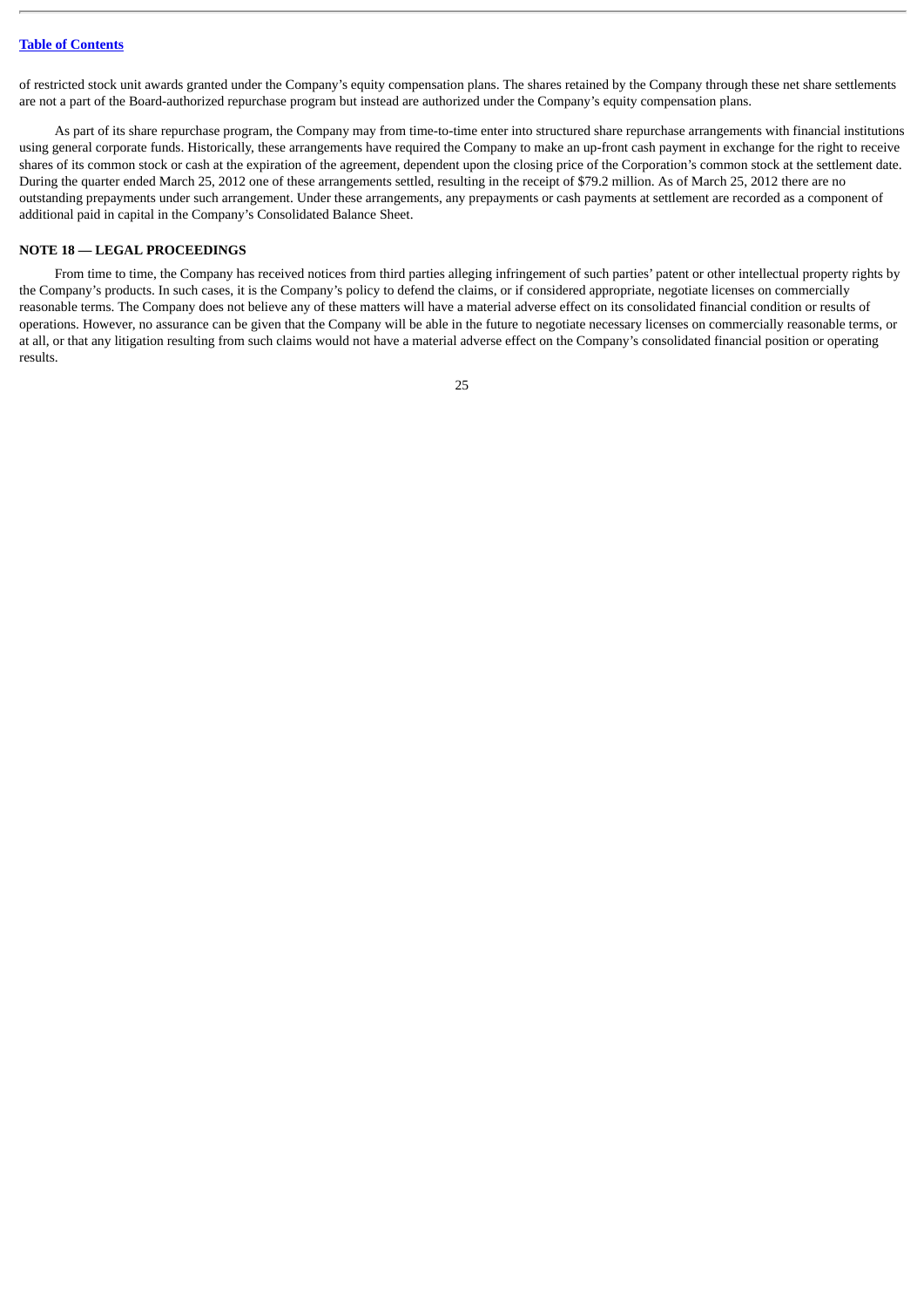#### <span id="page-25-0"></span>**ITEM 2. Management's Discussion and Analysis of Financial Condition and Results of Operations**

#### **CAUTIONARY STATEMENT REGARDING FORWARD LOOKING STATEMENTS**

*With the exception of historical facts, the statements contained in this discussion are forward-looking statements, which are subject to the safe harbor provisions created by the Private Securities Litigation Reform Act of 1995. Certain, but not all, of the forward-looking statements in this report are specifically identified as forward-looking, by use of phrases and words such as "we believe," "we anticipate," "we expect," "may," "should," "could" and other future-oriented terms. The identification of certain statements as "forward-looking" is not intended to mean that other statements not specifically identified are not forward-looking. Forward-looking statements include, but are not limited to, statements that relate to: trends in the global economic environment and the semiconductor industry; the anticipated levels of, and rates of change in, future shipments, margins, market share, capital expenditures, revenue and operating expenses generally; volatility in our quarterly results; customer requirements and our ability to satisfy those requirements; customer capital spending and their demand for our products; our ability to defend our market share and to gain new market share; anticipated growth in the industry and the total market for wafer-fabrication equipment and our growth relative to such growth; levels of research and development ("R&D") expenditures; the estimates we make, and the accruals we record, in order to implement our critical accounting policies (including but not limited to the adequacy of prior tax payments, future tax liabilities and the adequacy of our accruals relating to them); our access to capital markets; our ability to manage and grow our cash position; and the sufficiency of our financial resources to support future business activities (including but not limited to operations, investments, debt service requirements and capital expenditures). Such statements are based on current expectations and are subject to risks, uncertainties, and changes in condition, significance, value, and effect, including without limitation those discussed below under the heading "Risk Factors" within Part II Item 1A and elsewhere in this report and other documents we file from time to time with the Securities and Exchange Commission ("SEC"), such as our annual report on Form 10-K for the year ended June 26, 2011, our quarterly reports on Form 10-Q for the quarter ended September 25, 2011 and December 25, 2011, and our current reports on Form 8-K. Such risks, uncertainties and changes in condition, significance, value, and effect could cause our actual results to differ materially from those expressed in this report and in ways not readily foreseeable. Readers are cautioned not to place undue reliance on these forward-looking statements, which speak only as of the date hereof and are based on information currently and reasonably known to us. We undertake no obligation to release the results of any revisions to these forward-looking statements, which may be made to reflect events or circumstances that occur after the date hereof or to reflect the occurrence or effect of anticipated or unanticipated events.*

#### *Documents To Review In Connection With Management's Discussion and Analysis Of Financial Condition and Results Of Operations*

For a full understanding of our financial position and results of operations for the three and nine months ended March 25, 2012, and the related Management's Discussion and Analysis of Financial Condition and Results of Operations below, you should also read the Condensed Consolidated Financial Statements and notes presented in this Form 10-Q and the financial statements and notes in our 2011 Form 10-K.

#### *Overview*

Management's Discussion and Analysis of Financial Condition and Results of Operations consists of the following sections:

*Executive Summary* provides an overview of the Company's operations and a summary of certain highlights of our results of operations

*Results of Operations* provides an analysis of operating results

*Critical Accounting Policies and Estimates* discusses accounting policies that reflect the more significant judgments and estimates we use to prepare our Condensed Consolidated Financial Statements

*Liquidity and Capital Resources* provides an analysis of cash flows, contractual obligations and financial position

#### **EXECUTIVE SUMMARY**

We design, manufacture, market, refurbish, and service semiconductor processing equipment used in the fabrication of integrated circuits and are recognized as a major provider of such equipment to the worldwide semiconductor industry. Our customers include semiconductor manufacturers that make DRAM, flash memory, and logic integrated circuits for a wide range of consumer and industrial electronics. Semiconductor wafers are subjected to a complex series of process and preparation steps that result in the simultaneous creation of many individual integrated circuits. We leverage our expertise in the areas of etch and single-wafer clean processing to develop technology and productivity solutions that typically benefit our customers through lower defect rates, enhanced yields, faster processing time, and/or reduced cost as well as by facilitating their ability to meet more stringent performance and design standards.

The semiconductor capital equipment industry is cyclical in nature and has historically experienced periodic and pronounced changes in customer demand resulting in industry downturns and upturns. Today's leading indicators of change in customer investment patterns, such as electronics demand, memory pricing, and foundry utilization rates, may not be any more reliable than in prior years. Demand for our equipment can vary significantly from period to period as a result of various factors, including, but not limited to, economic conditions (both general and in the semiconductor and electronics industries), supply, demand, prices for semiconductors, customer capacity requirements, and our ability to develop, acquire, and market competitive products. For these and other reasons, our results of operations during any particular fiscal period are not necessarily indicative of future operating results, and we could experience significant volatility from quarter to quarter.

We saw sequential growth from the December 2011 quarter in both shipments and revenues for the March 2012 quarter as foundry integrated circuit manufacturers increased their leading-edge production capacity. The leading-edge devices produced by foundry integrated circuit manufacturers offer low power, high performance capabilities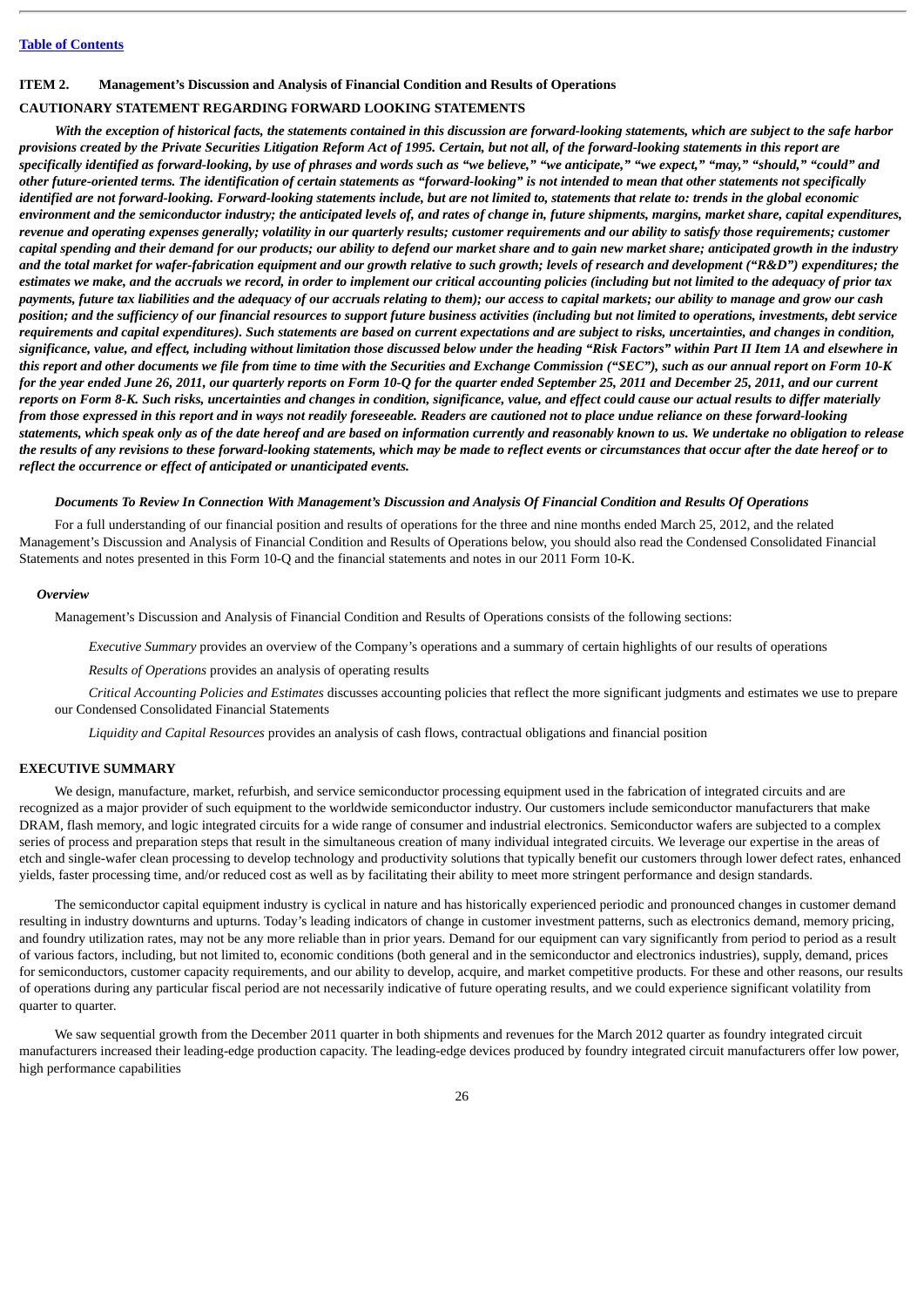required by the growing mobile markets and as a result, demand for our products continued to strengthen. Also, as announced in December 2011, we plan to extend our product and services portfolio and leadership in wafer fabrication equipment via the acquisition of Novellus Systems, Inc. Integration planning is in process and progressing as planned.

The following table summarizes certain key financial information for the periods indicated below (in thousands, except percentage and per share data):

|                                      |                   | <b>Three Months Ended</b> |                   |  |  |  |
|--------------------------------------|-------------------|---------------------------|-------------------|--|--|--|
|                                      | March 25,<br>2012 | December 25,<br>2011      | March 27,<br>2011 |  |  |  |
| Revenue                              | \$658,961         | \$583,981                 | \$809,087         |  |  |  |
| Gross margin                         | \$267,147         | \$234,826                 | \$374,019         |  |  |  |
| Gross margin as a percent of revenue | 40.5%             | 40.2%                     | 46.2%             |  |  |  |
| Total operating expenses             | \$209,029         | 187.280<br>\$             | \$177,023         |  |  |  |
| Net income                           | \$45,604          | 33,212<br>S               | \$182,240         |  |  |  |
| Diluted net income per share         | 0.38              | 0.27                      | 1.45              |  |  |  |

In the quarter ended March 25, 2012, revenue increased as compared to the quarter ended December 25, 2011 primarily due to increased capacity investments by leading-edge foundry customers. Gross margin as a percent of revenues increased in the March 2012 quarter as compared to the December 2011 quarter due to improved factory utilization as a result of greater business volumes offset by less favorable customer mix. Operating expenses in the March 2012 quarter increased as compared to the quarter ended December 2011. This change in operating expenses is related to continued investments in next-generation research and development and the customer facing activities that surround and support it, higher variable compensation expenses associated with higher profit levels, costs associated with the anticipated Novellus acquisition and integration, as well as expenses related to market appreciation of deferred compensation plan obligations. The increased operating expenses related to deferred compensation plan obligations were substantively offset by income from the market appreciation of assets related to this plan, which were recorded in other income (expense).

Our cash and cash equivalents, short-term investments, and restricted cash and investments balances totaled approximately \$2.6 billion as of March 25, 2012 compared to \$2.4 billion as of December 25, 2011. Cash generated by operations was approximately \$146 million during the March 2012 quarter. We used cash during the March 2012 quarter to purchase \$28 million of property and equipment and repurchase \$19 million of our shares. We received cash of \$79 million as the result of a cash settlement under a structured stock repurchase program. Employee headcount increased to approximately 3,900 as of March 25, 2012, from approximately 3,850 as of December 25, 2011.

## **RESULTS OF OPERATIONS**

## *Shipments*

|                         | <b>Three Months Ended</b> |                      |                   |  |  |
|-------------------------|---------------------------|----------------------|-------------------|--|--|
|                         | March 25,<br>2012         | December 25,<br>2011 | March 27,<br>2011 |  |  |
| Shipments (in millions) | 713                       | 563<br>Φ             | 813<br>S          |  |  |
| North America           | 12%                       | 19%                  | 23%               |  |  |
| Europe                  | 8%                        | 8%                   | 16%               |  |  |
| Japan                   | 7%                        | 10%                  | 11%               |  |  |
| Korea                   | 48%                       | 37%                  | 19%               |  |  |
| Taiwan                  | 14%                       | 18%                  | 18%               |  |  |
| Asia Pacific            | 11%                       | 8%                   | 13%               |  |  |

Shipments for the March 2012 quarter increased 27% compared to the December 2011 quarter and decreased 12% year over year. During the March 2012 quarter, applications at or below the 4x nanometer technology node were 91% of total systems shipments. The system shipments in the memory, foundry, and logic/integrated device manufacturing markets were approximately 40%, 53% and 7%, respectively. Starting with the December 2011 quarter we have modified the foundry category to include manufacturers that have a majority of their logic capacity available for the foundry business. These shipments were previously reported in the logic/integrated device manufacturing category.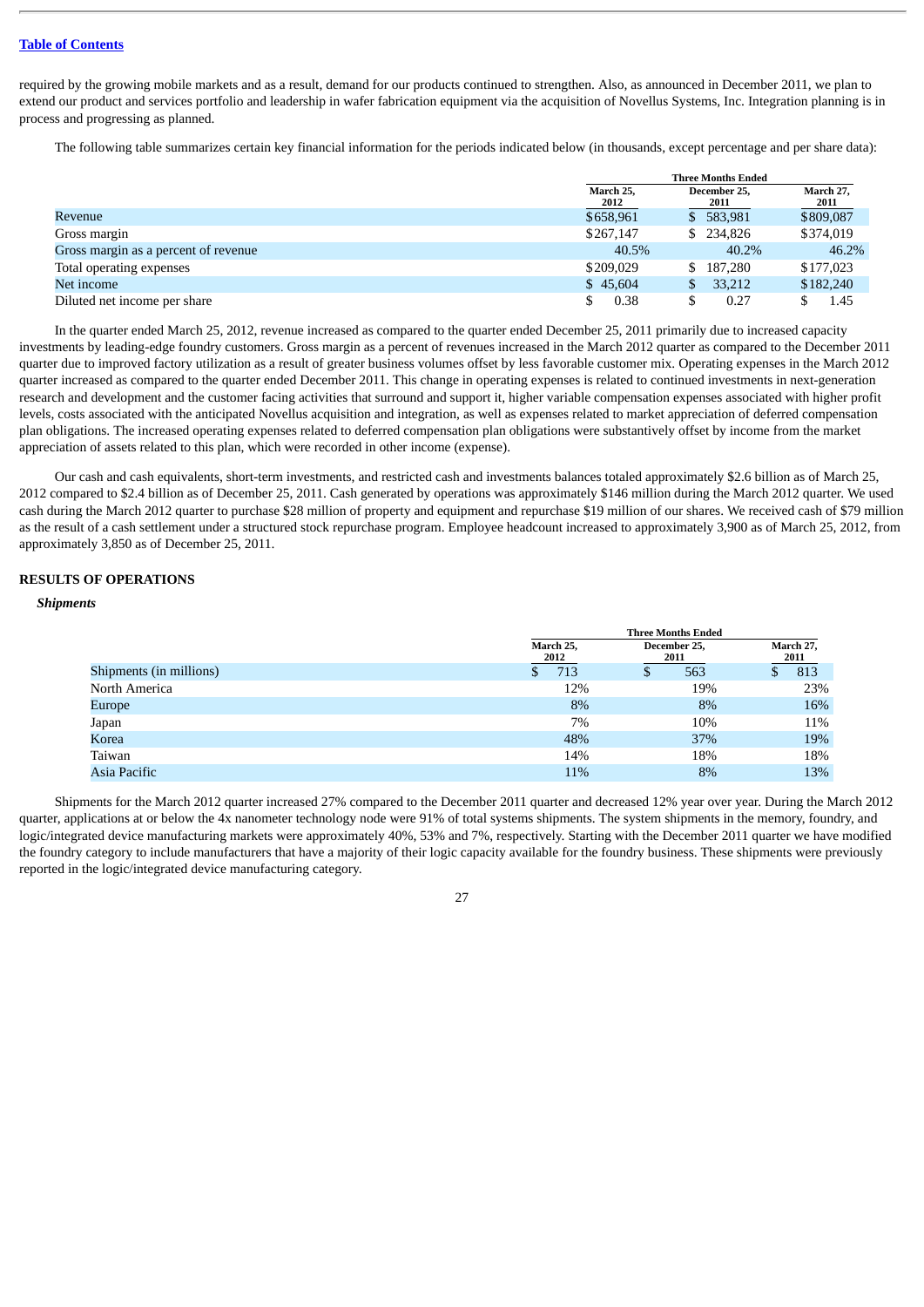#### *Revenue*

|                       | <b>Three Months Ended</b> |     |                      |       |                   | <b>Nine Months Ended</b> |                   |         |                          |         |
|-----------------------|---------------------------|-----|----------------------|-------|-------------------|--------------------------|-------------------|---------|--------------------------|---------|
|                       | March 25,<br>2012         |     | December 25,<br>2011 |       | March 27,<br>2011 |                          | March 25,<br>2012 |         | March 27,<br><b>2011</b> |         |
| Revenue (in millions) |                           | 659 | D                    | 584   |                   | 809                      |                   | \$1,923 |                          | \$2,486 |
| North America         |                           | 20% |                      | 18%   |                   | 23%                      |                   | 19%     |                          | 11%     |
| Europe                |                           | 9%  |                      | $9\%$ |                   | 18%                      |                   | 10%     |                          | 14%     |
| Japan                 |                           | 7%  |                      | 14%   |                   | 13%                      |                   | 13%     |                          | 12%     |
| Korea                 |                           | 37% |                      | 34%   |                   | 18%                      |                   | 32%     |                          | 24%     |
| Taiwan                |                           | 16% |                      | 17%   |                   | 14%                      |                   | 15%     |                          | 25%     |
| Asia Pacific          |                           | 11% |                      | 8%    |                   | 14%                      |                   | 11%     |                          | 14%     |

Revenue for the March 2012 quarter increased 13% compared to the December 2011 quarter primarily due to increased capacity investments by leadingedge foundry customers. Revenue for the three and nine months ended March 25, 2012 decreased 19% and 23% year over year, respectively. These trends reflect the impact of reduced overall macroeconomic activity on customer investments for the comparative periods. Regions other than North America and Europe continue to account for a majority of our revenues as a substantial amount of worldwide capacity additions for semiconductor manufacturing continue to occur in Asia and the Far East. Our deferred revenue balance increased to \$246 million as of March 25, 2012 compared to \$192 million as of December 25, 2011. Our deferred revenue balance does not include shipments to Japanese customers, to whom title does not transfer until customer acceptance. Shipments to Japanese customers are classified as inventory at cost until the time of acceptance. The anticipated future revenue value from shipments to Japanese customers was approximately \$19 million as of March 25, 2012 compared to \$16 million as of December 25, 2011.

#### *Gross Margin*

|                    |                   | Three Months Ended                 |                   |                   | <b>Nine Months Ended</b> |  |  |
|--------------------|-------------------|------------------------------------|-------------------|-------------------|--------------------------|--|--|
|                    | March 25.<br>2012 | December 25.<br>2011               | March 27.<br>2011 | March 25.<br>2012 | March 27.<br>2011        |  |  |
|                    |                   | (in thousands, except percentages) |                   |                   |                          |  |  |
| Gross margin       | \$267,147         | 234,826                            | \$374,019         | \$785.856         | \$1,158,778              |  |  |
| Percent of revenue | 40.5%             | 40.2%                              | 46.2%             | 40.9%             | 46.6%                    |  |  |

The increase in gross margin during the March 2012 quarter as compared to the December 2011 quarter is due to improvements in factory utilization from the increased levels of business, partially offset by customer mix. The decrease in gross margin as a percentage of revenue during the three and nine months ended March 2012 quarter as compared to the same periods in the prior year is attributable to reduced factory and field utilization as a result of the decline in business volume, customer and product mix. Additionally, gross margin during the March 2012 quarter was negatively impacted by expense of approximately \$3 million related to a customer bankruptcy filing.

#### *Research and Development*

|                                  |                   | <b>Three Months Ended</b>          |                   |                   | <b>Nine Months Ended</b> |  |  |
|----------------------------------|-------------------|------------------------------------|-------------------|-------------------|--------------------------|--|--|
|                                  | March 25,<br>2012 | December 25,<br>2011               | March 27.<br>2011 | March 25.<br>2012 | March 27.<br>2011        |  |  |
|                                  |                   | (in thousands, except percentages) |                   |                   |                          |  |  |
| Research and development ("R&D") | \$113,448         | 104.024                            | \$96,880          | \$320,031         | \$273,710                |  |  |
| Percent of revenue               | 17.2%             | $17.8\%$                           | 12.0%             | 16.6%             | l1.0%                    |  |  |

We continue to make significant R&D investments focused on leading-edge plasma etch, single-wafer clean and other semiconductor manufacturing requirements. The increase in R&D expenses during the March 2012 quarter compared to the December 2011 quarter was primarily due to increased salaries and benefits as well as a \$5 million increase in supplies related to new product development.

The increase in R&D expenses during the March 2012 quarter compared to the same period in the prior year was primarily due to \$12 million of higher outside services, supplies and depreciation related to new product development and \$7 million of increased salary and benefit costs related to higher headcount.

The increase in R&D expenses during the nine months ended March 25, 2012 as compared to the same period prior year was primarily due to approximately \$37 million of higher outside services, supplies, and depreciation related to new product development. There was also \$17 million of increased salary and benefit costs related to higher headcount.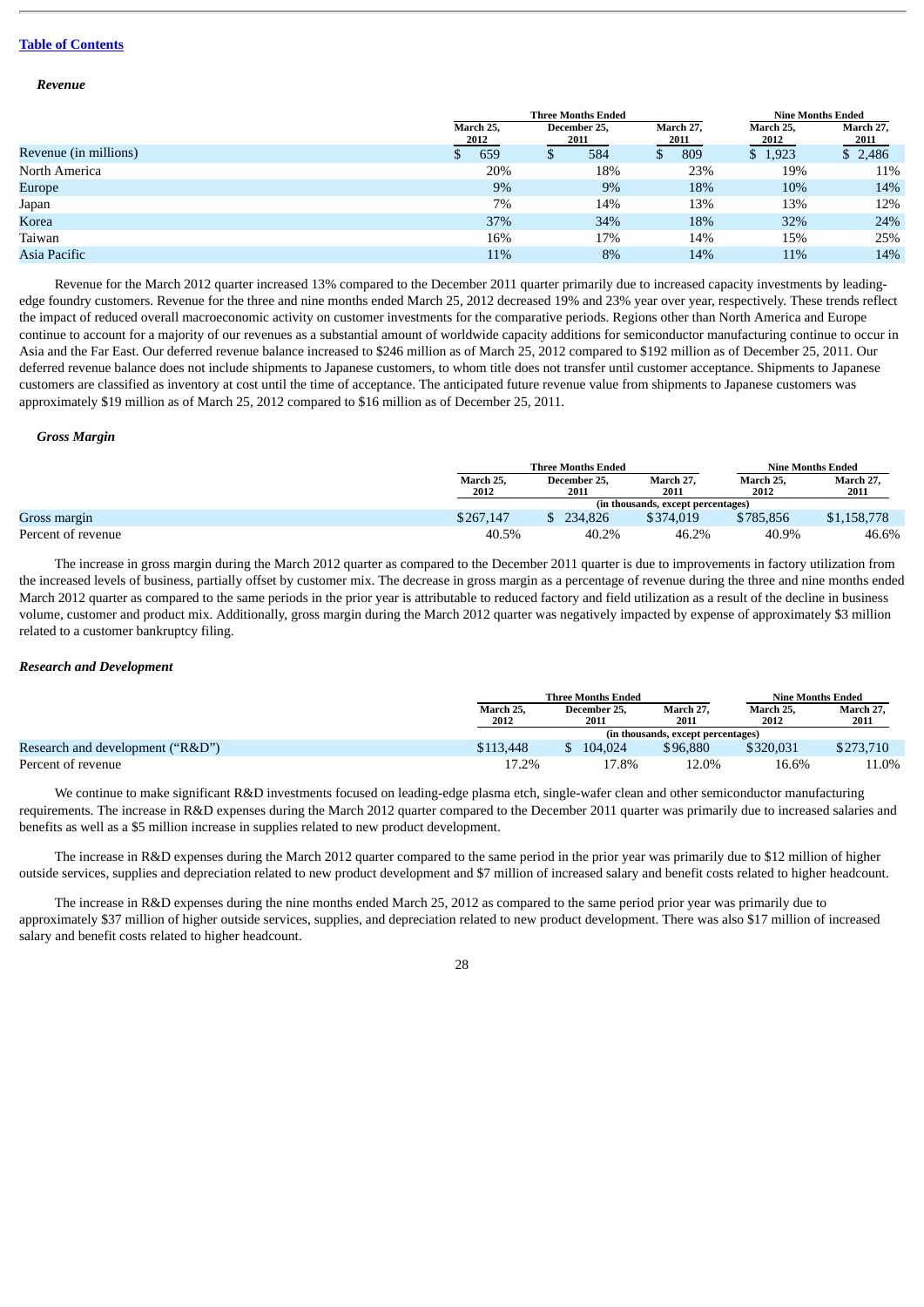#### *Selling, General and Administrative*

|                                              | <b>Three Months Ended</b>          |      |        |          | Nine Months Ended |              |  |  |  |                   |                   |                   |
|----------------------------------------------|------------------------------------|------|--------|----------|-------------------|--------------|--|--|--|-------------------|-------------------|-------------------|
|                                              | March 25.<br>2012                  | 2011 |        |          |                   | December 25. |  |  |  | March 27.<br>2011 | March 25.<br>2012 | March 27.<br>2011 |
|                                              | (in thousands, except percentages) |      |        |          |                   |              |  |  |  |                   |                   |                   |
| Selling, general and administrative ("SG&A") | \$95.581                           |      | 83.256 | \$80,143 | \$259,037         | \$228,137    |  |  |  |                   |                   |                   |
| Percent of revenue                           | 14.5%                              |      | 14.3%  | 9.9%     | 13.5%             | 9.2%         |  |  |  |                   |                   |                   |

The increase in SG&A expenses during the March 2012 quarter as compared to the December 2011 quarter was due to \$5 million of acquisition and integration costs related to the Novellus transaction, and \$6 million due to higher salaries, benefits, and variable compensation levels.

The increase in SG&A expenses in the March 2012 quarter compared to the same period in the prior year was primarily due to \$12 million of Novellusrelated acquisition and integration costs.

The increase in SG&A expenses during the nine months ended March 25, 2012 as compared to the same period prior year was due to \$18 million of Novellus-related acquisition and integration costs and \$10 million related to depreciation, supplies, travel, and insurance expenses.

#### *Restructuring and Asset Impairments*

The Company did not incur any restructuring and asset impairment charges during the three months ended March 25, 2012 or March 27, 2011. During the nine months ended March 25, 2012 the Company incurred asset impairment charges of \$1.7 million related to a decline in the market value of certain facilities and released \$0.9 million related to a recorded obligation not realized for a previously restructured product line. During the nine months ended March 27, 2011 the Company reversed \$5.2 million in restructuring and asset impairment charges under the March 2009 Plan as a result of a decision to occupy previously restructured facilities.

The following table summarizes charges and reversals under each of the plans described below for the nine-month periods indicated:

|                                                                | <b>Nine Months Ended</b> |                   |
|----------------------------------------------------------------|--------------------------|-------------------|
|                                                                | March 25,<br>2012        | March 27.<br>2011 |
|                                                                | (in thousands)           |                   |
| June 2008 Plan                                                 | S<br>(859)               |                   |
| March 2009 Plan                                                |                          | (5, 163)          |
| Asset impairments outside of specific restructuring plans      | 1,725                    |                   |
| Total restructuring and assset impairment charges (recoveries) | 866                      | \$ (5,163)        |

For further details related to restructuring and asset impairment, see Note 15 of the Notes to Consolidated Financial Statements.

#### *Other Income (Expense), Net*

Other income (expense), net consisted of the following:

|                                                             | <b>Three Months Ended</b> | <b>Nine Months Ended</b> |                   |                   |                   |
|-------------------------------------------------------------|---------------------------|--------------------------|-------------------|-------------------|-------------------|
|                                                             | March 25.<br>2012         | December 25.<br>2011     | March 27.<br>2011 | March 25.<br>2012 | March 27,<br>2011 |
|                                                             |                           |                          | (in thousands)    |                   |                   |
| Interest income                                             | \$2,959                   | 2,472                    | \$2,237           | 8,020<br>S        | \$7,283           |
| Interest expense                                            | (9,422)                   | (9,346)                  | (107)             | (28,028)          | (318)             |
| Gains (losses) on deferred compensation plan related assets | 2,717                     | (348)                    | 2,220             | 504               | 4,798             |
| Foreign exchange gain (loss)                                | (126)                     | (142)                    | (1, 982)          | (1,358)           | (8,269)           |
| Other, net                                                  | 304                       | (421)                    | (705)             | (2,564)           | (1,772)           |
|                                                             | $$$ (3,568)               | (7,785)                  | \$1,663           | \$(23, 426)       | \$1,722           |

Interest expense increased in the three and nine months ended March 25, 2012 as compared to the same periods in the prior year due to interest expense related to the \$900 million convertible notes issued May 2011.

We recognized gains on assets which are related to obligations under our deferred compensation plan, in the three months ended December 25, 2011 as compared to gains during the three and nine months ended March 25, 2012 and March 27, 2011 due to changes in the market value of securities in this portfolio.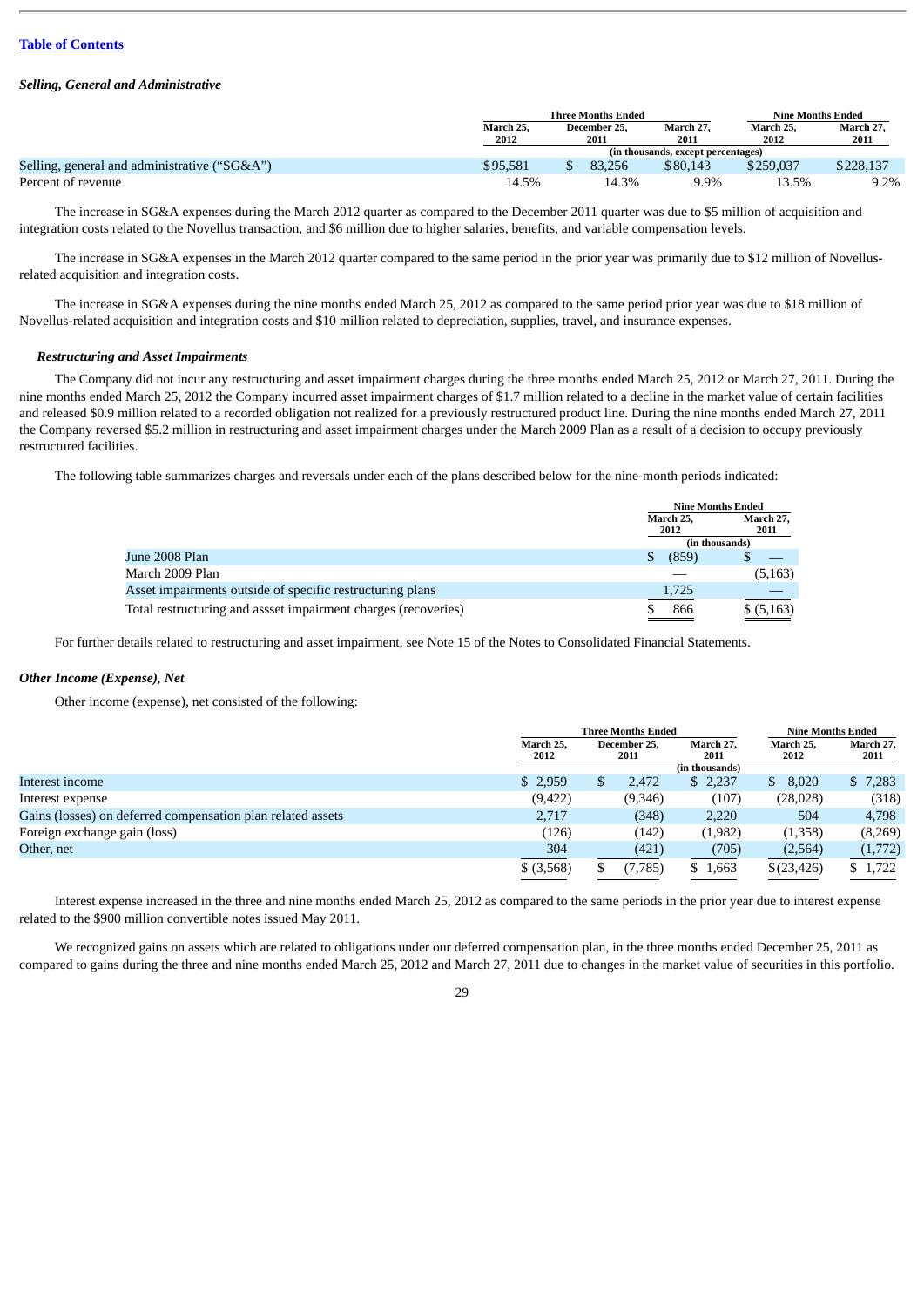We recognized smaller losses as a result of changes in the value of our foreign currency denominated assets and liabilities net of hedging activities in the three and nine months ended March 25, 2012 as compared to the three and nine months ended March 27, 2011.

Other expenses, net was higher during the nine months ended March 25, 2012 as compared to the same period prior year primarily due to a \$1.7 million other-than-temporary impairment of a strategic private equity investment recognized during the September 2011 quarter.

#### *Income Tax Expense*

Our effective tax rates for the three and nine months ended March 25, 2012 were 16.4% and 17.1%, respectively. Our effective tax rate for the three and nine months ended March 27, 2011 were approximately 8.3% and 9.9%, respectively. The increase in the effective tax rate for the three months ended March 25, 2012 compared to the three months ended March 27, 2011 was primarily due to the level of income, a decrease in the percentage of profits in jurisdictions with lower tax rates, and an increase in the non-deductible stock-based compensation. The increase in the effective tax rate for the nine months ended March 25, 2012 compared to the nine months ended March 27, 2011 was primarily due to the level of income, a decrease in the percentage of profits in jurisdictions with lower tax rates, and an increase in the non-deductible stock-based compensation.

The effective tax rate of 16.4% and 17.1% for the three and nine months ended March 25, 2012 includes the tax impact of the following discrete items which are recorded in the period in which they occur: (1) a tax benefit of \$1.0 million and a tax expense of \$2.8 million, respectively, related to the filing of prior year U.S. federal and foreign tax returns and the associated provision to return adjustments, (2) a tax benefit of \$0.2 million and \$7.4 million respectively due to the recognition of previously unrecognized tax benefits and the reversal of the related interest accruals due to resolution of certain foreign uncertain tax positions, (3) a tax benefit of \$4.2 million and \$7.9 million, respectively, related to acquisition, integration, restructuring and asset impairment related expenses, and (4) a tax expense of \$0.9 million and \$2.6 million, respectively, of interest related to uncertain tax positions.

The effective tax rates of 8.3% and 9.9% for the three and nine months ended March 27, 2011, respectively, included the tax impact of the following discrete items that are recorded in the period in which they occur: (1) a tax benefit of \$0 and \$4.8 million related to the retroactive extension of the U.S. federal research and development credit for part of fiscal year 2010, (2) a tax benefit of \$2.8 million and \$6.0 million, respectively, due to the recognition of previously unrecognized tax benefits and the reversal of the related interest accruals due to resolution of certain foreign uncertain tax positions, (3) a tax benefit of \$1.9 million and \$2.5 million, respectively, related to the filing of prior year U.S. federal and foreign tax returns, (4) a tax expense of \$1.0 million and \$3.0 million, respectively, of interest related to uncertain tax positions, and (5) a tax expense of \$0 and \$2.1 million, respectively, related to the reversal of accrued restructuring expenses.

#### *Deferred Income Taxes*

We had gross deferred tax assets, related primarily to reserves and accruals that are not currently deductible and tax credit carryforwards, of \$147.5 million and \$147.2 million as of March 25, 2012 and June 26, 2011, respectively. The gross deferred tax assets were offset by deferred tax liabilities of \$39.6 million and a valuation allowance of \$46.2 million as of March 25, 2012. The gross deferred tax assets were offset by deferred tax liabilities of \$31.7 million and a valuation allowance of \$46.2 million as of June 26, 2011.

We record a valuation allowance to reduce our deferred tax assets to the amount that is more-likely-than-not to be realized. Realization of our net deferred tax assets is dependent on future taxable income. We believe it is more likely than not that such assets will be realized; however, ultimate realization could be negatively impacted by market conditions and other variables not known or anticipated at this time. In the event that we determine that we would not be able to realize all or part of our net deferred tax assets, an adjustment would be charged to earnings in the period such determination is made. Likewise, if we later determine that it is more-likely-than-not that the deferred tax assets would be realized, then the previously provided valuation allowance would be reversed.

We evaluate the realizability of the deferred tax assets quarterly and will continue to assess the need for changes in valuation allowances, if any.

#### *Uncertain Tax Positions*

We reevaluate uncertain tax positions on a quarterly basis. This evaluation is based on factors including, but not limited to, changes in facts or circumstances, changes in tax law, effectively settled issues under audit, and new audit activity. Such a change in recognition or measurement would result in the recognition of a tax benefit or an additional charge to the tax provision.

#### **CRITICAL ACCOUNTING POLICIES AND ESTIMATES**

A critical accounting policy is defined as one that has both a material impact on our financial condition and results of operations and requires us to make difficult, complex and/or subjective judgments, often as a result of the need to make estimates about matters that are inherently uncertain. The preparation of financial statements in conformity with U.S. generally accepted accounting principles requires management to make certain judgments, estimates and assumptions that could affect the reported amounts of assets and liabilities at the date of the financial statements and the reported amounts of revenue and expenses during the reporting period. We base our estimates and assumptions on historical experience and on various other assumptions we believe to be applicable and evaluate them on an ongoing basis to ensure they remain reasonable under current conditions. Actual results could differ significantly from those estimates, which could have a material impact on our business, results of operations, and financial condition.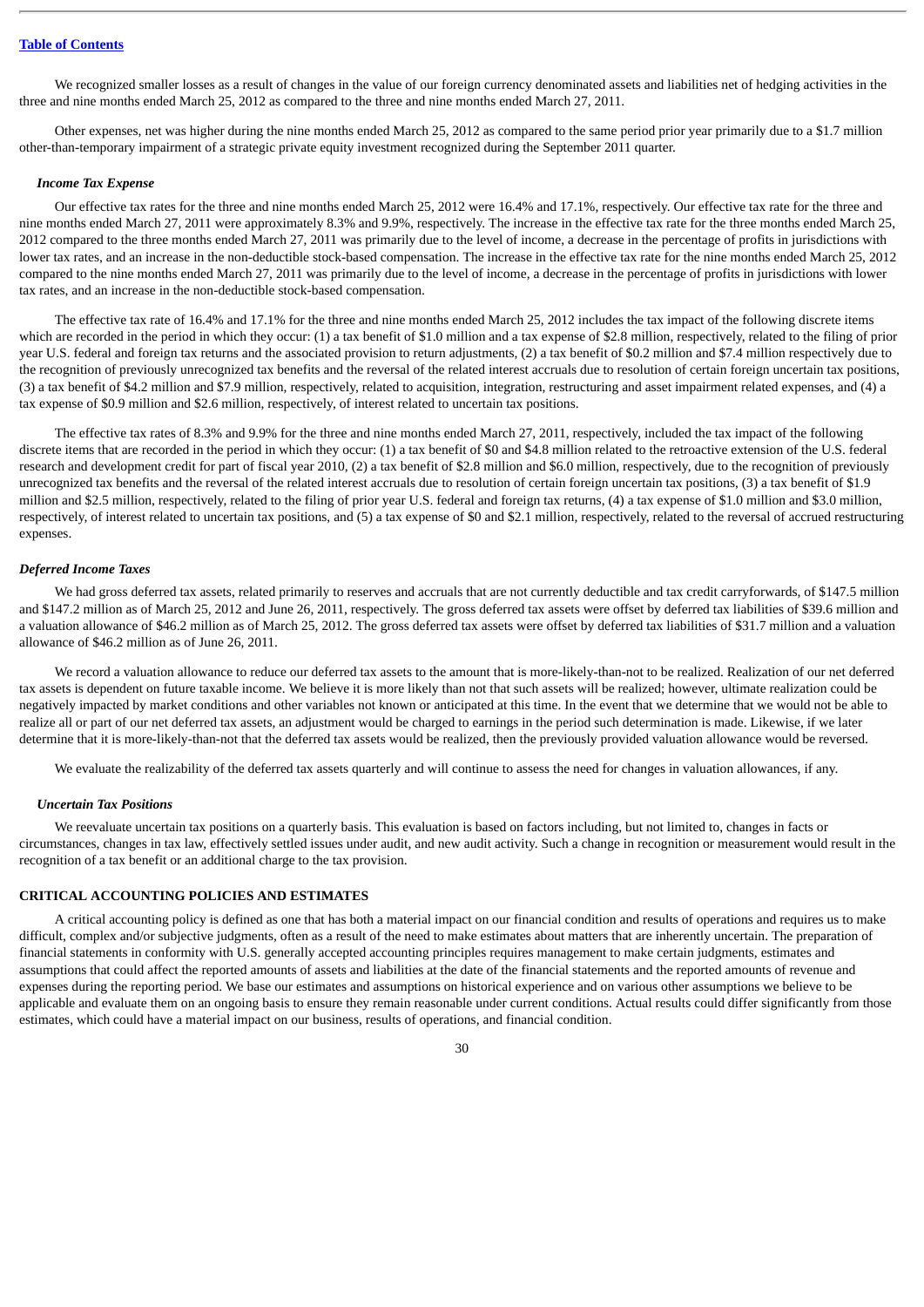We believe that the following critical accounting policies reflect the more significant judgments and estimates we use in preparing our Consolidated Financial Statements.

*Revenue Recognition:* We recognize all revenue when persuasive evidence of an arrangement exists, delivery has occurred and title has passed or services have been rendered, the selling price is fixed or determinable, collection of the receivable is reasonably assured, and we have received customer acceptance, completed our system installation obligations, or are otherwise released from our installation or customer acceptance obligations. If terms of the sale provide for a lapsing customer acceptance period, we recognize revenue upon the expiration of the lapsing acceptance period or customer acceptance, whichever occurs first. If the practices of a customer do not provide for a written acceptance or the terms of sale do not include a lapsing acceptance provision, we recognize revenue when it can be reliably demonstrated that the delivered system meets all of the agreed-to customer specifications. In situations with multiple deliverables, we recognize revenue upon the delivery of the separate elements to the customer and when we receive customer acceptance or are otherwise released from our customer acceptance obligations. We allocate revenue from multiple-element arrangements among the separate elements based on their relative selling prices, provided the elements have value on a stand-alone basis. Our sales arrangements do not include a general right of return. The maximum revenue we recognize on a delivered element is limited to the amount that is not contingent upon the delivery of additional items. We generally recognize revenue related to sales of spare parts and system upgrade kits upon shipment. We generally recognize revenue related to services as services are performed. We recognize revenue for extended maintenance service contracts with a fixed payment amount on a straight-line basis over the term of the contract. When goods or services have been delivered to the customer but all conditions for revenue recognition have not been met, we record deferred revenue and/or deferred costs of sales in deferred profit on our Consolidated Balance Sheet.

*Inventory Valuation:* Inventories are stated at the lower of cost or market using standard costs that generally approximate actual costs on a first-in, first-out basis. We maintain a perpetual inventory system and continuously record the quantity on-hand and standard cost for each product, including purchased components, subassemblies, and finished goods. We maintain the integrity of perpetual inventory records through periodic physical counts of quantities on hand. Finished goods are reported as inventories until the point of title transfer to the customer. Generally, title transfer is documented in the terms of sale. Unless specified in the terms of sale, title generally transfers when we complete physical transfer of the products to the freight carrier. Transfer of title for shipments to Japanese customers generally occurs at the time of customer acceptance. We eliminate all intercompany profits related to the sales and purchases of inventory between our legal entities from our Consolidated Financial Statements.

Management evaluates the need to record adjustments for impairment of inventory at least quarterly. Our policy is to assess the valuation of all inventories including manufacturing raw materials, work-in-process, finished goods, and spare parts in each reporting period. Obsolete inventory or inventory in excess of management's estimated usage requirements over the next 12 to 36 months is written down to its estimated market value if less than cost. Estimates of market value include, but are not limited to, management's forecasts related to our future manufacturing schedules, customer demand, technological and/or market obsolescence, general semiconductor market conditions, and possible alternative uses. If future customer demand or market conditions are less favorable than our projections, additional inventory write-downs may be required and would be reflected in cost of goods sold in the period in which we make the revision.

*Warranty:* Typically, the sale of semiconductor capital equipment includes providing parts and service warranty to customers as part of the overall price of the system. We provide standard warranties for our systems. When appropriate, we record a provision for estimated warranty expenses to cost of sales for each system when we recognize revenue. We do not maintain general or unspecified reserves; all warranty reserves are related to specific systems. The amount recorded is based on an analysis of historical activity that uses factors such as type of system, customer, geographic region, and any known factors such as tool reliability trends. All actual or estimated parts and labor costs incurred in subsequent periods are charged to those established reserves on a system-by-system basis.

Actual warranty expenses are accounted for on a system-by-system basis and may differ from our original estimates. While we periodically monitor the performance and cost of warranty activities, if actual costs incurred are different than our estimates, we may recognize adjustments to provisions in the period in which those differences arise or are identified. In addition to the provision of standard warranties, we offer customer-paid extended warranty services. Revenues for extended maintenance and warranty services with a fixed payment amount are recognized on a straight-line basis over the term of the contract. Related costs are recorded as incurred.

*Equity-based Compensation — Employee Stock Purchase Plan ("ESPP") and Employee Stock Plans:* GAAP requires us to recognize the fair value of equity-based compensation in net income. We determine the fair value of our restricted stock units ("RSUs") based upon the fair market value of Company stock at the date of grant. We estimate the fair value of our stock options and ESPP awards using the Black-Scholes option valuation model. This model requires us to input highly subjective assumptions, including expected stock price volatility and the estimated life of each award. We amortize the fair value of equity-based awards over the vesting periods of the awards, and we have elected to use the straight-line method of amortization.

We make quarterly assessments of the adequacy of our tax credit pool related to equity-based compensation to determine if there are any deficiencies that we are required to recognize in our Consolidated Statements of Operations. We will only recognize a benefit from stock-based compensation in paid-in-capital if we realize an incremental tax benefit after all other tax attributes currently available to us have been utilized. In addition, we have elected to account for the indirect benefits of stock-based compensation on the research tax credit through the income statement (continuing operations) rather than through paid-in-capital. We have also elected to net deferred tax assets and the associated valuation allowance related to net operating loss and tax credit carryforwards for the accumulated stock award tax benefits for income tax footnote disclosure purposes. We will track these stock award attributes separately and will only recognize these attributes through paid-in-capital.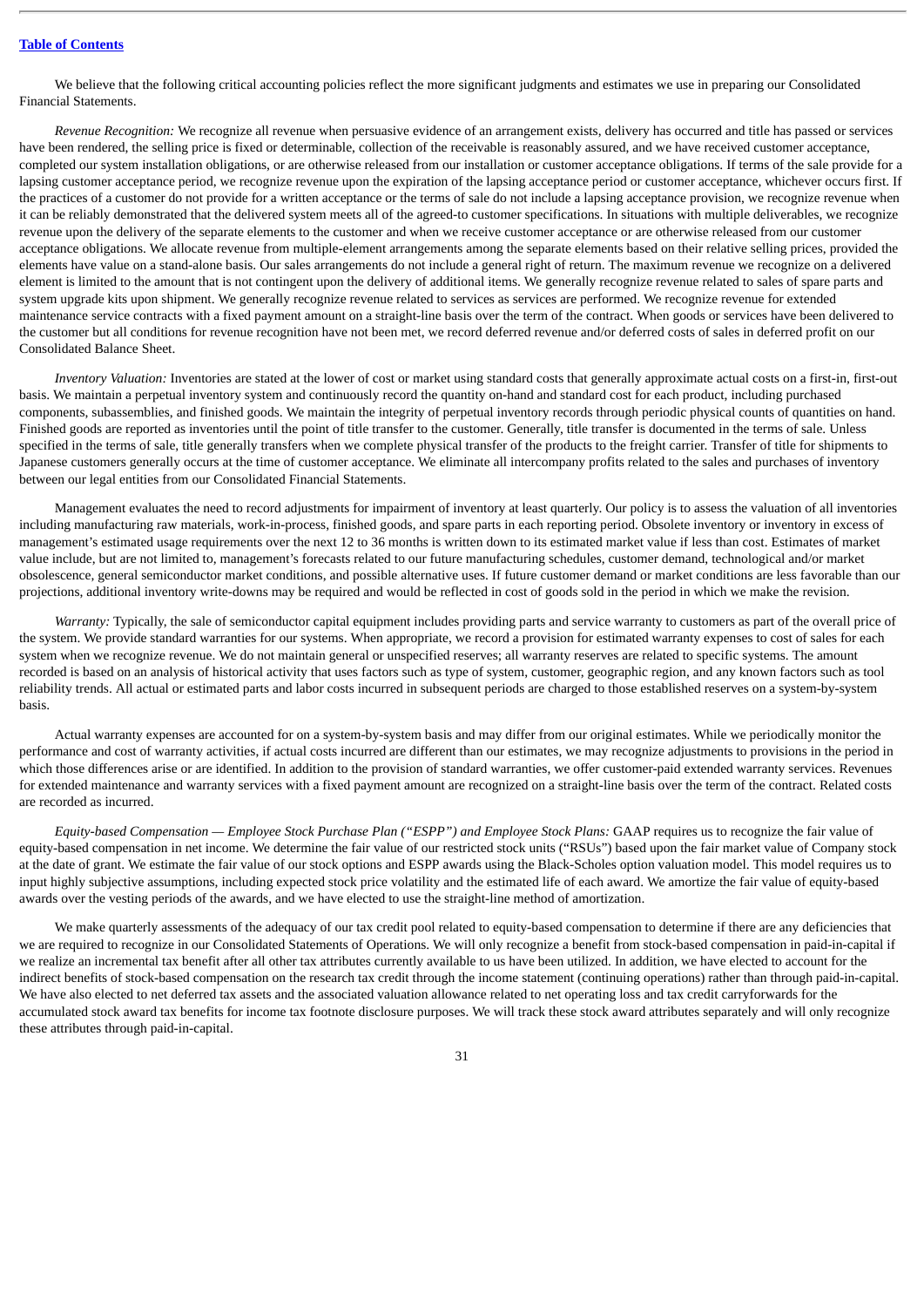*Income Taxes*: Deferred income taxes reflect the net tax effect of temporary differences between the carrying amount of assets and liabilities for financial reporting purposes and the amounts used for income tax purposes, as well as the tax effect of carryforwards. We record a valuation allowance to reduce our deferred tax assets to the amount that is more likely than not to be realized. Realization of our net deferred tax assets is dependent on future taxable income. We believe it is more-likely-than-not that such assets will be realized; however, ultimate realization could be negatively impacted by market conditions and other variables not known or anticipated at the time. In the event that we determine that we would not be able to realize all or part of our net deferred tax assets, an adjustment would be charged to earnings in the period such determination is made. Likewise, if we later determine that it is more-likely-than-not that the deferred tax assets would be realized, then the previously provided valuation allowance would be reversed.

We calculate our current and deferred tax provision based on estimates and assumptions that can differ from the actual results reflected in income tax returns filed during the subsequent year. These estimates and assumptions occur in the calculation of tax credits, benefits, and deductions, and in the calculation and valuation of certain tax assets and liabilities, which arise from temporary differences in the timing of recognition of revenue and expense for tax and financial statement purposes, as well as the interest and penalties related to uncertain tax positions. Adjustments based on filed returns are recorded when identified.

We recognize the benefit from a tax position only if it is more-likely-than-not that the position would be sustained upon audit based solely on the technical merits of the tax position. Our policy is to include interest and penalties related to unrecognized tax benefits as a component of income tax expense. Please refer to Note 10 of the Notes to the Consolidated Financial Statements for additional information.

In addition, the calculation of our tax liabilities involves dealing with uncertainties in the application of complex tax regulations. We recognize liabilities for uncertain tax positions based on the two-step process prescribed within the FASB interpretation. The first step is to evaluate the tax position for recognition by determining if the weight of available evidence indicates that it is more-likely-than-not that the position will be sustained on audit, including resolution of related appeals or litigation processes, if any. The second step requires us to estimate and measure the tax benefit as the largest amount that is more than 50% likely to be realized upon ultimate settlement. It is inherently difficult and subjective to estimate such amounts, as this requires us to determine the probability of various possible outcomes. We reevaluate these uncertain tax positions on a quarterly basis. This evaluation is based on factors including, but not limited to, changes in facts or circumstances, changes in tax law, effectively settled issues under audit, and new audit activity. Such a change in recognition or measurement would result in the recognition of a tax benefit or an additional charge to the tax provision in the period such determination is made.

*Goodwill and Intangible Assets:* Goodwill represents the amount by which the purchase price in each business combination exceeds the fair value of the net tangible and identifiable intangible assets acquired. We allocate the carrying value of goodwill to our reporting units. We test goodwill and identifiable intangible assets with indefinite useful lives for impairment at least annually. We amortize intangible assets with estimable useful lives over their respective estimated useful lives, and we review for impairment whenever events or changes in circumstances indicate that the carrying amount of the intangible asset may not be recoverable and the carrying amount exceeds its fair value.

We review goodwill at least annually for impairment. If certain events or indicators of impairment occur between annual impairment tests, we would perform an impairment test of goodwill at that date. In testing for a potential impairment of goodwill, we: (1) allocate goodwill to our reporting units to which the acquired goodwill relates; (2) estimate the fair value of our reporting units; and (3) determine the carrying value (book value) of those reporting units, as some of the assets and liabilities related to those reporting units are not held by those reporting units but by a corporate function. Prior to this allocation of the assets to the reporting units, we are required to assess long-lived assets for impairment. Furthermore, if the estimated fair value of a reporting unit is less than the carrying value, we must estimate the fair value of all identifiable assets and liabilities of that reporting unit, in a manner similar to a purchase price allocation for an acquired business. This can require independent valuations of certain internally generated and unrecognized intangible assets such as in-process R&D and developed technology. Only after this process is completed can the amount of goodwill impairment, if any, be determined.

The process of evaluating the potential impairment of goodwill is subjective and requires significant judgment at many points during the analysis. We determine the fair value of our reporting units by using a weighted combination of both a market and an income approach, as this combination is deemed to be the most indicative of fair value in an orderly transaction between market participants.

Under the market approach, we use information regarding the reporting unit as well as publicly available industry information to determine various financial multiples to value our reporting units. Under the income approach, we determine fair value based on estimated future cash flows of each reporting unit, discounted by an estimated weighted-average cost of capital, which reflects the overall level of inherent risk of a reporting unit and the rate of return an outside investor would expect to earn.

In estimating the fair value of a reporting unit for the purposes of our annual or periodic analyses, we make estimates and judgments about the future cash flows of our reporting units, including estimated growth rates and assumptions about the economic environment. Although our cash flow forecasts are based on assumptions that are consistent with the plans and estimates we are using to manage the underlying businesses, there is significant judgment involved in determining the cash flows attributable to a reporting unit. In addition, we make certain judgments about allocating shared assets to the estimated balance sheets of our reporting units. We also consider our market capitalization and that of our competitors on the date we perform the analysis. Changes in judgment on these assumptions and estimates could result in a goodwill impairment charge.

As a result, several factors could result in impairment of a material amount of our goodwill balance in future periods, including, but not limited to: (1) weakening of the global economy, weakness in the semiconductor equipment industry, or failure of the Company to reach its internal forecasts, which could impact our ability to achieve our forecasted levels of cash flows and reduce the estimated discounted cash flow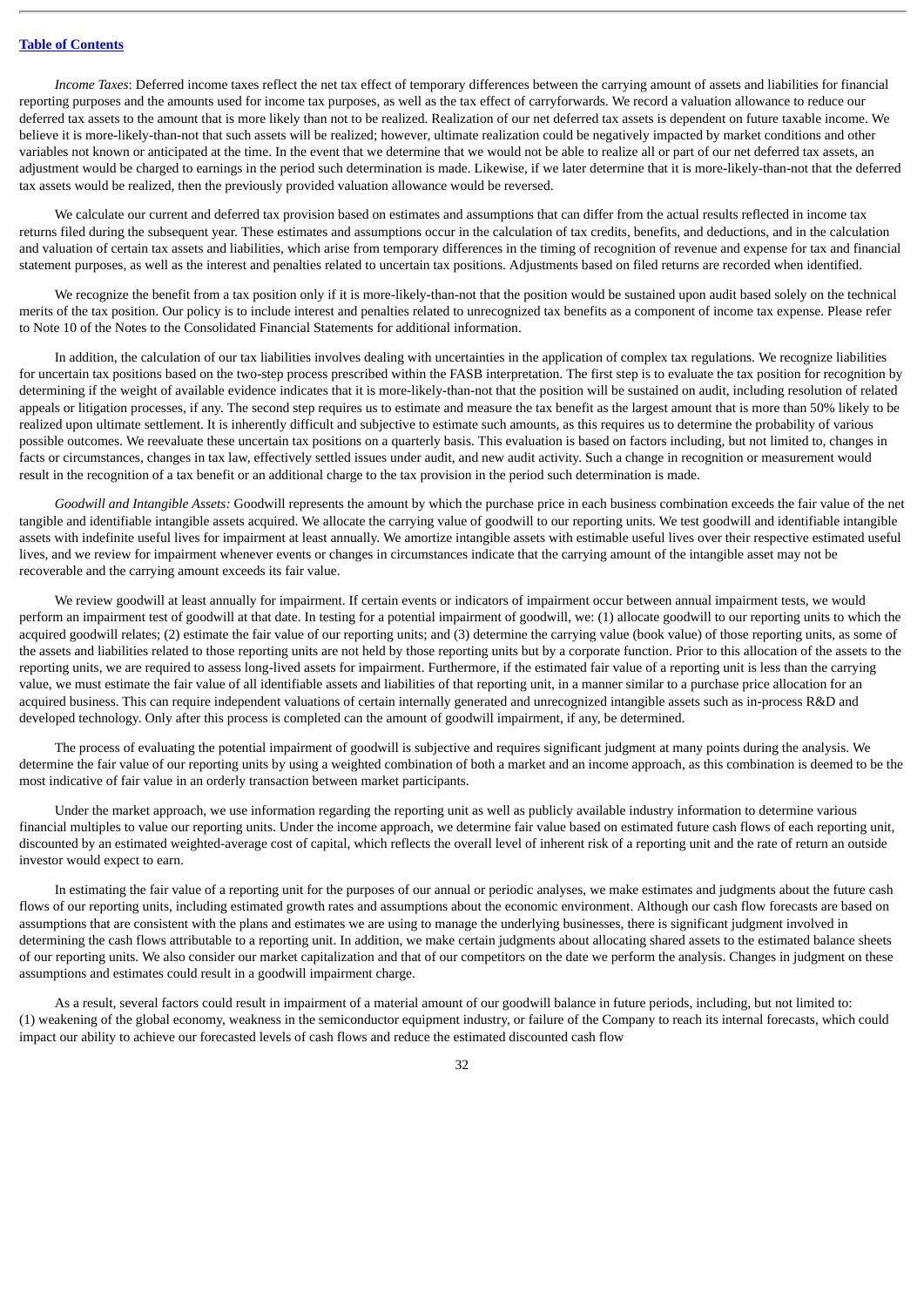value of our reporting units; and (2) a decline in our stock price and resulting market capitalization, if we determine that the decline is sustained and indicates a reduction in the fair value of our reporting units below their carrying value. In addition, the value we assign to intangible assets, other than goodwill, is based on our estimates and judgments regarding expectations such as the success and life cycle of products and technology acquired. If actual product acceptance differs significantly from our estimates, we may be required to record an impairment charge to write down the asset to its realizable value.

#### *Recent Accounting Pronouncements*

In June 2011, the FASB issued new authoritative guidance that increases the prominence of items reported in other comprehensive income (OCI) by eliminating the option to present components of OCI as part of the statement of changes in stockholders' equity. The amendments in this standard require that all non-owner changes in stockholders' equity be presented either in a single continuous statement of comprehensive income or in two separate but consecutive statements. Under either method, adjustments must be displayed for items that are reclassified from OCI to net income in the financial statements where the components of net income and the components of OCI are presented. This guidance does not affect the underlying accounting for components of OCI, but will change the presentation of our financial statements. We will adopt this authoritative guidance retrospectively in the first quarter of our fiscal year 2013.

In September 2011, the FASB issued revised guidance intended to simplify how an entity tests goodwill for impairment. The amendment will allow an entity to first assess qualitative factors to determine whether it is necessary to perform the two-step quantitative goodwill impairment test. An entity no longer will be required to calculate the fair value of a reporting unit unless the entity determines, based on a qualitative assessment, that it is more-likely-than-not that its fair value is less than its carrying amount. This accounting standard update will be effective for us beginning in the first quarter of fiscal 2013 and early adoption is permitted. We are currently evaluating this accounting standard update and do not expect it to have an impact on our Consolidated Financial Statements.

#### **LIQUIDITY AND CAPITAL RESOURCES**

As of March 25, 2012, we had \$2.6 billion in cash and cash equivalents, short-term investments, and restricted cash and investments (total cash and investments) compared to \$2.3 billion as of June 26, 2011.

#### *Cash Flows from Operating Activities*

Net cash provided by operating activities of \$402.3 million during the nine months ended March 25, 2012 consisted of (in millions):

| Net income                                         | \$150.7 |
|----------------------------------------------------|---------|
| Non-cash charges:                                  |         |
| Depreciation and amortization                      | 66.2    |
| Equity-based compensation                          | 52.3    |
| Restructuring and impairment charges               | 0.9     |
| Amortization of convertible note discount          | 20.0    |
| Impairment of investment                           | 1.7     |
| Net tax benefit on equity-based compensation plans | (2.2)   |
| Deferred income taxes                              | 3.0     |
| Changes in operating asset and liability accounts  | 105.9   |
| Other                                              | 3.8     |
|                                                    | \$402.3 |

Changes in operating asset and liability accounts, net of foreign exchange impact, included the following sources of cash: decreases in accounts receivable of \$116.0 million, inventories of \$20.4 million, and prepaid and other assets of \$6.0 million and an increase in accounts payable of \$16.0 million, partially offset by the following uses of cash: decreases in deferred profit of \$14.1 million and accrued liabilities of \$39.5 million. These changes in overall cash were all consistent with decreased business volumes.

#### *Cash Flows from Investing Activities*

Net cash used for investing activities during the nine months ended March 25, 2012 was \$441.7 million, primarily consisting of net purchases of availablefor-sale securities of \$371.7 million, capital expenditures of \$70.4 million, and the purchase of other investments of \$10.7 million, partially offset by the receipt of an \$8.4 million loan payment.

#### *Cash Flows from Financing Activities*

Net cash used for financing activities during the nine months ended March 25, 2012 was \$39.7 million, primarily consisting of \$111.6 million in treasury stock repurchases partially offset by \$55.2 million net cash settlements under structured stock repurchase arrangement (see Note 17 of Notes to Condensed Consolidated Financial Statements) and net proceeds from issuance of common stock related to employee equity-based plans of \$18.5 million.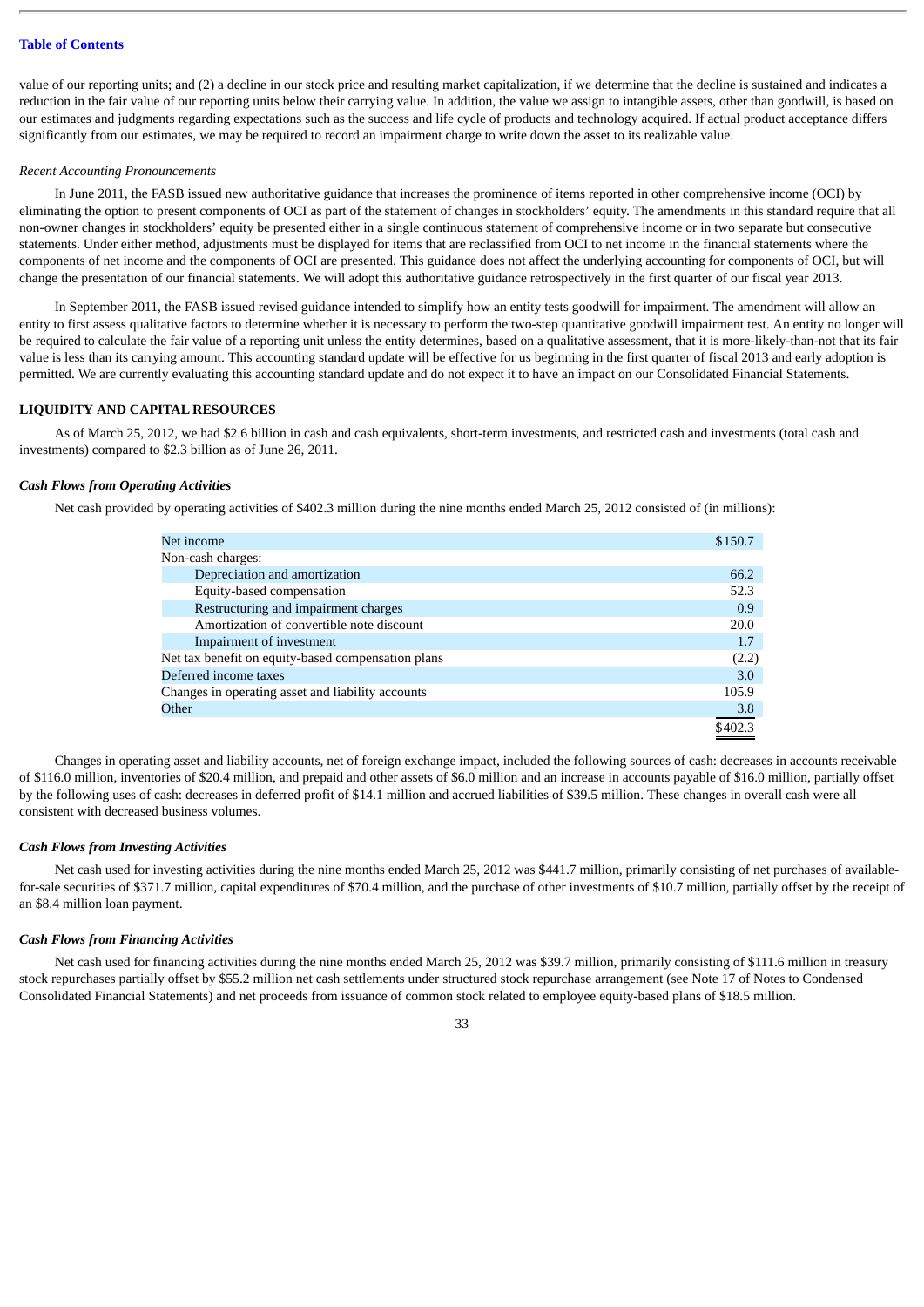#### *Liquidity*

Given the cyclical nature of the semiconductor equipment industry, we believe that maintaining sufficient liquidity reserves is important to support sustaining levels of investment in R&D and capital infrastructure. Based upon our current business outlook, we expect that our levels of cash, cash equivalents, and short-term investments at March 25, 2012 will be sufficient to support our anticipated levels of operations, investments, debt service requirements, and capital expenditures, through at least the next 12 months.

In the longer term, liquidity will depend to a great extent on our future revenues and our ability to appropriately manage our costs based on demand for our products and services. While the company has substantial cash balances in the United States and offshore, we may require additional funding and need to raise the required funds through borrowings or public or private sales of debt or equity securities. We believe that, if necessary, we will be able to access the capital markets on terms and in amounts adequate to meet our objectives. However, given the possibility of changes in market conditions or other occurrences, there can be no certainty that such funding will be available in needed quantities or on terms favorable to us.

#### *Off-Balance Sheet Arrangements and Contractual Obligations*

We have certain obligations to make future payments under various contracts, some of which are recorded on our balance sheet and some of which are not. Obligations are recorded on our balance sheet in accordance with GAAP and include our long-term debt and capital leases which are outlined in the following table and noted below. Our off-balance sheet arrangements include contractual relationships and are presented as operating leases and purchase obligations in the table below. Our contractual cash obligations and commitments as of March 25, 2012, relating to these agreements are included in the following table. The amounts in the table below exclude \$115.6 million of liabilities related to uncertain tax benefits as we are unable to reasonably estimate the ultimate amount or time of settlement.

|                         | <b>Operating</b> | Capital  | Purchase                             | Long-term<br>Debt and<br><b>Interest Expense</b> |         |   |             |
|-------------------------|------------------|----------|--------------------------------------|--------------------------------------------------|---------|---|-------------|
|                         | Leases           | Leases   | <b>Obligations</b><br>(in thousands) |                                                  |         |   | Total       |
| Payments due by period: |                  |          |                                      |                                                  |         |   |             |
| Less than 1 year        | \$10,817         | \$1,852  | \$164,729                            |                                                  | 8,863   | S | 186,261     |
| 1-3 years               | 13,564           | 3,142    | 55,047                               |                                                  | 15,750  |   | 87,503      |
| 3-5 years               | 4,409            | 10,684   | 22,612                               |                                                  | 464,344 |   | 502,049     |
| Over 5 years            |                  |          | 700                                  |                                                  | 457,734 |   | 458,434     |
| Total                   | \$28,790         | \$15,678 | \$243,088                            |                                                  | 946,691 |   | \$1,234,247 |

#### *Operating Leases*

We lease most of our administrative, R&D and manufacturing facilities, regional sales/service offices and certain equipment under non-cancelable operating leases. Certain of our facility leases for buildings located at our Fremont, California headquarters, Livermore facilities, and certain other facility leases provide us with an option to extend the leases for additional periods or to purchase the facilities. Certain of our facility leases provide for periodic rent increases based on the general rate of inflation. In addition to amounts included in the table above, we have guaranteed residual values for certain of our Fremont and Livermore facility leases of up to \$164.9 million. See Note 14 of Notes to the Condensed Consolidated Financial Statements for further discussion.

#### *Capital Leases*

Capital leases reflect building and office equipment lease obligations. The amounts in the table above include the interest portion of payment obligations.

#### *Purchase Obligations*

Purchase obligations consist of significant contractual obligations either on an annual basis or over multi-year periods related to our outsourcing activities or other material commitments, including vendor-consigned inventories. We continue to enter into new agreements and maintain existing agreements to outsource certain activities, including elements of our manufacturing, warehousing, logistics, facilities maintenance, certain information technology functions, and certain transactional general and administrative functions. The contractual cash obligations and commitments table presented above contains our obligations at March 25, 2012 under these arrangements and others. Actual expenditures will vary based on the volume of transactions and length of contractual service provided. In addition to these obligations, certain of these agreements include early termination provisions and/or cancellation penalties which could increase or decrease amounts actually paid.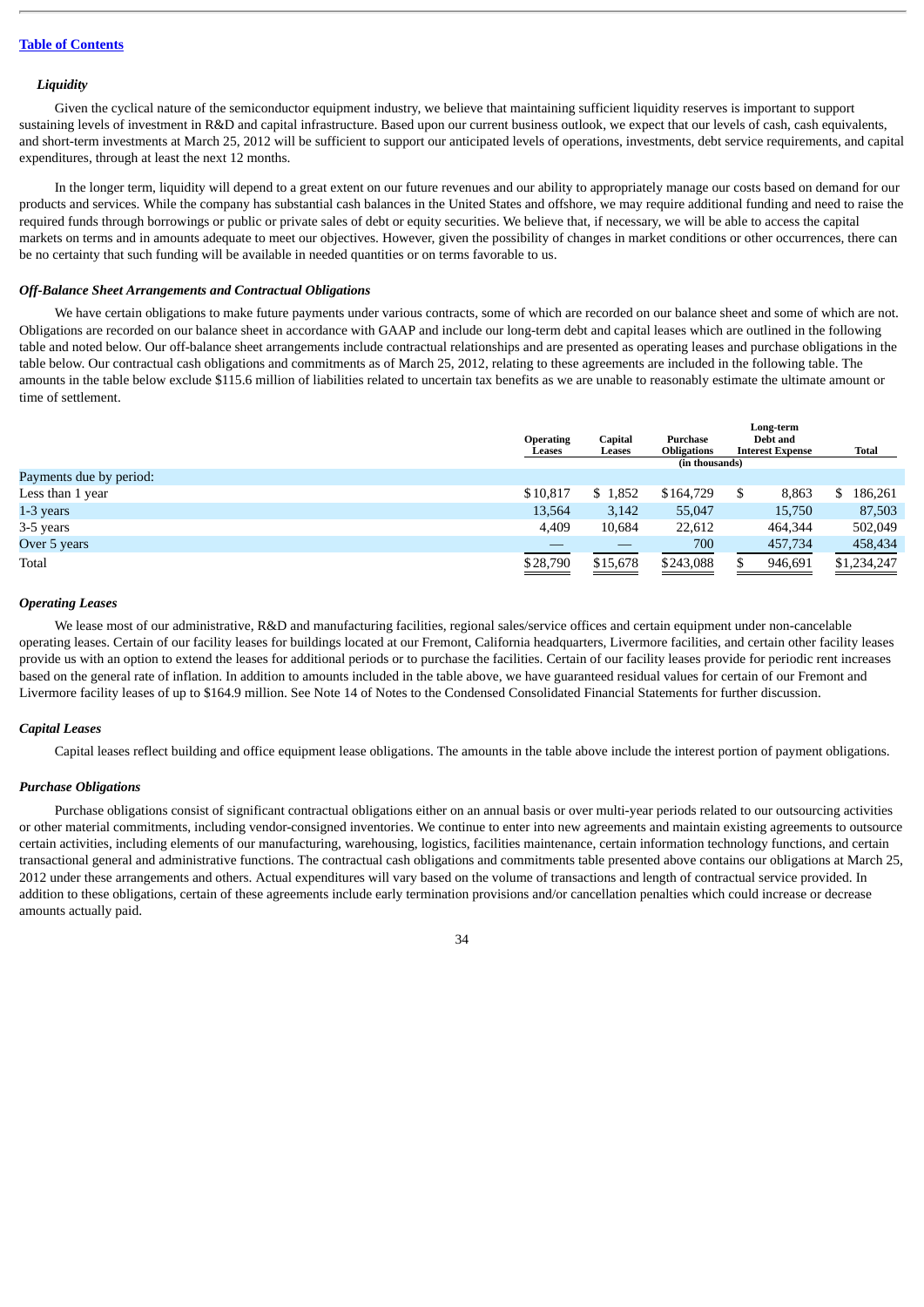#### *Long-Term Debt*

On May 11, 2011, we issued and sold \$450.0 million in aggregate principal amount of 0.5% convertible notes due 2016 (the "2016 Notes") and \$450.0 million in aggregate principal amount of 1.25% convertible notes due 2018 (the "2018 Notes," and collectively with the "2016 Notes", the "Notes"). The 2016 Notes were issued at par and pay interest at a rate of 0.5% per annum and the 2018 Notes were issued at par and pay interest at rate of 1.25% per annum. The Notes may be converted into our common stock, under certain circumstances, based on an initial conversion rate of 15.8687 shares of our common stock per \$1,000 principal amount of Notes, which is equal to a conversion price of approximately \$63.02 per share of our common stock. The conversion price will be subject to adjustment in some events but will not be adjusted for accrued interest. Concurrently with the issuance of the Notes, we purchased convertible note hedges for \$181.1 million and sold warrants for \$133.8 million. The separate convertible note hedges and warrant transactions are structured to reduce the potential future economic dilution associated with the conversion of the Notes.

In addition to the convertible notes, our remaining total long-term debt, excluding interest, of \$1.0 million as of March 25, 2012 consists of various bank loans and government subsidized technology loans supporting operating needs.

#### *Other Guarantees*

We have issued certain indemnifications to our lessors for taxes and general liability under some of our agreements. We have entered into certain insurance contracts that may limit our exposure to such indemnifications. As of March 25, 2012, we had not recorded any liability on our Consolidated Financial Statements in connection with these indemnifications, as we do not believe, based on information available, that it is probable that we will pay any amounts under these guarantees.

Generally, we indemnify, under pre-determined conditions and limitations, our customers for infringement of third-party intellectual property rights by our products or services. We seek to limit our liability for such indemnity to an amount not to exceed the sales price of the products or services subject to its indemnification obligations. We do not believe, based on information available, that it is probable that we will pay any material amounts under these guarantees.

#### *Warranties*

We offer standard warranties on our systems. The liability amount is based on actual historical warranty spending activity by type of system, customer, and geographic region, modified for any known differences such as the impact of system reliability improvements.

#### <span id="page-34-0"></span>**ITEM 3. Quantitative and Qualitative Disclosures about Market Risk**

For financial market risks related to changes in interest rates, marketable equity security prices, and foreign currency exchange rates, refer to Part II, Item 7A, "Quantitative and Qualitative Disclosures About Market Risk", in our 2011 Form 10-K. Other than noted below, our exposure related to market risk has not changed materially since June 26, 2011. All of the potential changes noted below are based on sensitivity analyses performed on our financial position as of March 25, 2012. Actual results may differ materially.

#### *Interest Rate Risk*

Our exposure to market risk for changes in interest rates relates primarily to our investment portfolio, long-term debt, and operating leases. We maintain a conservative investment policy, which focuses on the safety and preservation of our invested funds by limiting default risk, market risk, and reinvestment risk. We mitigate default risk by investing in high credit quality securities and by positioning our portfolio to respond appropriately to a significant reduction in a credit rating of any investment issuer or guarantor. The portfolio includes only marketable securities with active secondary or resale markets to achieve portfolio liquidity and maintain a prudent amount of diversification.

Our investments in various interest earning securities carry a degree of market risk for changes in interest rates. At any time, a sharp rise in interest rates could have a material adverse impact on the fair value of our fixed income investment portfolio. Conversely, declines in interest rates could have a material adverse impact on interest income for our investment portfolio. We target to maintain a conservative investment policy, which focuses on the safety and preservation of our invested funds by limiting default risk, market risk, reinvestment risk, and the amount of credit exposure to any one issuer. The following table presents the hypothetical fair values of fixed income securities that would result from selected potential decreases and increases in interest rates. Market changes reflect immediate hypothetical parallel shifts in the yield curve of plus or minus 50 basis points ("BPS"), 100 BPS, and 150 BPS. The hypothetical fair values as of March 25, 2012 were as follows:

|                                          | <b>Valuation of Securities</b><br><b>Given an Interest Rate</b><br><b>Decrease of X Basis Points</b> |             |               | <b>Fair Value as of</b><br>March 25, 2012 | <b>Valuation of Securities</b><br><b>Given an Interest Rate</b><br><b>Increase of X Basis Points</b> |                |                         |  |
|------------------------------------------|------------------------------------------------------------------------------------------------------|-------------|---------------|-------------------------------------------|------------------------------------------------------------------------------------------------------|----------------|-------------------------|--|
|                                          | $(150$ BPS)                                                                                          | $(100$ BPS) | $(50$ BPS)    | $0.00\%$                                  | <b>50 BPS</b>                                                                                        | <b>100 BPS</b> | <b>150 BPS</b>          |  |
|                                          |                                                                                                      |             |               | (in thousands)                            |                                                                                                      |                |                         |  |
| <b>Municipal Notes and Bonds</b>         | 366,484<br>SS.                                                                                       | \$ 364,477  | 362,470<br>S. | 360,464                                   | 358,455<br>\$.                                                                                       | 356,448<br>\$. | 354,441<br>$\mathbb{S}$ |  |
| US Treasury & Agencies                   | 79,850                                                                                               | 79.074      | 78.298        | 77.523                                    | 76.746                                                                                               | 75.970         | 75.194                  |  |
| Government-Sponsored Enterprises         | 50,193                                                                                               | 49,774      | 49,354        | 48,935                                    | 48,515                                                                                               | 48,096         | 47,677                  |  |
| Foreign Government Bond                  | 2,649                                                                                                | 2.614       | 2.579         | 2.544                                     | 2,509                                                                                                | 2.474          | 2,440                   |  |
| <b>Corporate Notes and Bonds</b>         | 605.819                                                                                              | 602,941     | 600,062       | 597,183                                   | 594.305                                                                                              | 591.427        | 588,548                 |  |
| Mortgage Backed Securities - Residential | 11,930                                                                                               | 11,808      | 11.685        | 11,562                                    | 11.440                                                                                               | 11.317         | 11,195                  |  |
| Mortgage Backed Securities - Commercial  | 61,595                                                                                               | 61,187      | 60,779        | 60,371                                    | 59,963                                                                                               | 59,555         | 59,147                  |  |
| Total                                    | \$1,178,520                                                                                          | \$1,171,875 | \$1,165,227   | 1,158,582                                 | \$1,151,933                                                                                          | \$1,145,287    | \$1,138,642             |  |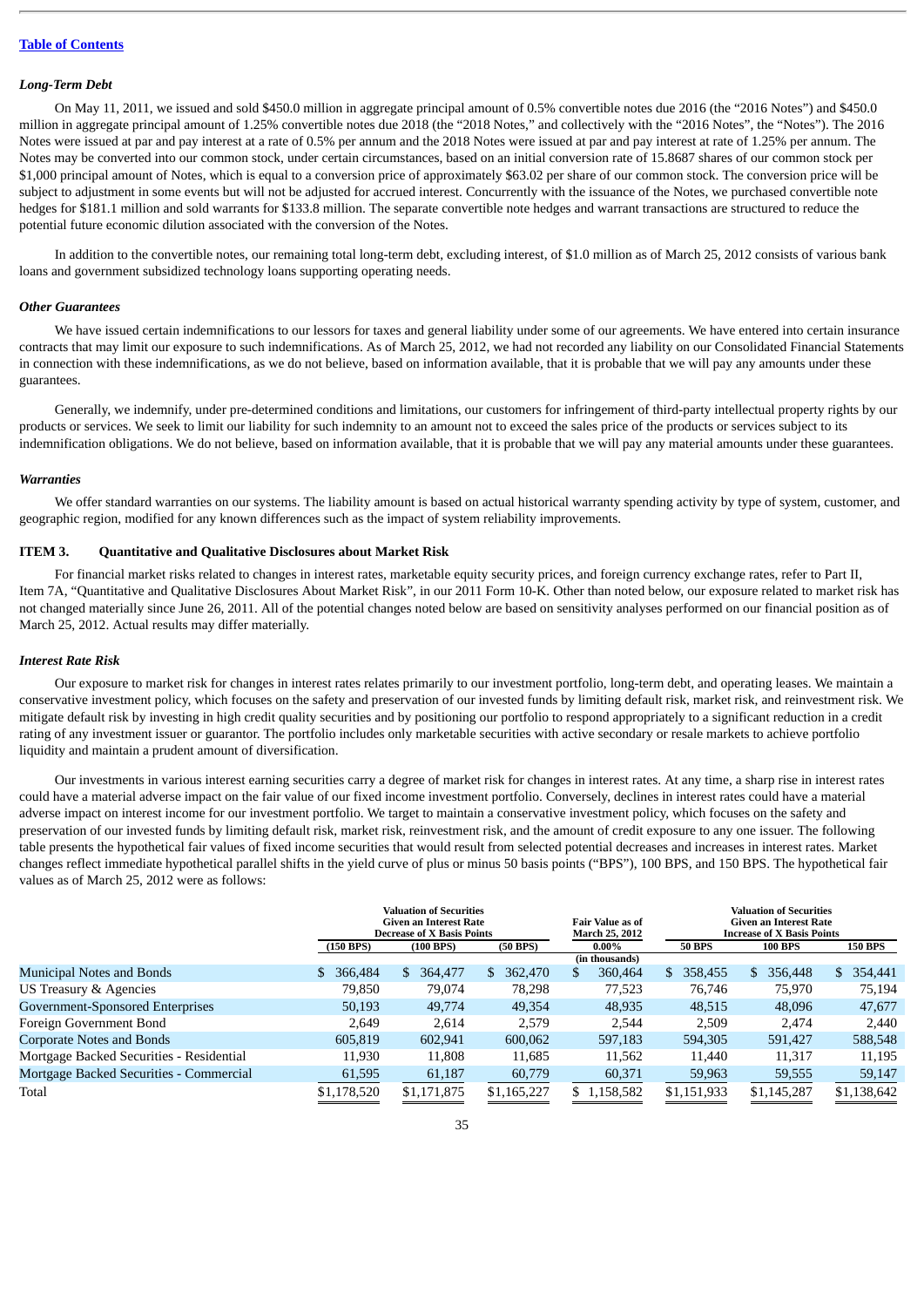#### *Foreign Currency Exchange ("FX") Risk*

We conduct business on a global basis in several major international currencies. As such, we are potentially exposed to adverse as well as beneficial movements in foreign currency exchange rates. To mitigate the impact of fluctuations in the value of forecasted Japanese yen-denominated revenue and Eurodenominated expenses, we enter into foreign currency forward contracts. These foreign currency forward contracts are designated as cash flow hedges and are carried on our balance sheet at fair value, with the effective portion of the contracts' gains or losses included in accumulated other comprehensive income (loss) and subsequently recognized in earnings in the same period the hedged revenue and/or expense is recognized. The notional amount and unrealized gain of our outstanding forward contracts that are designated as cash flow hedges, as of March 25, 2012 are shown in the table below. This table also shows the change in fair value of these cash flow hedges assuming a hypothetical foreign currency exchange rate movement of plus-or-minus 10 percent and plus-or-minus 15 percent.

|                        |            | <b>Notional</b> | <b>Unrealized FX Gain</b><br>(Loss)<br><b>March 25, 2012</b> |                  | Valuation of Fx Contracts Given an X% | Increase (+)/Decrease(-) in Each Fx<br>Rate |               |
|------------------------|------------|-----------------|--------------------------------------------------------------|------------------|---------------------------------------|---------------------------------------------|---------------|
|                        |            | <b>Amount</b>   |                                                              | (in \$ Millions) | $+$ / - (10%)                         |                                             | $+$ / - (15%) |
| <b>Cash Flow Hedge</b> |            |                 |                                                              |                  |                                       |                                             |               |
| Sell                   | <b>JPY</b> | \$47.8          | 4.3                                                          | \$               | 4.8                                   | ╜                                           | 7.2           |
| Buy                    | <b>EUR</b> | \$93.1          | (1.3)                                                        |                  | 9.3                                   |                                             | 14.0          |
|                        |            | \$140.9         | 3.0                                                          |                  | 14.1                                  | ື                                           | 21.2          |

We also enter into foreign currency forward contracts to hedge the gains and losses generated by the remeasurement of Japanese yen, Euros, Swiss franc and Taiwanese dollar-denominated monetary assets and liabilities against the U.S. dollar. The change in fair value of these balance sheet hedge contracts is recorded into earnings as a component of other income (expense), net and offsets the change in fair value of the foreign currency denominated monetary assets and liabilities also recorded in other income (expense), net, assuming the hedge contract fully covers the intercompany and trade receivable balances. The notional amount and unrealized loss of our outstanding foreign currency forward contracts that are designated as balance sheet hedges, as of March 25, 2012 are shown in the table below. This table also shows the change in fair value of these balance sheet hedges, assuming a hypothetical foreign currency exchange rate movement of plus-or-minus 10 percent and plus-or-minus 15 percent. These changes in fair values would be offset in other income (expense), net, by corresponding change in fair values of the foreign currency denominated monetary assets and liabilities, assuming the hedge contract fully covers the intercompany and trade receivable balances.

|                            |            | <b>Notional</b><br>Amount |    | <b>Unrealized FX Gain</b><br>/ (Loss) March 25,<br>2012 | (in \$ Millions) | Valuation of Fx Contracts Given an X%<br>Increase $(+)/$ Decrease $(-)$ in Each Fx<br>$+$ / - (10%) | Rate | $+$ / - (15%) |
|----------------------------|------------|---------------------------|----|---------------------------------------------------------|------------------|-----------------------------------------------------------------------------------------------------|------|---------------|
| <b>Balance Sheet Hedge</b> |            |                           |    |                                                         |                  |                                                                                                     |      |               |
| Sell                       | <b>JPY</b> | \$.<br>4.2                |    | 0.0                                                     |                  | 0.4                                                                                                 |      | 0.6           |
| Buy                        | <b>CHF</b> | \$245.9                   | S  | 3.3                                                     | S                | 24.6                                                                                                | D    | 36.9          |
| Buy                        | TWD        | \$83.6                    | \$ | (1.3)                                                   | ۵D               | 8.4                                                                                                 | \$   | 12.5          |
| <b>Buy</b>                 | <b>EUR</b> | \$40.7                    |    | 0.7                                                     |                  | 4.1                                                                                                 |      | 6.1           |
|                            |            | \$374.4                   |    | 2.7                                                     |                  | 37.5                                                                                                | ╜    | 56.1          |

We believe that maintaining sufficient liquidity reserves is important to support sustaining levels of investment in our business activities. Anticipated cash flows from operations based on our current business outlook, combined with our current levels of cash, cash equivalents, and short-term investments at March 25, 2012 are expected to be sufficient to support our anticipated levels of operations, investments, debt service requirements, and capital expenditures, through at least the next 12 months. However, uncertainty in the global economy and the semiconductor industry, as well as disruptions in credit markets have in the past, and could in the future, impact customer demand for our products, as well as our ability to manage normal commercial relationships with our customers, suppliers, and creditors.

#### <span id="page-35-0"></span>**ITEM 4. Controls and Procedures**

#### *Disclosure Controls and Procedures*

As required by Exchange Act Rule 13a-15(b), as of March 25, 2012, we carried out an evaluation, under the supervision and with the participation of our management, including our Chief Executive Officer and our Chief Financial Officer, of the effectiveness of the design and operation of our disclosure controls and procedures as defined in Rule 13a-15(e). Based upon that evaluation, our Chief Executive Officer, along with our Chief Financial Officer, concluded that our disclosure controls and procedures are effective at the reasonable assurance level.

We intend to review and evaluate the design and effectiveness of our disclosure controls and procedures on an ongoing basis and to correct any material deficiencies that we may discover. Our goal is to ensure that our senior management has timely access to material information that could affect our business.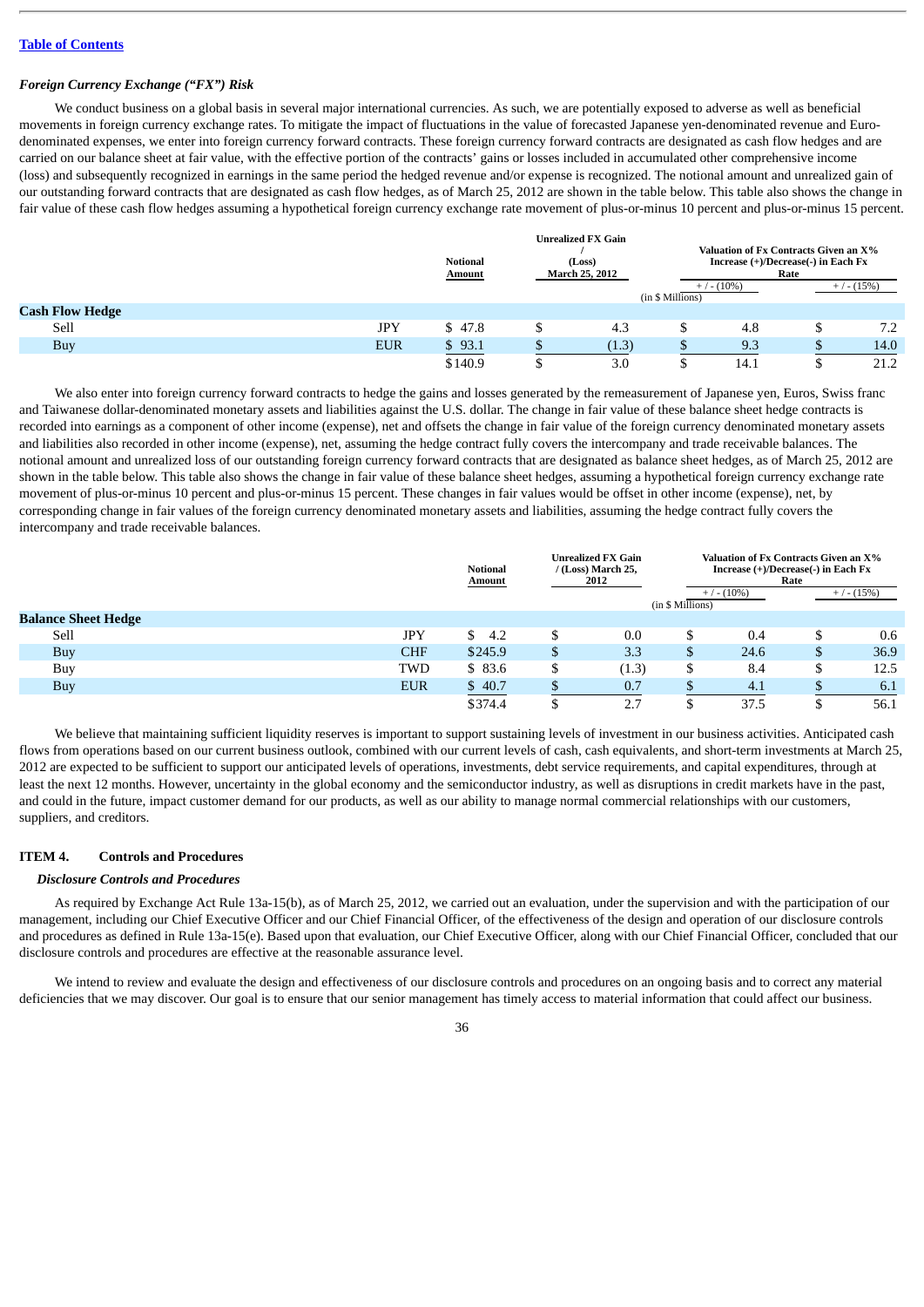## *Changes in Internal Control over Financial Reporting*

There has been no change in our internal control over financial reporting during our most recent fiscal quarter that has materially affected, or is reasonably likely to materially affect, our internal control over financial reporting.

## *Effectiveness of Controls*

While we believe the present design of our disclosure controls and procedures and internal control over financial reporting is effective, future events affecting our business may cause us to modify our disclosure controls and procedures or internal control over financial reporting. The effectiveness of controls cannot be absolute because the cost to design and implement a control to identify errors or mitigate the risk of errors occurring should not outweigh the potential loss caused by the errors that would likely be detected by the control. Moreover, we believe that a control system cannot be guaranteed to be 100% effective all of the time. Accordingly, a control system, no matter how well designed and operated, can provide only reasonable, not absolute, assurance that the control system's objectives will be met.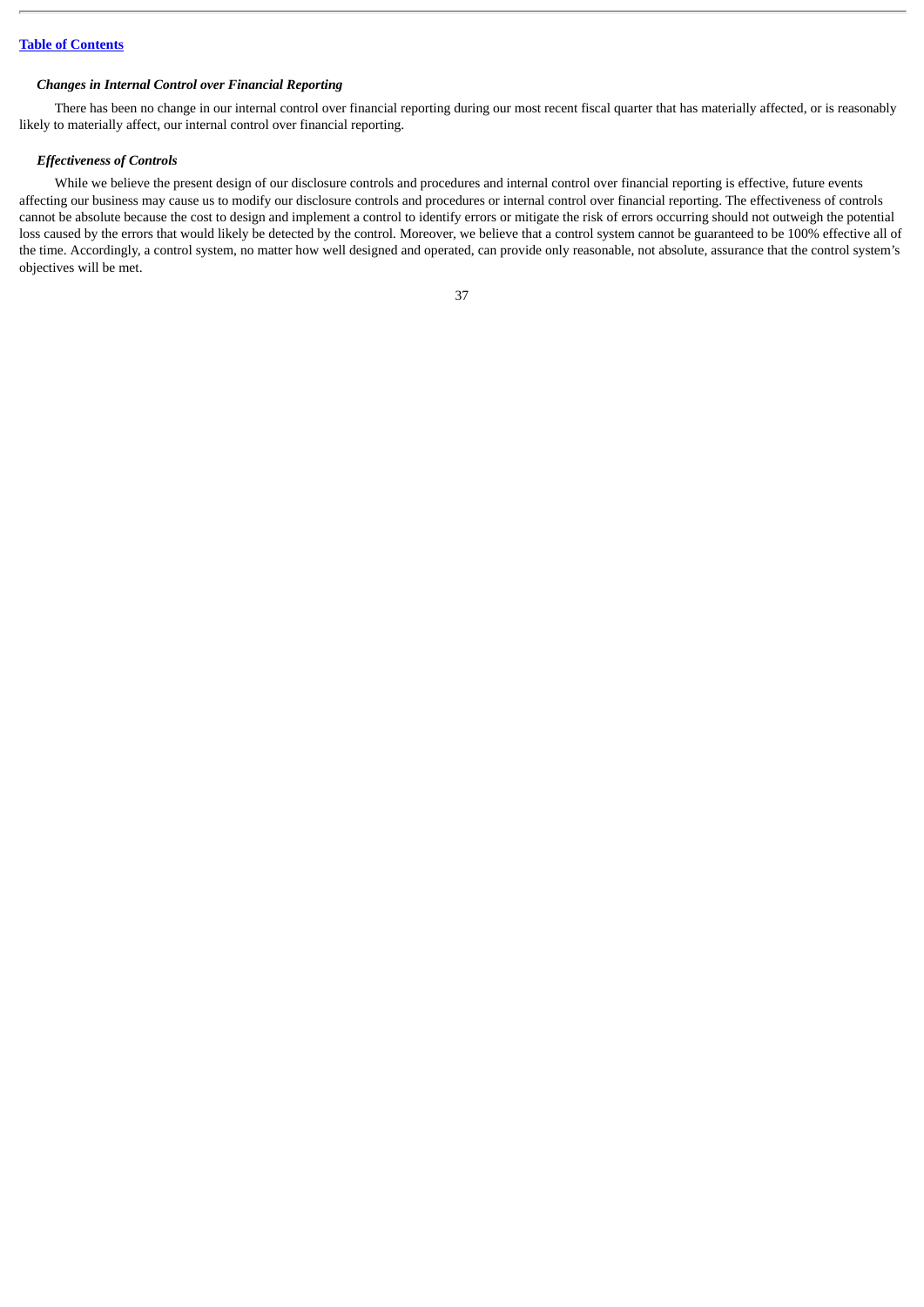#### **PART II. OTHER INFORMATION**

## <span id="page-37-1"></span><span id="page-37-0"></span>**ITEM 1. Legal Proceedings**

From time to time, we have received notices from third parties alleging infringement of such parties' patent or other intellectual property rights by our products. In such cases it is our policy to defend the claims, or if considered appropriate, negotiate licenses on commercially reasonable terms. The Company does not believe that any of these matters will have a material adverse effect on its consolidated financial condition or results of operations. However, no assurance can be given that we will be able in the future to negotiate necessary licenses on commercially reasonable terms, or at all, or that any litigation resulting from such claims would not have a material adverse effect on our consolidated financial position or operating results.

## <span id="page-37-2"></span>**ITEM 1A. Risk Factors**

In addition to the other information in this Form 10-Q, the following risk factors should be carefully considered in evaluating the Company and its business because such factors may significantly impact our business, operating results, and financial condition. As a result of these risk factors, as well as other risks discussed in our other SEC filings, our actual results could differ materially from those projected in any forward-looking statements. No priority or significance is intended, nor should be attached, to the order in which the risk factors appear.

#### *The Semiconductor Equipment Industry is Subject to Major Fluctuations and, as a Result, We Face Risks Related to Our Strategic Resource Allocation Decisions*

The business cycle in the semiconductor equipment industry has historically been characterized by frequent periods of rapid change in demand that challenge our management to adjust spending and other resources allocated to operating activities. During periods of rapid growth or decline in demand for our products and services, we face significant challenges in maintaining adequate financial and business controls, management processes, information systems, procedures for training and managing our work force, and in appropriately sizing our supply chain infrastructure, work force, and other components of our business on a timely basis. If we do not adequately meet these challenges during periods of demand decline, our gross margins and earnings may be negatively impacted. In late 2008 and throughout 2009, the semiconductor industry experienced a general decline in demand, leading to a steep decline in demand for our products and services. In response to that industry demand decline and in an effort to minimize the disruptive effects of the deteriorating economic conditions on our business operating results, we made difficult resource allocation decisions, including layoffs and restructurings.

We continuously reassess our strategic resource allocation choices in response to the changing business environment. If we do not adequately adapt to the changing business environment, we may lack the infrastructure and resources to scale up our business to meet customer expectations and compete successfully during a period of growth, or we may expand our capacity too rapidly and/or beyond what is appropriate for the actual demand environment.

Especially during transitional periods, resource allocation decisions can have a significant impact on our future performance, particularly if we have not accurately anticipated industry changes. Our success will depend, to a significant extent, on the ability of our executive officers and other members of our senior management to identify and respond to these challenges effectively.

#### *Future Declines in the Semiconductor Industry, and the Overall World Economic Conditions on Which it is Significantly Dependent, Could Have a Material Adverse Impact on Our Results of Operations and Financial Condition*

Our business depends on the capital equipment expenditures of semiconductor manufacturers, which in turn depend on the current and anticipated market demand for integrated circuits. The semiconductor industry is cyclical in nature and historically experiences periodic downturns. Global economic and business conditions, which are often unpredictable, have historically impacted customer demand for our products and normal commercial relationships with our customers, suppliers, and creditors. Additionally, in times of economic uncertainty our customers' budgets for our products, or their ability to access credit to purchase them, could be adversely affected. This would limit their ability to purchase our products and services. As a result, economic downturns can cause material adverse changes to our results of operations and financial condition including, but not limited to:

- a decline in demand for our products;
- an increase in reserves on accounts receivable due to our customers' inability to pay us;
- an increase in reserves on inventory balances due to excess or obsolete inventory as a result of our inability to sell such inventory;
- valuation allowances on deferred tax assets;
- restructuring charges;
- asset impairments including the potential impairment of goodwill and other intangible assets;
- a decline in the value of our investments;
- exposure to claims from our suppliers for payment on inventory that is ordered in anticipation of customer purchases that do not come to fruition;
- a decline in the value of certain facilities we lease to less than our residual value guarantee with the lessor; and
- challenges maintaining reliable and uninterrupted sources of supply.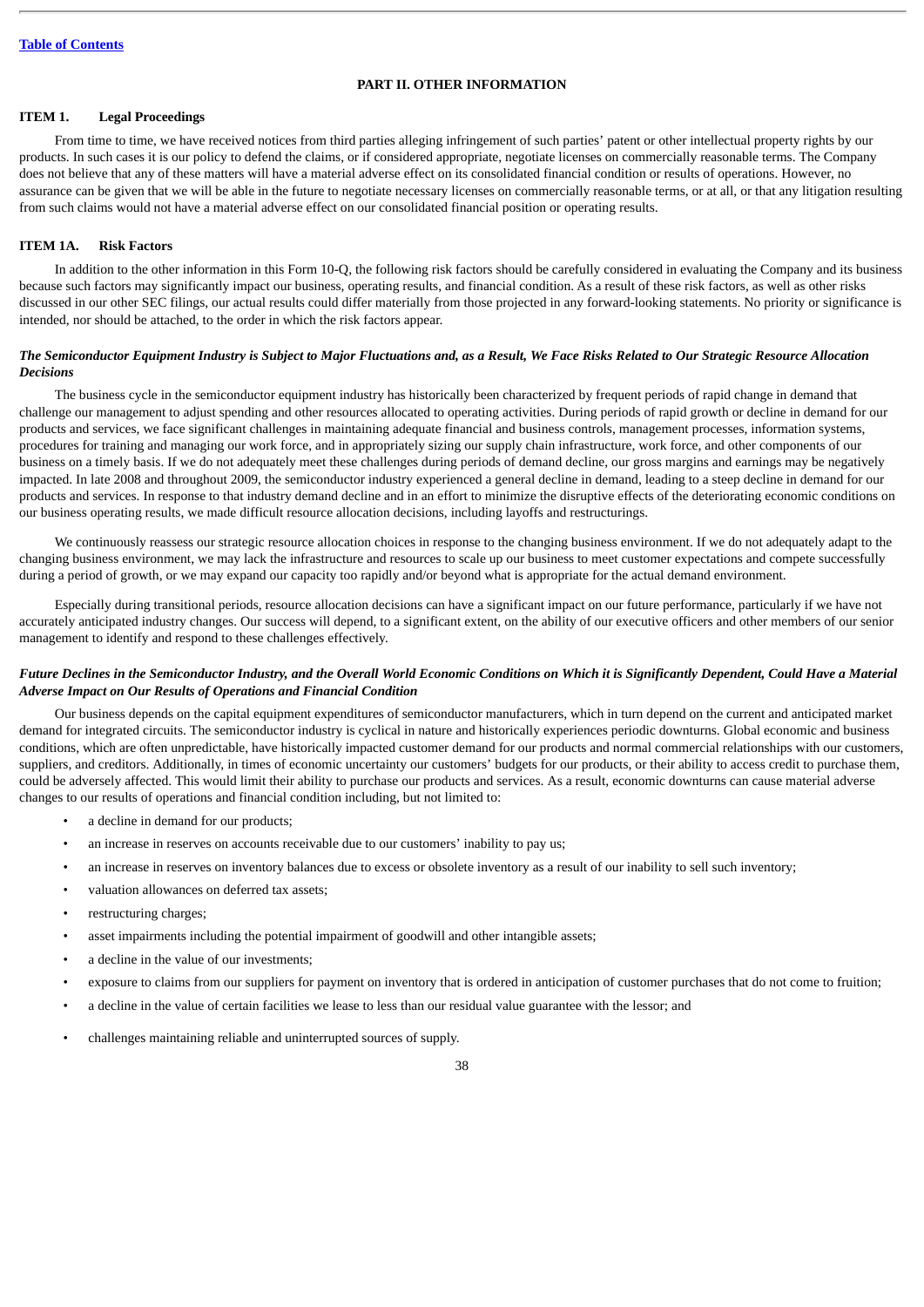Fluctuating levels of investment by semiconductor manufacturers may materially affect our aggregate shipments, revenues and operating results. Where appropriate, we will attempt to respond to these fluctuations with cost management programs aimed at aligning our expenditures with anticipated revenue streams, which sometimes result in restructuring charges. Even during periods of reduced revenues, we must continue to invest in research and development ("R&D") and maintain extensive ongoing worldwide customer service and support capabilities to remain competitive, which may temporarily harm our profitability and other financial results.

#### *Our Quarterly Revenues and Operating Results Are Unpredictable*

Our revenues and operating results may fluctuate significantly from quarter to quarter due to a number of factors, not all of which are in our control. We manage our expense levels based in part on our expectations of future revenues. Because our operating expenses are based in part on anticipated future revenues, and a certain amount of those expenses are relatively fixed, a change in the timing of recognition of revenue and/or the level of gross profit from a small number of transactions can unfavorably affect operating results in a particular quarter. Factors that may cause our financial results to fluctuate unpredictably include, but are not limited to:

- economic conditions in the electronics and semiconductor industries in general and specifically the semiconductor equipment industry;
- the size and timing of orders from customers;
- procurement shortages;
- the failure of our suppliers or outsource providers to perform their obligations in a manner consistent with our expectations;
- manufacturing difficulties;
- customer cancellations or delays in shipments, installations, and/or customer acceptances;
- the extent that customers continue to purchase and use our products and services in their business;
- changes in average selling prices, customer mix, and product mix;
- our ability in a timely manner to develop, introduce and market new, enhanced, and competitive products;
- our competitors' introduction of new products;
- legal or technical challenges to our products and technology;
- transportation, communication, demand, information technology or supply disruptions based on factors outside our control such as strikes, acts of God, wars, terrorist activities, and natural disasters;
- legal, tax, accounting, or regulatory changes (including but not limited to change in import/export regulations) or changes in the interpretation or enforcement of existing requirements;
- changes in our estimated effective tax rate;
- foreign currency exchange rate fluctuations; and
- the dilutive impact of our convertible notes and related warrants on our earnings per share.

## *Our Leverage and Debt Service Obligations and Potential Note Conversion or Related Hedging Activities May Adversely Affect Our Financial Condition, Results of Operations and Earnings Per Share*

As a result of the sale of our convertible notes ("Notes"), we have a greater amount of debt than we have maintained in the past. Our maintenance of higher levels of indebtedness could have adverse consequences including:

- impacting our ability to satisfy our obligations;
- increasing the portion of our cash flows that may have to be dedicated to interest and principal payments and may not be available for operations, working capital, capital expenditures, expansion, acquisitions or general corporate or other purposes; and
- impairing our ability to obtain additional financing in the future.

Our ability to meet our expenses and debt obligations will depend on our future performance, which will be affected by financial, business, economic, regulatory and other factors. Furthermore, our operations may not generate sufficient cash flows to enable us to meet our expenses and service our debt. As a result, we may need to enter into new financing arrangements to obtain the necessary funds. If we determine it is necessary to seek additional funding for any reason, we may not be able to obtain such funding or, if funding is available, obtain it on acceptable terms. If we fail to make a payment on our debt, we could be in default on such debt, and this default could cause us to be in default on our other outstanding indebtedness.

Conversion of our Notes may cause dilution to our shareholders and to our earnings per share. Upon conversion of any Notes, we will deliver cash in the amount of the principal amount of the Notes and, with respect to any excess conversion value greater than the principal amount

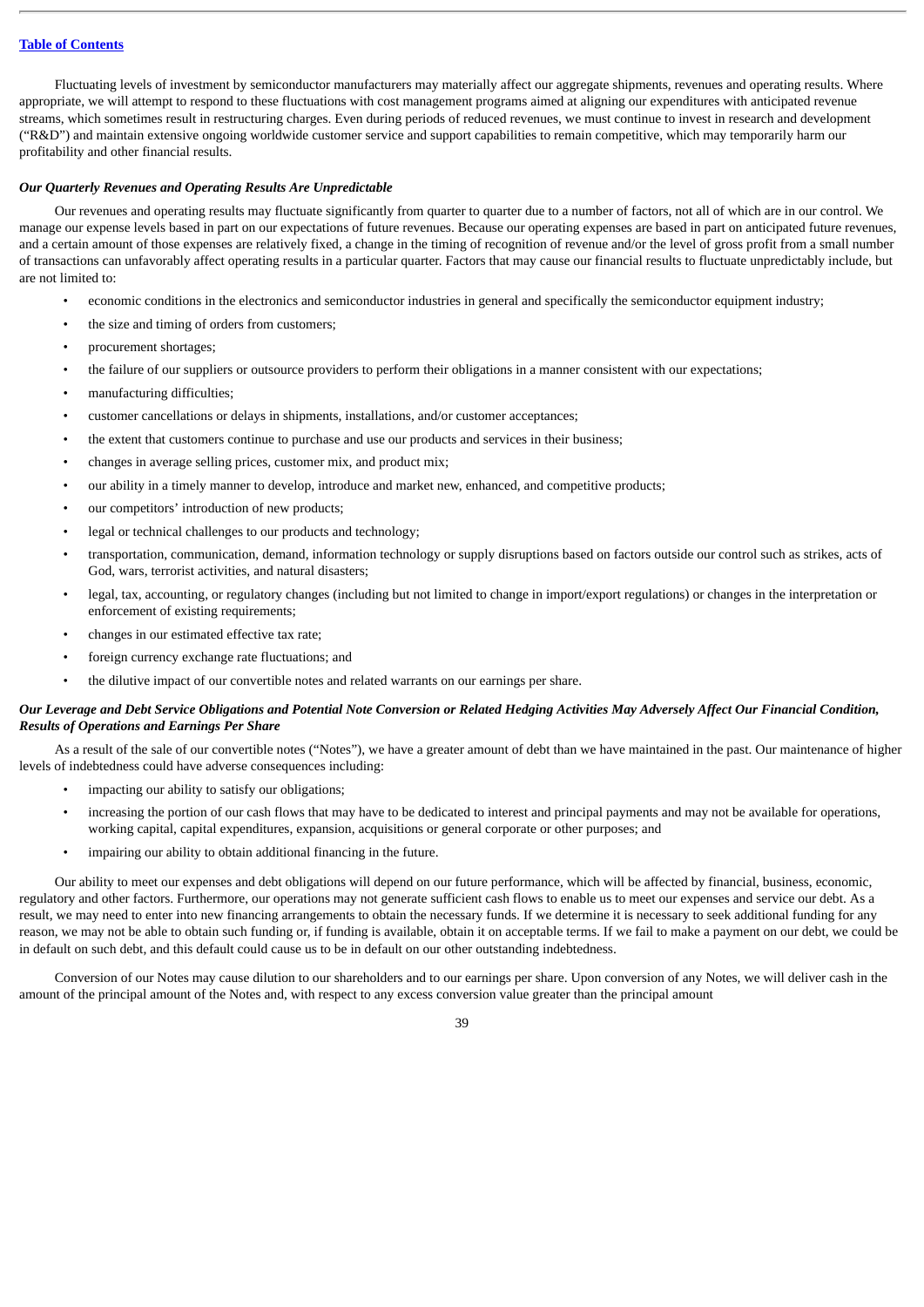of the Notes, shares of our common stock, which would result in dilution to our shareholders. This dilution may be mitigated to some extent by the hedging transactions we entered into in connection with the sale of the Notes. Prior to the maturity of the Notes, if the price of our common stock exceeds the conversion price, U.S. GAAP requires that we report an increase in diluted share count, which would result in lower reported earnings per share. The price of our common stock could also be affected by sales of our common stock by investors who view the Notes as a more attractive means of equity participation in our company and by hedging activity that may develop involving our common stock by holders of the Notes.

#### *We Derive Our Revenues Primarily from a Relatively Small Number of High-Priced Systems*

System sales constitute a significant portion of our total revenue. Our systems are priced up to approximately \$6 million per unit, and our revenues in any given quarter are dependent upon the acceptance of a limited number of systems. As a result, the inability to recognize revenue on even a few systems can cause a significantly adverse impact on our revenues for a given quarter.

#### *We Have a Limited Number of Key Customers*

Sales to a limited number of large customers constitute a significant portion of our overall revenue, shipments and profitability. As a result, the actions of even one customer may subject us to variability in those areas that are difficult to predict. In addition, large customers may be able to negotiate requirements that result in increased costs and/or lower margins for us. Similarly, significant portions of our credit risk may, at any given time, be concentrated among a limited number of customers, so that the failure of even one of these key customers to pay its obligations to us could significantly impact our financial results.

#### *Variations in the Amount of Time it Takes for Our Customers to Accept Our Systems May Cause Fluctuation in Our Operating Results*

We generally recognize revenue for new system sales on the date of customer acceptance or the date the contractual customer acceptance provisions lapse. As a result, the fiscal period in which we are able to recognize new systems revenues is typically subject to the length of time that our customers require to evaluate the performance of our equipment after shipment and installation, which may vary from customer to customer and tool to tool. Such variations could cause our quarterly operating results to fluctuate.

#### *We Depend on New Products and Processes for Our Success. Consequently, We are Subject to Risks Associated with Rapid Technological Change*

Rapid technological changes in semiconductor manufacturing processes subject us to increased pressure to develop technological advances that enable those processes. We believe that our future success depends in part upon our ability to develop and offer new products with improved capabilities and to continue to enhance our existing products. If new products have reliability, quality, or design problems, our performance may be impacted by reduced orders, higher manufacturing costs, delays in acceptance of and payment for new products, and additional service and warranty expenses. We may be unable to develop and manufacture new products successfully, or new products that we introduce may fail in the marketplace. Our failure to commercialize these new products in a timely manner could result in unanticipated costs and inventory obsolescence, which would adversely affect our financial results.

In order to develop new products and processes, we expect to continue to make significant investments in R&D and to pursue joint development relationships with customers, suppliers or other members of the industry. We must manage product transitions and joint development relationships successfully, as the introduction of new products could adversely affect our sales of existing products. Moreover, future technologies, processes or product developments may render our current product offerings obsolete, leaving us with non-competitive products, or obsolete inventory, or both.

#### *We are Subject to Risks Relating to Product Concentration and Lack of Product Revenue Diversification*

We derive a substantial percentage of our revenues from a limited number of products, and we expect our etch and clean products to continue to account for a large percentage of our revenues in the near term. Continued market acceptance of these products is, therefore, critical to our future success. Our business, operating results, financial condition, and cash flows could therefore be adversely affected by:

- a decline in demand for even a limited number of our products;
- a failure to achieve continued market acceptance of our key products;
- export restrictions or other regulatory or legislative actions that could limit our ability to sell those products to key customer or market segments;
- an improved version of products being offered by a competitor in the market in which we participate;
- increased pressure from competitors that offer broader product lines;
- technological changes that we are unable to address with our products; or
- a failure to release new or enhanced versions of our products on a timely basis.

In addition, the fact that we offer limited product lines creates the risk that our customers may view us as less important to their business than our competitors that offer additional products as well. This may impact our ability to maintain or expand our business with certain customers. Such product concentration may also subject us to additional risks associated with technology changes. Since we are a provider of etch and clean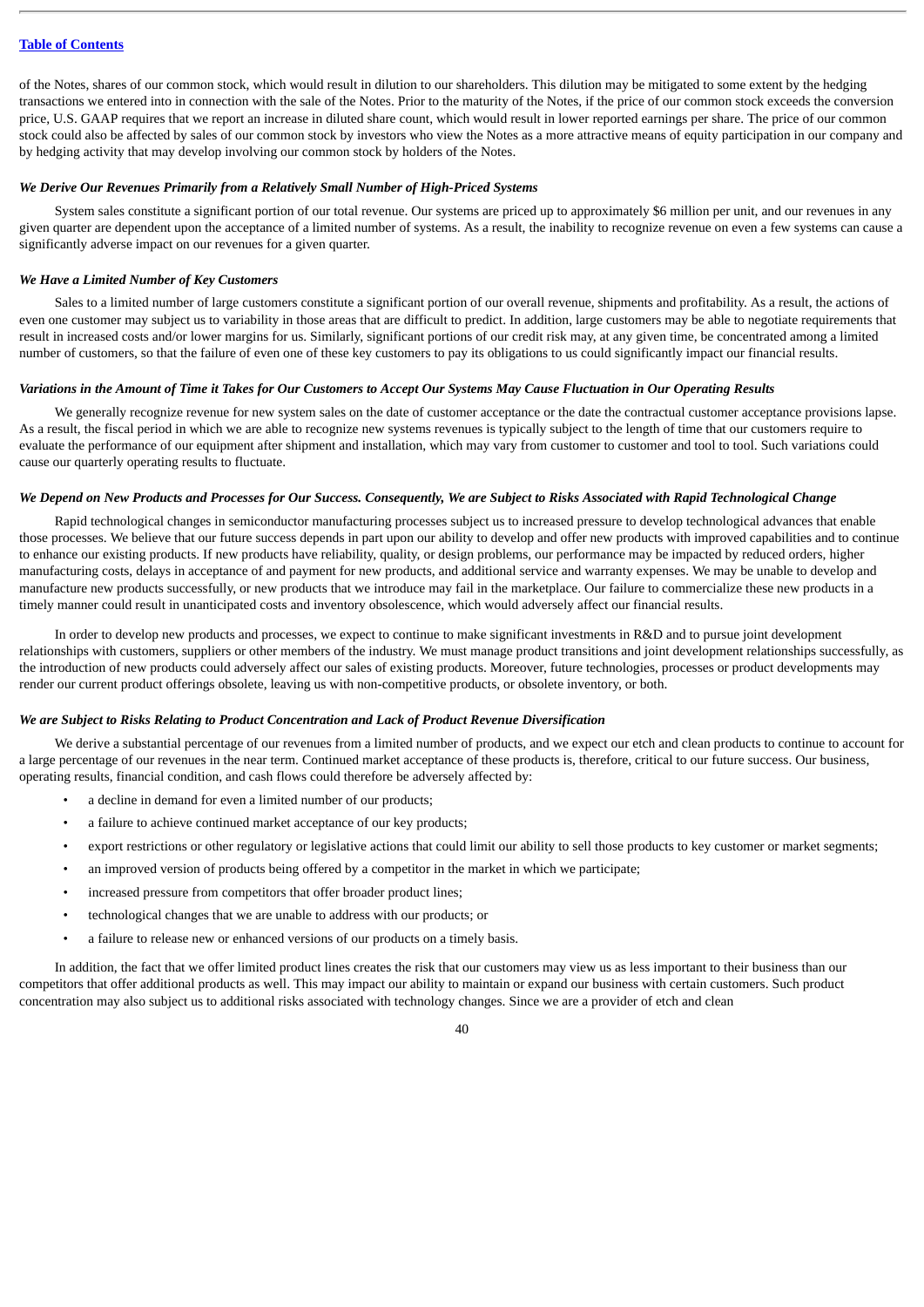equipment, our business is affected by our customers' use of etching and clean steps in their processes. Should technologies change so that the manufacture of semiconductor chips requires fewer etching or clean steps, this could have a larger impact on our business than it would on the business of our less concentrated competitors.

#### *Strategic Alliances May Have Negative Effects on Our Business*

Increasingly, semiconductor manufacturing companies are entering into strategic alliances with one another to expedite the development of processes and other manufacturing technologies. Often, one of the outcomes of such an alliance is the definition of a particular tool set for a certain function or a series of process steps that use a specific set of manufacturing equipment. While this could work to our advantage if our equipment becomes the basis for the function or process, it could work to our disadvantage if a competitor's tools or equipment become the standard equipment for such function or process. In the latter case, even if our equipment was previously used by a customer, that equipment may be displaced in current and future applications by the tools standardized by the alliance.

Similarly, our customers may team with, or follow the lead of, educational or research institutions that establish processes for accomplishing various tasks or manufacturing steps. If those institutions utilize a competitor's equipment when they establish those processes, it is likely that customers will tend to use the same equipment in setting up their own manufacturing lines. These actions could adversely impact our market share and financial results.

#### *We Depend On a Limited Number of Key Suppliers*

We obtain certain components and sub-assemblies included in our products from a single supplier or a limited group of suppliers. We have established long-term contracts with many of these suppliers. These long-term contracts can take a variety of forms. We may renew these contracts periodically. In some cases, these suppliers have sold us products for a substantial period of time, and we expect that we and they will continue to renew these contracts in the future or that we will otherwise replace them with competent alternative suppliers. However, certain of our suppliers are relatively new providers to us so that our experience with them and their performance is limited. Where practical, we intend to establish alternative sources to mitigate the risk that the failure of any single supplier will adversely affect our business. Nevertheless, a prolonged inability to obtain certain components could impair our ability to ship products and generate revenues, which could adversely affect our operating results and damage our customer relationships.

#### *Our Outsource Providers May Fail to Perform as We Expect*

Outsource providers have played and will continue to play a key role in our manufacturing operations and in many of our transactional and administrative functions, such as information technology, facilities management, and certain elements of our finance organization. Although we attempt to select reputable providers and secure their performance on terms documented in written contracts, it is possible that one or more of these providers could fail to perform as we expect and such failure could have an adverse impact on our business.

In addition, the expansive role of our outsource providers has required and may continue to require us to implement changes to our existing operations and to adopt new procedures to deal with and manage the performance of these outsource providers. Any delay or failure in the implementation of our operational changes and new procedures could adversely affect our customer and/or employee relationships, which could have a negative effect on our operating results.

#### *Once a Semiconductor Manufacturer Commits to Purchase a Competitor's Semiconductor Manufacturing Equipment, the Manufacturer Typically Continues to Purchase that Competitor's Equipment, Making it More Difficult for Us to Sell Our Equipment to that Customer*

Semiconductor manufacturers must make a substantial investment to qualify and integrate wafer processing equipment into a semiconductor production line. We believe that once a semiconductor manufacturer selects a particular supplier's processing equipment, the manufacturer generally relies upon that equipment for that specific production line application for an extended period of time. Accordingly, we expect it to be more difficult to sell our products to a given customer if that customer initially selects a competitor's equipment for the same product line application.

#### *We Face a Challenging and Complex Competitive Environment*

We face significant competition from multiple competitors. Other companies continue to develop systems and products that are competitive to ours and may introduce new products, which may affect our ability to sell our existing products. We face a greater risk if our competitors enter into strategic relationships with leading semiconductor manufacturers covering products similar to those we sell or may develop, as this could adversely affect our ability to sell products to those manufacturers.

We believe that to remain competitive we must devote significant financial resources to offer a broad range of products, to maintain customer service and support centers worldwide, and to invest in product and process R&D. Certain of our competitors, especially those that are created and financially backed by foreign governments, have substantially greater financial resources and more extensive engineering, manufacturing, marketing, and customer service and support resources than we do and therefore have the potential to increasingly dominate the semiconductor equipment industry. These competitors may deeply discount or give away products similar to those that we sell, challenging or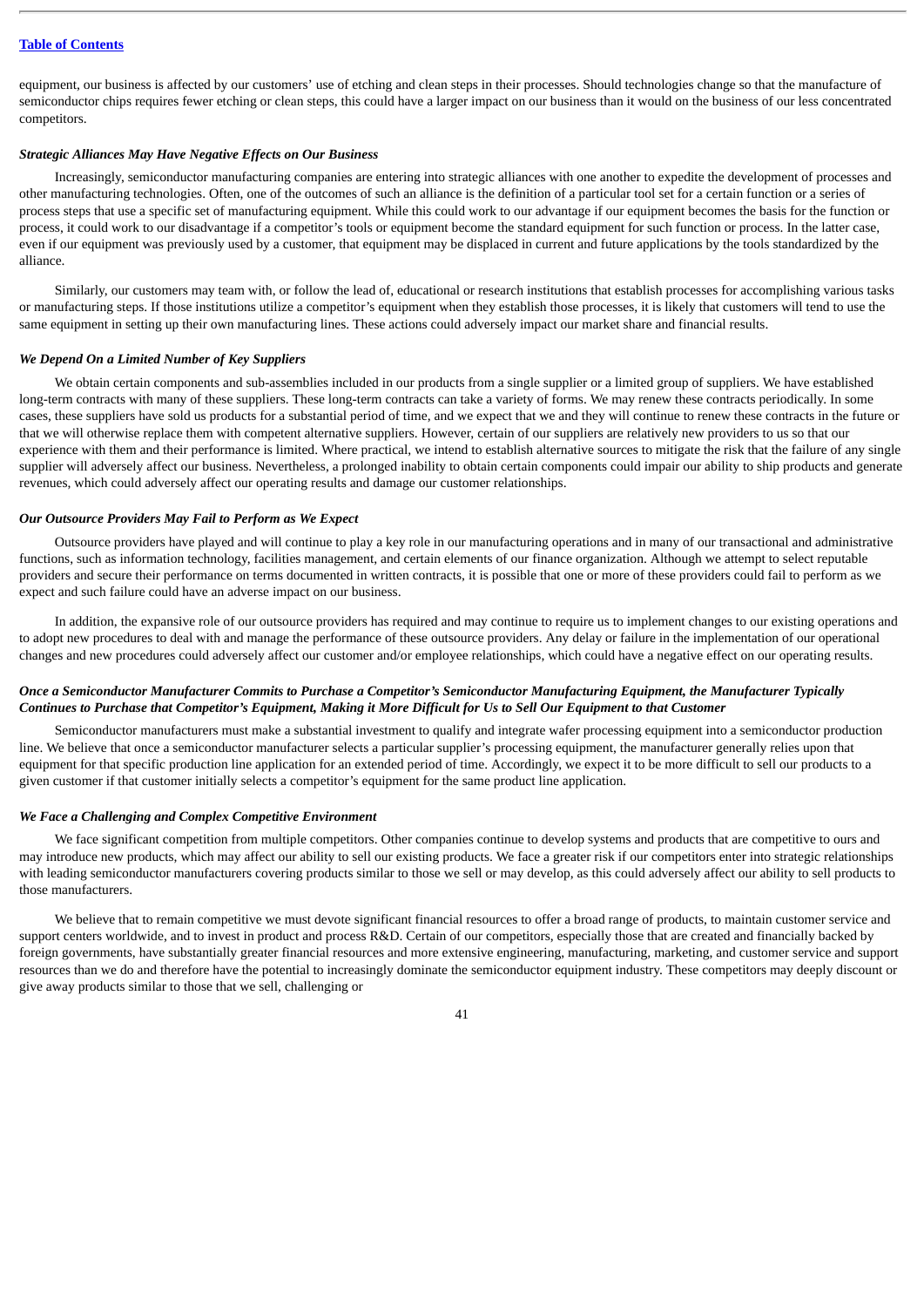even exceeding our ability to make similar accommodations and threatening our ability to sell those products. We also face competition from our own customers, who in some instances have established affiliated entities that manufacture equipment similar to ours. For these reasons, we may fail to continue to compete successfully worldwide.

In addition, our competitors may be able to develop products comparable or superior to those we offer or may adapt more quickly to new technologies or evolving customer requirements. In particular, while we continue to develop product enhancements that we believe will address future customer requirements, we may fail in a timely manner to complete the development or introduction of these additional product enhancements successfully, or these product enhancements may not achieve market acceptance or be competitive. Accordingly, competition may intensify, and we may be unable to continue to compete successfully in our markets, which could have a material adverse effect on our revenues, operating results, financial condition, and/or cash flows.

#### *Our Future Success Depends Heavily on International Sales and the Management of Global Operations*

Non-U.S. sales accounted for approximately 81% of total revenue during the nine months ended March 25, 2012, 88% of total revenue in fiscal year 2011, 91% of total revenue in fiscal year 2010, and 85% of total revenue in fiscal year 2009. We expect that international sales will continue to account for a substantial portion of our total revenue in future years.

We are subject to various challenges related to international sales and the management of global operations including, but not limited to:

- trade balance issues:
- global economic and political conditions, including the ongoing macroeconomic challenges associated with sovereign debt levels in certain Eurozone countries and the financial contagion to global markets;
- changes in currency controls;
- differences in the enforcement of intellectual property and contract rights in varying jurisdictions;
- our ability to respond to customer and foreign government demands for locally sourced systems, spare parts and services and develop the necessary relationships with local suppliers;
- compliance with U.S. and international laws and regulations affecting foreign operations, including U.S. export restrictions;
- fluctuations in interest and foreign currency exchange rates;
- the need for technical support resources in different locations; and
- our ability to secure and retain qualified people in all necessary locations for the successful operation of our business.

Certain international sales depend on our ability to obtain export licenses from the U.S. government. Our failure or inability to obtain such licenses would substantially limit our markets and severely restrict our revenues. Many of the challenges noted above are applicable in China, which is a fast developing market for the semiconductor equipment industry and therefore an area of potential significant growth for our business. As the business volume between China and the rest of the world grows, there is inherent risk, based on the complex relationships among China, Taiwan, Japan, South Korea, and the United States, that political and diplomatic influences might lead to trade disruptions. This would adversely affect our business with China, Taiwan, Japan, and/or South Korea and perhaps the entire Asia Pacific region. A significant trade disruption in these areas could have a materially adverse impact on our future revenue and profits.

We are potentially exposed to adverse as well as beneficial movements in foreign currency exchange rates. The majority of our sales and expenses are denominated in U.S. dollars. However, we are exposed to foreign currency exchange rate fluctuations related to certain of our revenues denominated in Japanese yen and Euros, as well as certain of our spares and service contracts, Euro denominated expenses, and expenses related to our non-U.S. sales and support offices that are denominated in the related countries' local currency.

We currently enter into foreign currency forward contracts to minimize the short-term impact of the foreign currency exchange rate fluctuations on Japanese yen-denominated ("JPY") revenue and monetary assets and liabilities, Euro-denominated ("EUR") expenses and monetary assets and liabilities, as well as monetary assets and liabilities denominated in Swiss francs ("CHF") and Taiwanese dollars ("TWD"). We believe these are our primary exposures to currency rate fluctuation. We expect to continue to enter into hedging transactions, for the purposes outlined, for the foreseeable future. However, these hedging transactions may not achieve their desired effect because differences between the actual timing of the underlying exposures and our forecasts of those exposures may leave us either over- or under-hedged on any given transaction. Moreover, by hedging these foreign currency denominated revenues, expenses, monetary assets and liabilities with foreign currency forward contracts, we may miss favorable currency trends that would have been advantageous to us but for the hedges. Additionally, we are exposed to short-term foreign currency exchange rate fluctuations on non-U.S. dollar-denominated ("USD") assets and liabilities (other than those currency exposures previously discussed) and currently we do not enter into foreign currency forward contracts to hedge these other foreign currency exposures. Therefore, we are subject to both favorable and unfavorable foreign currency exchange rate fluctuations to the extent that we transact business (including intercompany transactions) in other currencies.

#### *Our Ability To Attract, Retain and Motivate Key Employees Is Critical To Our Success.*

Our ability to compete successfully depends in large part on our ability to attract, retain and motivate key employees. This is an ongoing challenge due to intense competition for top talent, as well as fluctuations in industry economic conditions that may require cycles of hiring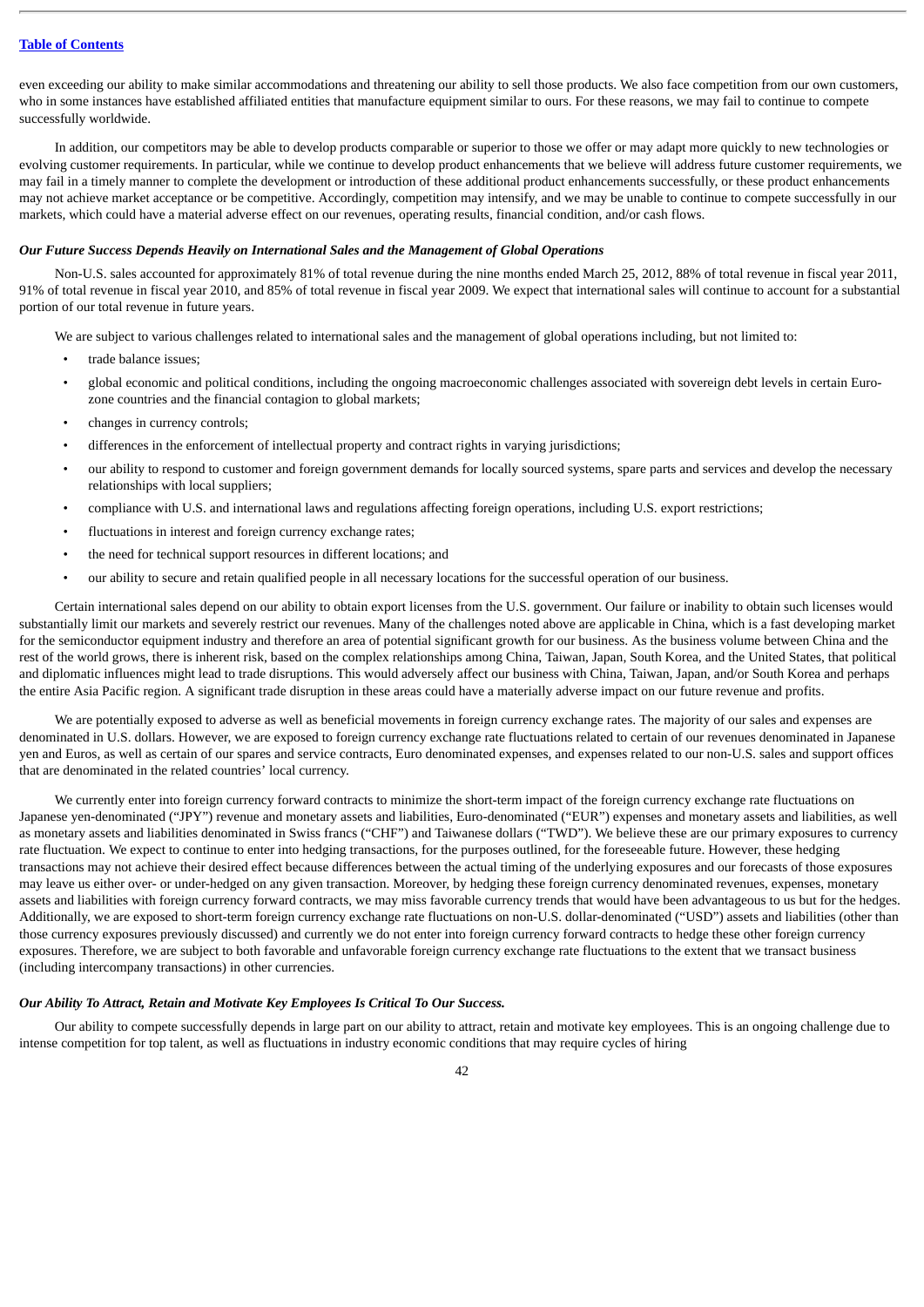activity and workforce reductions. Our success in hiring depends on a variety of factors, including the attractiveness of our compensation and benefit programs and our ability to offer a challenging and rewarding work environment. We periodically evaluate our overall compensation programs and make adjustments, as appropriate, to maintain or enhance their competitiveness. If we are not able to successfully attract, retain and motivate key employees, we may be unable to capitalize on market opportunities and our operating results may be materially and adversely affected.

#### *We Rely Upon Certain Critical Information Systems for the Operation of Our Business*

We maintain and rely upon certain critical information systems for the effective operation of our business. These information systems include telecommunications, the internet, our corporate intranet, various computer hardware and software applications, network communications, and e-mail. These information systems may be owned and maintained by us, our outsource providers or third parties such as vendors and contractors. These information systems are subject to attacks, failures, and access denials from a number of potential sources including viruses, destructive or inadequate code, power failures, and physical damage to computers, hard drives, communication lines, and networking equipment. Confidential information stored on these information systems could be compromised. To the extent that these information systems are under our control, we have implemented security procedures, such as virus protection software and emergency recovery processes, to mitigate the outlined risks. However, security procedures for information systems cannot be guaranteed to be failsafe and our inability to use or access these information systems at critical points in time, or unauthorized releases of confidential information, could unfavorably impact the timely and efficient operation of our business.

#### *Our Financial Results May be Adversely Impacted by Higher than Expected Tax Rates or Exposure to Additional Tax Liabilities*

As a global company, our effective tax rate is highly dependent upon the geographic composition of worldwide earnings and tax regulations governing each region. We are subject to income taxes in the United States and various foreign jurisdictions, and significant judgment is required to determine worldwide tax liabilities. Our effective tax rate could be adversely affected by changes in the split of earnings between countries with differing statutory tax rates, in the valuation of deferred tax assets, in tax laws, by material audit assessments, or changes in or expirations of agreements with tax authorities. These factors could affect our profitability. In particular, the carrying value of deferred tax assets, which are predominantly in the United States, is dependent on our ability to generate future taxable income in the United States. In addition, the amount of income taxes we pay is subject to ongoing audits in various jurisdictions, and a material assessment by a governing tax authority could affect our profitability.

#### *A Failure to Comply with Environmental Regulations May Adversely Affect Our Operating Results*

We are subject to a variety of governmental regulations related to the handling, discharge, and disposal of toxic, volatile or otherwise hazardous chemicals. We believe that we are generally in compliance with these regulations and that we have obtained (or will obtain or are otherwise addressing the need for) all environmental permits necessary to conduct our business. These permits generally relate to the handling and disposal of hazardous wastes. Nevertheless, the failure to comply with present or future regulations could result in fines being imposed on us, require us to suspend production, or cease operations or cause our customers to not accept our products. These regulations could require us to alter our current operations, to acquire significant additional equipment or to incur substantial other expenses to comply with environmental regulations. Any failure to comply with regulations governing the use, handling, sale, transport or disposal of hazardous substances could subject us to future liabilities.

## *If We Choose to Acquire or Dispose of Product Lines and Technologies, We May Encounter Unforeseen Costs and Difficulties That Could Impair Our Financial Performance*

An important element of our management strategy is to review acquisition prospects that would complement our existing products, augment our market coverage and distribution ability, or enhance our technological capabilities. As a result, we may make acquisitions of complementary companies, products or technologies, or we may reduce or dispose of certain product lines or technologies that no longer fit our long-term strategies. Managing an acquired business, disposing of product technologies or reducing personnel entail numerous operational and financial risks, including difficulties in assimilating acquired operations and new personnel or separating existing business or product groups, diversion of management's attention away from other business concerns, amortization of acquired intangible assets and potential loss of key employees or customers of acquired or disposed operations. There can be no assurance that we will be able to achieve and manage successfully any such integration of potential acquisitions, disposition of product lines or technologies, or reduction in personnel or that our management, personnel, or systems will be adequate to support continued operations. Any such inabilities or inadequacies could have a material adverse effect on our business, operating results, financial condition, and cash flows.

In addition, any acquisition could result in changes such as potentially dilutive issuances of equity securities, the incurrence of debt and contingent liabilities, the amortization of related intangible assets, and goodwill impairment charges, any of which could materially adversely affect our business, financial condition, and results of operations and/or the price of our Common Stock.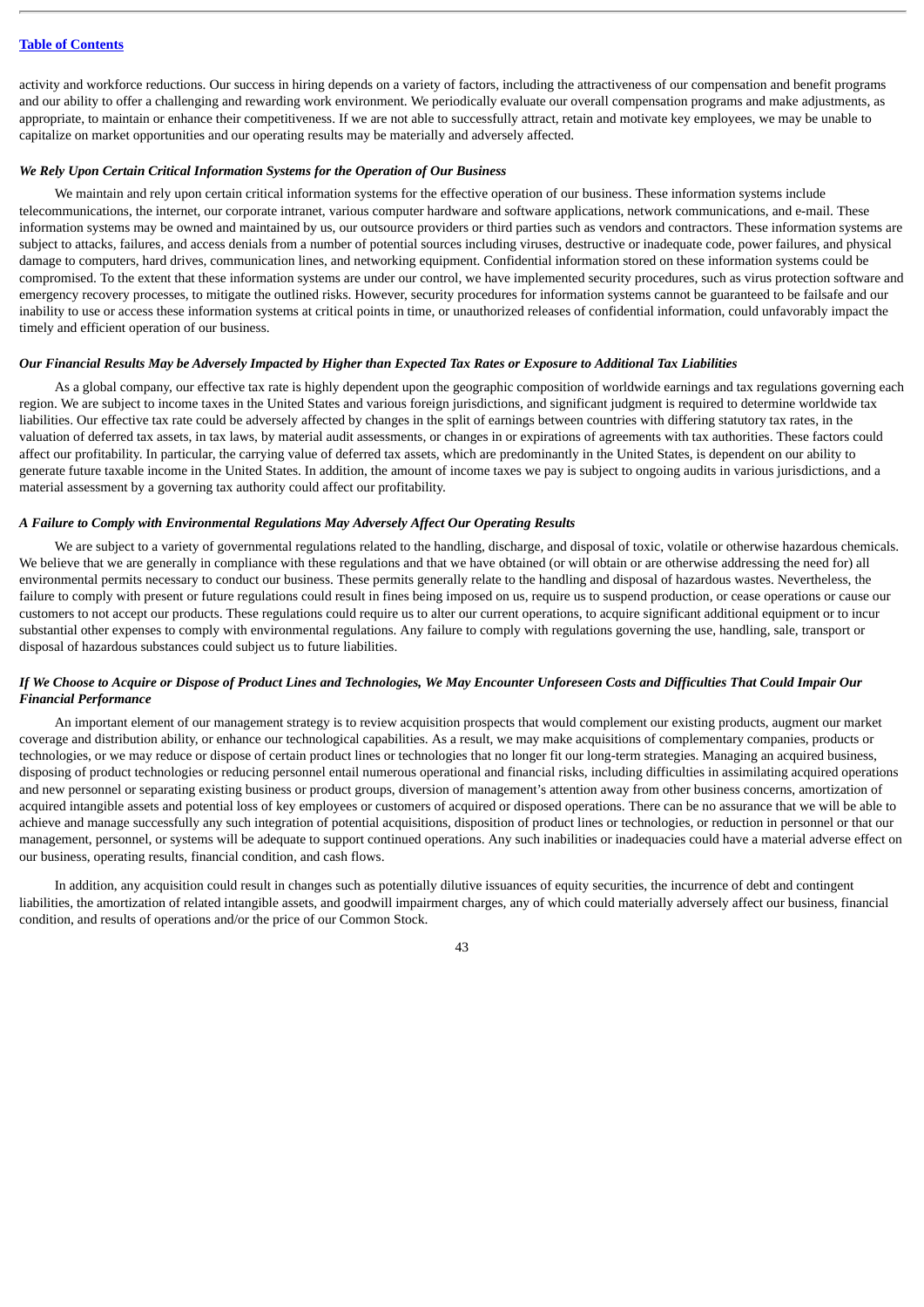## *The Market for Our Common Stock is Volatile, Which May Affect Our Ability to Raise Capital, Make Acquisitions, or Subject Our Business to Additional Costs*

The market price for our Common Stock is volatile and has fluctuated significantly over the past years. The trading price of our Common Stock could continue to be highly volatile and fluctuate widely in response to a variety of factors, many of which are not within our control or influence. These factors include but are not limited to the following:

- general market, semiconductor, or semiconductor equipment industry conditions;
- economic or political events and trends occurring globally or in any of our key sales regions;
- variations in our quarterly operating results and financial condition, including our liquidity;
- variations in our revenues, earnings or other business and financial metrics from forecasts by us or securities analysts, or from those experienced by other companies in our industry;
- announcements of restructurings, reductions in force, departure of key employees, and/or consolidations of operations;
- government regulations;
- developments in, or claims relating to, patent or other proprietary rights;
- technological innovations and the introduction of new products by us or our competitors;
- commercial success or failure of our new and existing products;
- disruptions of relationships with key customers or suppliers; or
- dilutive impacts of our Notes and related warrants.

In addition, the stock market experiences significant price and volume fluctuations. Historically, we have witnessed significant volatility in the price of our Common Stock due in part to the actual or anticipated movement in interest rates and the price of and markets for semiconductors. These broad market and industry factors have and may again adversely affect the price of our Common Stock, regardless of our actual operating performance. In the past, following volatile periods in the price of their stock, many companies became the object of securities class action litigation. If we are sued in a securities class action, we could incur substantial costs, and it could divert management's attention and resources and have an unfavorable impact on our financial performance and the price for our Common Stock.

### *Intellectual Property, Indemnity and Other Claims Against Us Can be Costly and We Could Lose Significant Rights That are Necessary to Our Continued Business and Profitability*

Third parties may assert infringement, unfair competition, product liability, breach of contract, or other claims against us. From time to time, other parties send us notices alleging that our products infringe their patent or other intellectual property rights. In addition, law enforcement authorities may seek criminal charges relating to intellectual property or other issues. We also face risks of claims arising from commercial and other relationships. In addition, our Bylaws and indemnity obligations provide that we will indemnify officers and directors against losses that they may incur in legal proceedings resulting from their service to Lam Research. In such cases, it is our policy either to defend the claims or to negotiate licenses or other settlements on commercially reasonable terms. However, we may be unable in the future to negotiate necessary licenses or reach agreement on other settlements on commercially reasonable terms, or at all, and any litigation resulting from these claims by other parties may materially adversely affect our business and financial results, and we may be subject to substantial damage awards and penalties. Moreover, although we have insurance to protect us from certain claims and cover certain losses to our property, such insurance may not cover us for the full amount of any losses, or at all, and may be subject to substantial exclusions and deductibles.

#### *We May Fail to Protect Our Critical Proprietary Technology Rights, Which Could Affect Our Business*

Our success depends in part on our proprietary technology and our ability to protect key components of that technology through patents, copyrights and trade secret protection. Protecting our key proprietary technology helps us to achieve our goals of developing technological expertise and new products and systems that give us a competitive advantage; increasing market penetration and growth of our installed base; and providing comprehensive support and service to our customers. As part of our strategy to protect our technology we currently hold a number of United States and foreign patents and pending patent applications. However, other parties may challenge or attempt to invalidate or circumvent any patents the United States or foreign governments issue to us or these governments may fail to issue patents for pending applications. Additionally, even when patents are issued, the legal systems in certain of the countries in which we do business do not enforce patents and other intellectual property rights as rigorously as the United States. The rights granted or anticipated under any of our patents or pending patent applications may be narrower than we expect or, in fact, provide no competitive advantages. Any of these circumstances could have a material adverse impact on our business.

#### *Risks Related to the Acquisition of Novellus Systems, Inc.*

Our proposed acquisition of Novellus Systems, Inc. ("Novellus") is subject to a number of risks, including those described in the section entitled "Risk Factors Relating to the Merger" in our Form S-4 filed with the SEC on January 31, 2012 (the "S-4"). Further, if the acquisition is completed, in addition to the risks described below, we may be subject to the risks and uncertainties associated with Novellus' business, including those described in the section entitled "Risk Factors Relating to the Combined Company" in the S-4.

#### *If We are Unable to Complete Our Contemplated Acquisition of Novellus, Our Expected Financial Results Could Be Adversely Affected*

On December 14, 2011, we entered into an Agreement and Plan of Merger (the "merger agreement") with Novellus to acquire all of Novellus' issued and outstanding stock through a merger of Novellus with our subsidiary, BLMS Inc. (the "merger"). Consummation of the merger is subject to customary conditions to closing, including the receipt of required regulatory approvals, the approval of the issuance of our common stock to Novellus' shareholders in the merger by our stockholders, and the approval of the merger by Novellus' shareholders. If any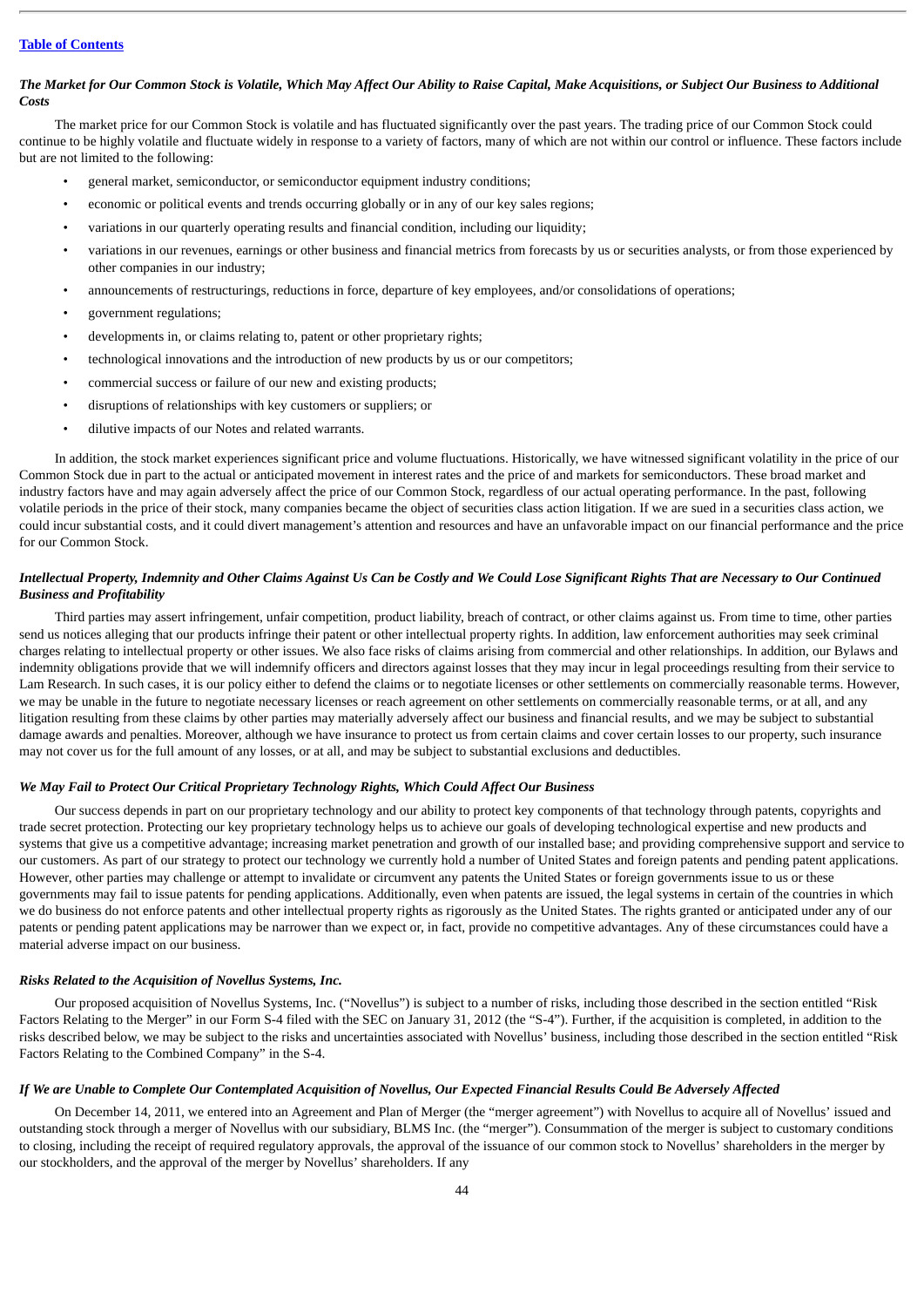condition to the merger is not satisfied or waived, the merger will not be completed. We and Novellus also may terminate the merger agreement under certain circumstances. Any or all of the preceding could jeopardize our ability to consummate the merger on the already negotiated terms. To the extent the merger is not completed for any reason, we would have devoted substantial resources and management attention to the transaction without realizing the accompanying benefits expected by our management, and our financial condition and results of operations and the market value of our stock may be adversely affected.

## *Even if the Novellus Merger is Consummated, We May Experience Difficulties Integrating Novellus' Businesses, Which Could Cause Us to Fail to Realize the Anticipated Benefits of the Merger*

If the merger is consummated, achieving the anticipated benefits of the merger will depend in part upon whether we and Novellus integrate our businesses in an effective and efficient manner. We may not be able to accomplish this integration process smoothly or successfully. The integration of certain operations following the merger will take time and will require the dedication of significant management resources, which may temporarily distract our management's attention from the routine business of the combined company. Any delay or inability of our management to successfully integrate the operations of the two companies could compromise the combined entity's potential to achieve the anticipated long-term strategic benefits of the merger and could have a material adverse effect on the business, financial condition and results of operations of the combined company and the market value of our stock after the merger.

## <span id="page-44-0"></span>**ITEM 2. Unregistered Sales of Equity Securities and Use of Proceeds**

#### *Repurchases of Company Shares*

On September 10, 2010, the Board of Directors authorized the repurchase of up to \$250 million of Company common stock and on September 1, 2011 the Board of Directors authorized the repurchase of up to an additional \$500 million of Company common stock. On December 14, 2011, the Board of Directors authorized the repurchase of up to \$1.6 billion of Company common stock in conjunction with the planned merger with Novellus, which replaces the previous repurchase authorizations under the program. These repurchases can be conducted on the open market or as private purchases and may include the use of derivative contracts with large financial institutions, in all cases subject to compliance with applicable law. Repurchases will be funded using the Company's available cash. This repurchase program has no termination date and may be suspended or discontinued at any time.

As part of its share repurchase program, the Company may from time-to-time enter into structured share repurchase arrangements with financial institutions using general corporate funds. Historically, these arrangements have required the Company to make an up-front cash payment in exchange for the right to receive shares of its common stock or cash at the expiration of the agreement, dependent upon the closing price of the Corporation's common stock at the settlement date. During the quarter ended March 25, 2012 one of these arrangements settled, resulting in the receipt of \$79.2 million. As of March 25, 2012 there are no outstanding prepayments under such arrangement. Under these arrangements, any prepayments or cash payments at settlement are recorded as a component of additional paid in capital in the Company's Consolidated Balance Sheet.

Share repurchases, including those under the repurchase program, were as follows:

| <b>Total Number</b><br>of Shares<br>Repurchased<br>(1) |             | <b>Total Number of</b><br><b>Shares Purchased</b><br>as Part of Publicly<br><b>Announced Plan</b><br>or Program | Amount<br><b>Available</b><br>Under<br>Repurchase<br>Program |
|--------------------------------------------------------|-------------|-----------------------------------------------------------------------------------------------------------------|--------------------------------------------------------------|
|                                                        |             |                                                                                                                 | 249,244                                                      |
|                                                        |             |                                                                                                                 | 749,244                                                      |
| 2.063                                                  | \$<br>37.83 | 1.977                                                                                                           | 674.957                                                      |
| 2,955                                                  | \$<br>38.79 | 2.860                                                                                                           | 564,320                                                      |
|                                                        |             |                                                                                                                 | \$1,600,000                                                  |
| 34                                                     | \$<br>37.45 |                                                                                                                 | \$1,600,000                                                  |
| 292                                                    | \$<br>42.75 | 180                                                                                                             | \$1,592,397                                                  |
| 126                                                    | \$<br>40.97 | 120                                                                                                             | \$1,587,487                                                  |
| 5,470                                                  | \$<br>39.32 | 5,137                                                                                                           |                                                              |
|                                                        |             | <b>Average Price</b><br>Paid Per<br><b>Share</b>                                                                | (in thousands, except per share data)                        |

(1) In addition to shares repurchased under Board authorized repurchase program (as described above), included in this column are 152,000 shares acquired at a total cost of \$6.4 million which the Company withheld through net share settlements to cover minimum tax withholding obligations upon the vesting of restricted stock unit awards granted under the Company's equity compensation plans. The shares retained by the Company through these net share settlements are not a part of the Board-authorized repurchase program but instead are authorized under the Company's equity compensation plans.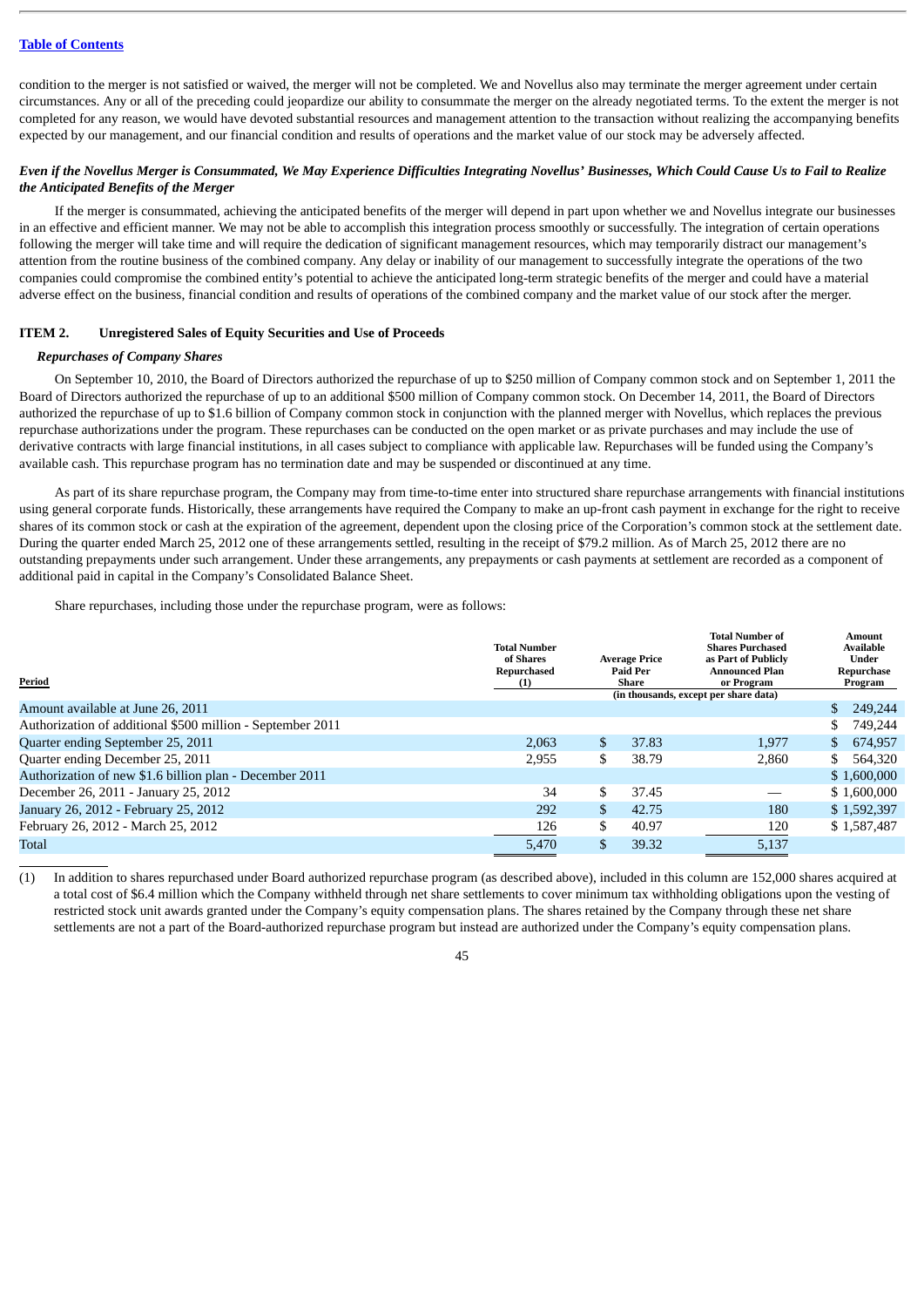## <span id="page-45-0"></span>**ITEM 3. Defaults Upon Senior Securities**

None.

## <span id="page-45-1"></span>**ITEM 4. Mine Safety Disclosures**

Not applicable.

### <span id="page-45-2"></span>**ITEM 5. Other Information**

None.

## <span id="page-45-3"></span>**ITEM 6. Exhibits**

See the Exhibit Index following the signature page to this Quarterly Report on Form 10-Q for a list of exhibits filed or furnished with this report, which Exhibit Index is incorporated herein by reference.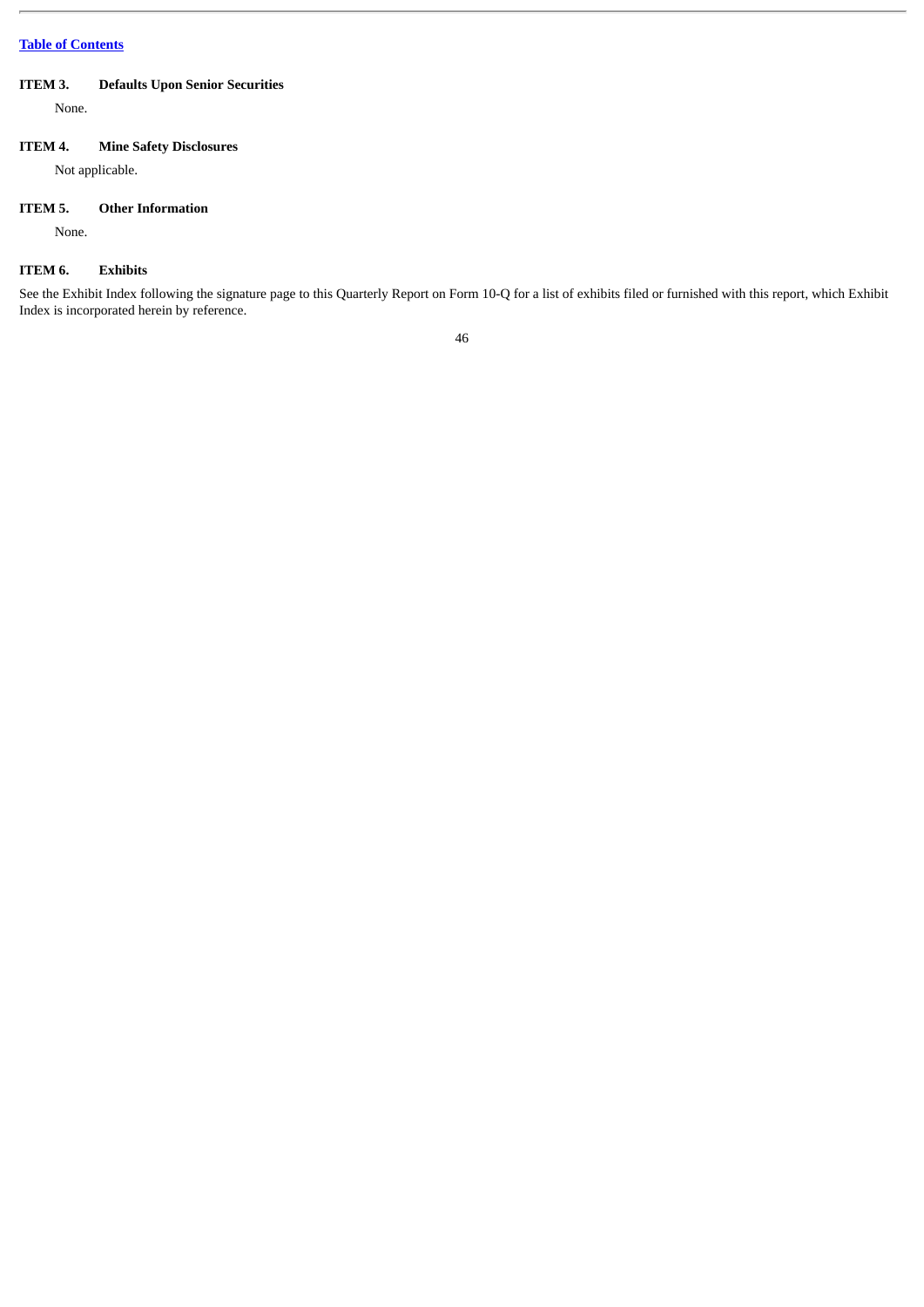## **LAM RESEARCH CORPORATION SIGNATURES**

<span id="page-46-0"></span>Pursuant to the requirements of the Securities Exchange Act of 1934, the Registrant has duly caused this Report to be signed on its behalf by the undersigned thereunto duly authorized.

Date: May 3, 2012

LAM RESEARCH CORPORATION (Registrant)

/S/ ERNEST E. MADDOCK

**Ernest E. Maddock Senior Vice President, Chief Financial Officer (Principal Financial Officer and Principal Accounting Officer)**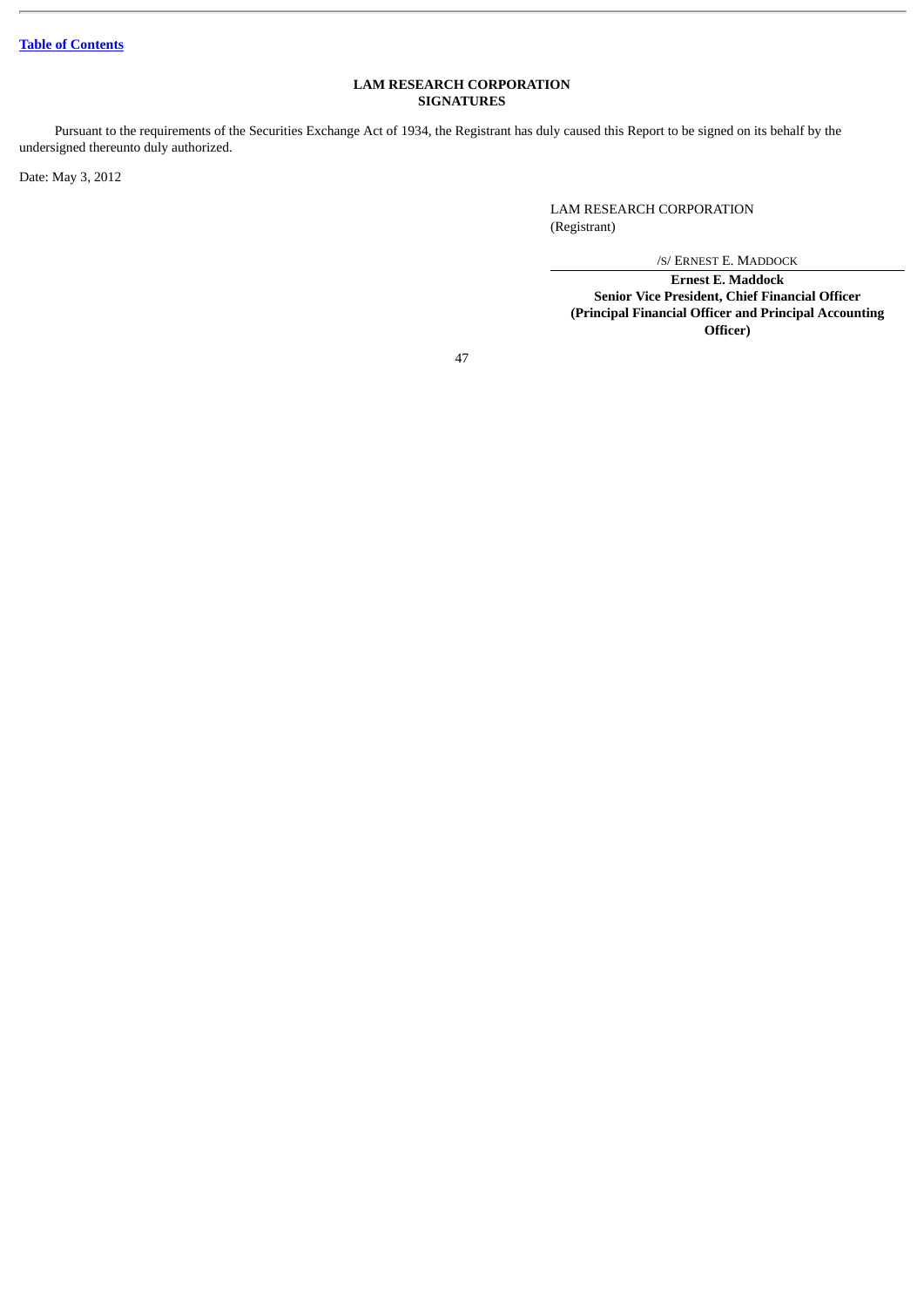$\overline{a}$ 

## **EXHIBIT INDEX**

<span id="page-47-0"></span>

| Exhibit<br>Number | <b>Description</b>                                                   |
|-------------------|----------------------------------------------------------------------|
| 31.1              | Rule 13a-14(a)/15d-14(a) Certification (Principal Executive Officer) |
| 31.2              | Rule 13a-14(a)/15d-14(a) Certification (Principal Financial Officer) |
| 32.1              | Section 1350 Certification (Principal Executive Officer)             |
| 32.2              | Section 1350 Certification (Principal Financial Officer)             |
| 101.INS           | <b>XBRL Instance Document</b>                                        |
| 101.SCH           | <b>XBRL Taxonomy Extension Schema Document</b>                       |
| 101.CAL           | XBRL Taxonomy Extension Calculation Linkbase Document                |
| 101.DEF           | XBRL Taxonomy Extension Definition Linkbase Document                 |
| 101.LAB           | XBRL Taxonomy Extension Label Linkbase Document                      |
| 101.PRE           | XBRL Taxonomy Extension Presentation Linkbase Document               |
|                   |                                                                      |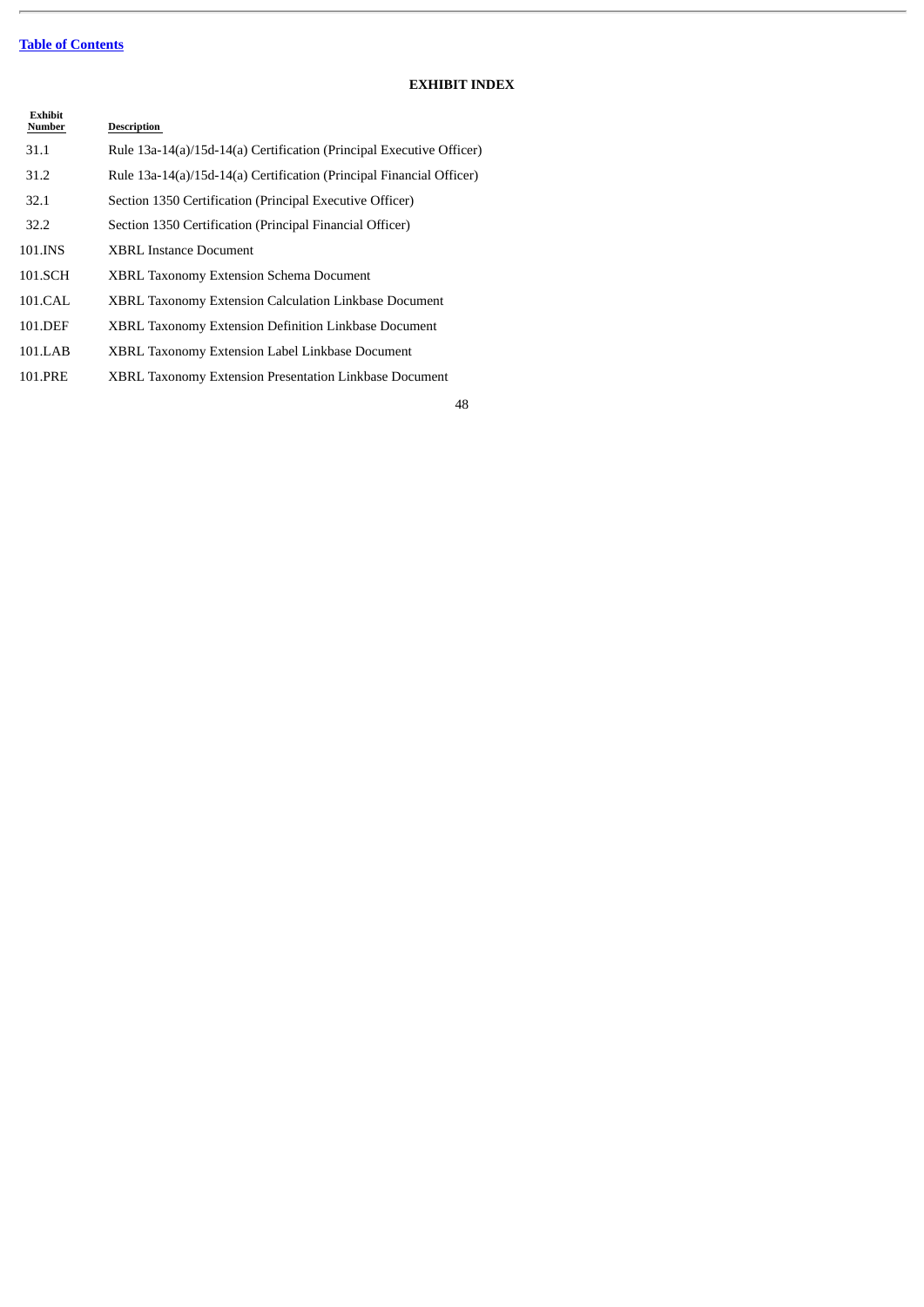## **RULE 13a-14(a)/15d-14(a) CERTIFICATION (PRINCIPAL EXECUTIVE OFFICER)**

I, Martin B. Anstice, certify that:

1. I have reviewed this quarterly report on Form 10-Q of Lam Research Corporation;

2. Based on my knowledge, this report does not contain any untrue statement of a material fact or omit to state a material fact necessary to make the statements made, in light of the circumstances under which such statements were made, not misleading with respect to the period covered by this report;

3. Based on my knowledge, the financial statements, and other financial information included in this report, fairly present in all material respects the financial condition, results of operations and cash flows of the registrant as of, and for, the periods presented in this report;

4. The registrant's other certifying officer and I are responsible for establishing and maintaining disclosure controls and procedures (as defined in Exchange Act Rules 13a-15(e) and 15d-15(e)) and internal control over financial reporting (as defined in Exchange Act Rules 13a-15(f) and 15d-15(f)) for the registrant and have:

a) designed such disclosure controls and procedures, or caused such disclosure controls and procedures to be designed under our supervision, to ensure that material information relating to the registrant, including its consolidated subsidiaries, is made known to us by others within those entities, particularly during the period in which this report is being prepared;

b) designed such internal control over financial reporting, or caused such internal control over financial reporting to be designed under our supervision, to provide reasonable assurance regarding the reliability of financial reporting and the preparation of financial statements for external purposes in accordance with generally accepted accounting principles;

c) evaluated the effectiveness of the registrant's disclosure controls and procedures and presented in this report our conclusions about the effectiveness of the disclosure controls and procedures, as of the end of the period covered by this report based on such evaluation; and

d) disclosed in this report any change in the registrant's internal control over financial reporting that occurred during the registrant's most recent fiscal quarter (the registrant's fourth fiscal quarter in the case of an annual report) that has materially affected, or is reasonably likely to materially affect, the registrant's internal control over financial reporting; and

5. The registrant's other certifying officer and I have disclosed, based on our most recent evaluation of internal control over financial reporting, to the registrant's auditors and the audit committee of the registrant's board of directors (or persons performing the equivalent functions):

a) all significant deficiencies and material weaknesses in the design or operation of internal control over financial reporting which are reasonably likely to adversely affect the registrant's ability to record, process, summarize and report financial information; and

b) any fraud, whether or not material, that involves management or other employees who have a significant role in the registrant's internal control over financial reporting.

May 3, 2012

/s/ Martin B. Anstice

Martin B. Anstice *President and Chief Executive Officer*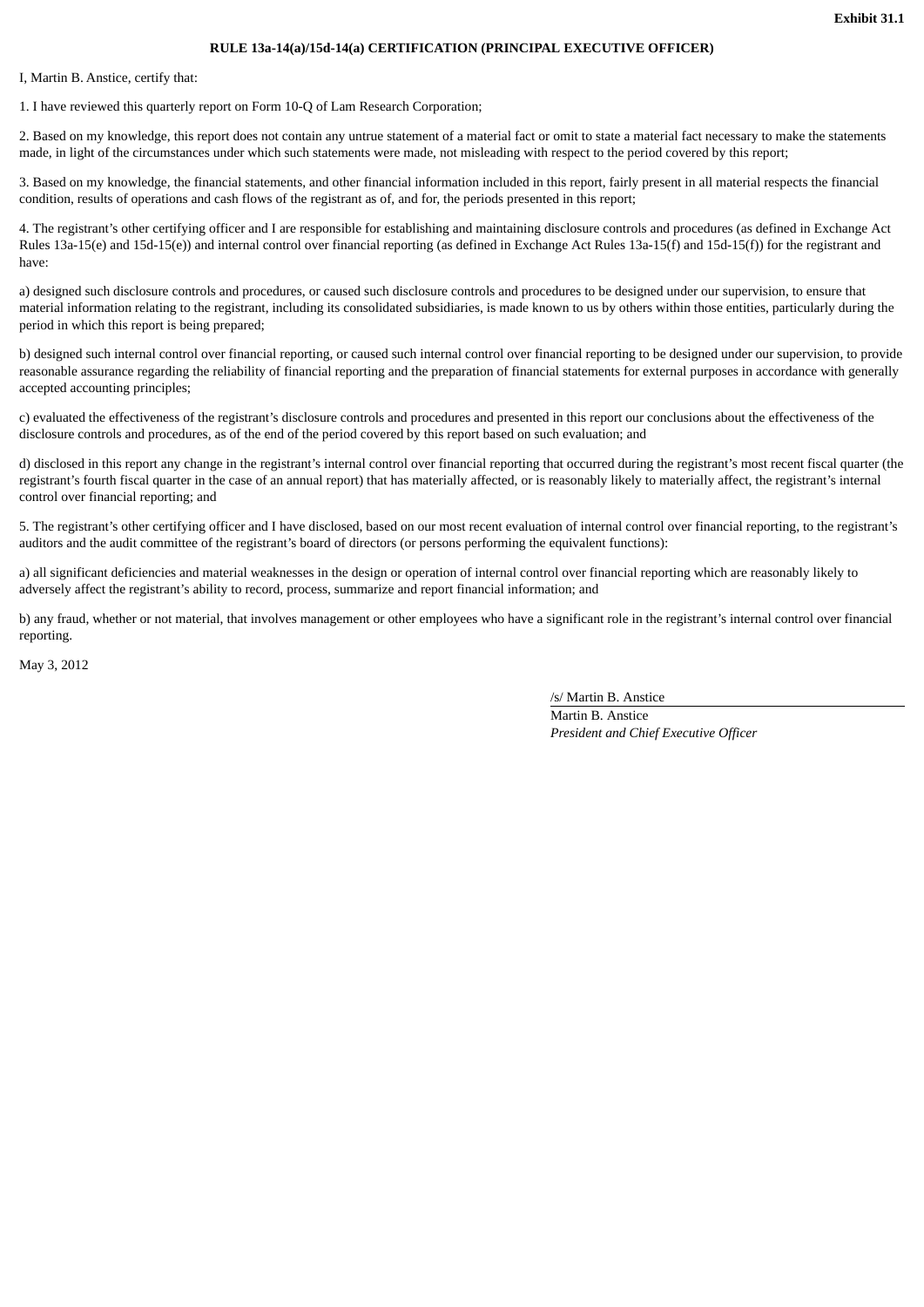## **RULE 13a-14(a)/15d-14(a) CERTIFICATION (PRINCIPAL FINANCIAL OFFICER)**

I, Ernest E. Maddock, certify that:

1. I have reviewed this quarterly report on Form 10-Q of Lam Research Corporation;

2. Based on my knowledge, this report does not contain any untrue statement of a material fact or omit to state a material fact necessary to make the statements made, in light of the circumstances under which such statements were made, not misleading with respect to the period covered by this report;

3. Based on my knowledge, the financial statements, and other financial information included in this report, fairly present in all material respects the financial condition, results of operations and cash flows of the registrant as of, and for, the periods presented in this report;

4. The registrant's other certifying officer and I are responsible for establishing and maintaining disclosure controls and procedures (as defined in Exchange Act Rules 13a-15(e) and 15d-15(e)) and internal control over financial reporting (as defined in Exchange Act Rules 13a-15(f) and 15d-15(f)) for the registrant and have:

a) designed such disclosure controls and procedures, or caused such disclosure controls and procedures to be designed under our supervision, to ensure that material information relating to the registrant, including its consolidated subsidiaries, is made known to us by others within those entities, particularly during the period in which this report is being prepared;

b) designed such internal control over financial reporting, or caused such internal control over financial reporting to be designed under our supervision, to provide reasonable assurance regarding the reliability of financial reporting and the preparation of financial statements for external purposes in accordance with generally accepted accounting principles;

c) evaluated the effectiveness of the registrant's disclosure controls and procedures and presented in this report our conclusions about the effectiveness of the disclosure controls and procedures, as of the end of the period covered by this report based on such evaluation; and

d) disclosed in this report any change in the registrant's internal control over financial reporting that occurred during the registrant's most recent fiscal quarter (the registrant's fourth fiscal quarter in the case of an annual report) that has materially affected, or is reasonably likely to materially affect, the registrant's internal control over financial reporting; and

5. The registrant's other certifying officer and I have disclosed, based on our most recent evaluation of internal control over financial reporting, to the registrant's auditors and the audit committee of the registrant's board of directors (or persons performing the equivalent functions):

a) all significant deficiencies and material weaknesses in the design or operation of internal control over financial reporting which are reasonably likely to adversely affect the registrant's ability to record, process, summarize and report financial information; and

b) any fraud, whether or not material, that involves management or other employees who have a significant role in the registrant's internal control over financial reporting.

May 3, 2012

/s/ Ernest E. Maddock

Ernest E. Maddock *Senior Vice President, Chief Financial Officer (Principal Financial Officer and Principal Accounting Officer)*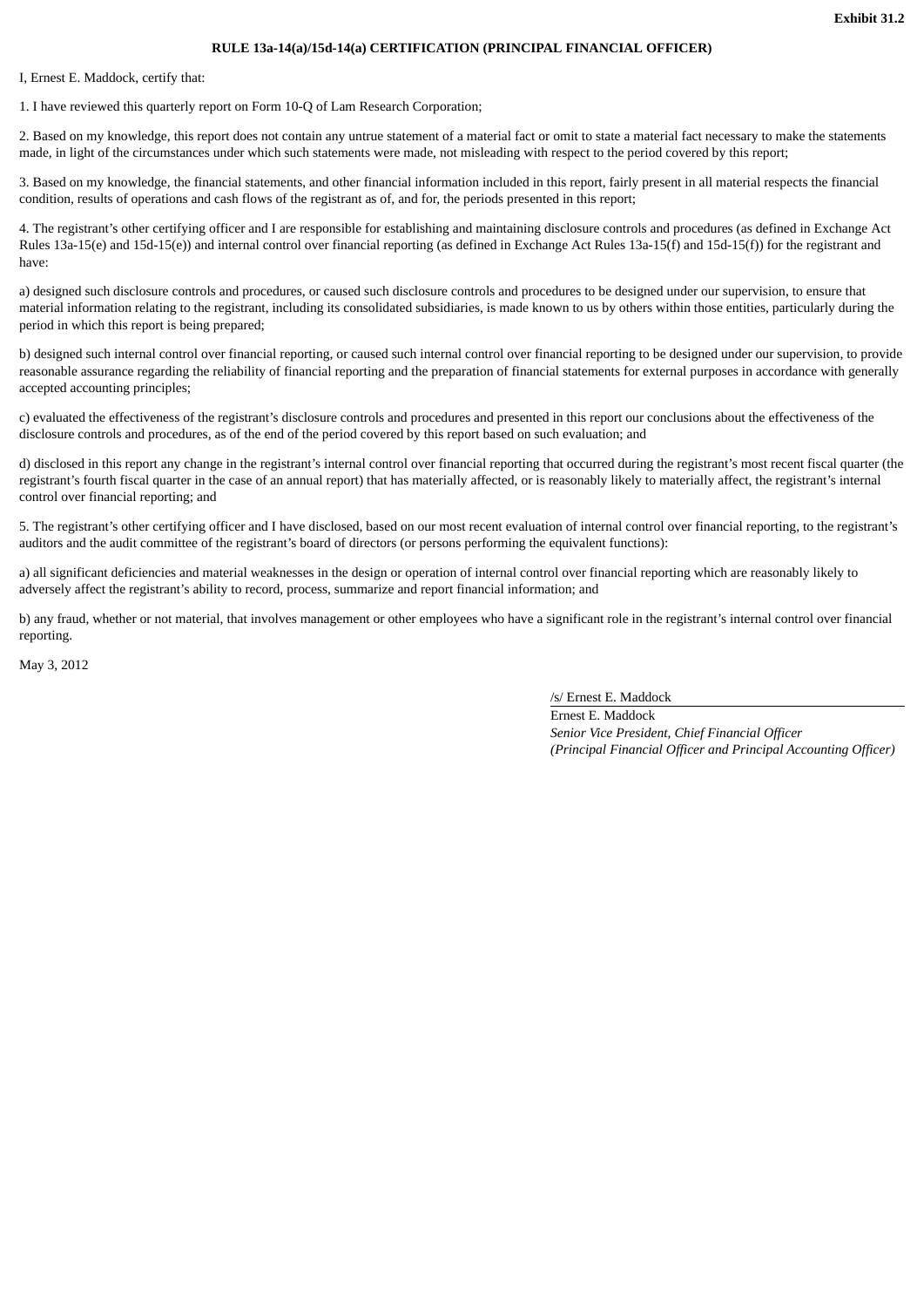## **SECTION 1350 CERTIFICATION (PRINCIPAL EXECUTIVE OFFICER)**

In connection with the Quarterly Report of Lam Research Corporation (the "Company") on Form 10-Q for the fiscal period ending March 25, 2012 as filed with the Securities and Exchange Commission on the date hereof (the "Report"), I, Martin B. Anstice, certify, pursuant to 18 U.S.C. Section 1350, as adopted pursuant to Section 906 of the Sarbanes-Oxley Act of 2002, that:

(1) The Report fully complies with the requirements of section 13(a) or 15(d) of the Securities Exchange Act of 1934; and

(2) The information contained in the Report fairly presents, in all material respects, the financial condition and results of operations of the Company.

May 3, 2012

/s/ Martin B. Anstice Martin B. Anstice

*President and Chief Executive Officer*

The foregoing certification is being furnished solely pursuant to 18 U.S.C. Section 1350, as adopted pursuant to Section 906 of the Sarbanes-Oxley Act of 2002, and will not be deemed "filed" for purposes of Section 18 of the Securities Exchange Act of 1934, as amended (the "Exchange Act") or otherwise subject to the liability of that section. Such certification will not be deemed incorporated by reference into any filing under the Securities Act of 1933, as amended, or the Exchange Act, except to the extent that the Company specifically incorporates it by reference.